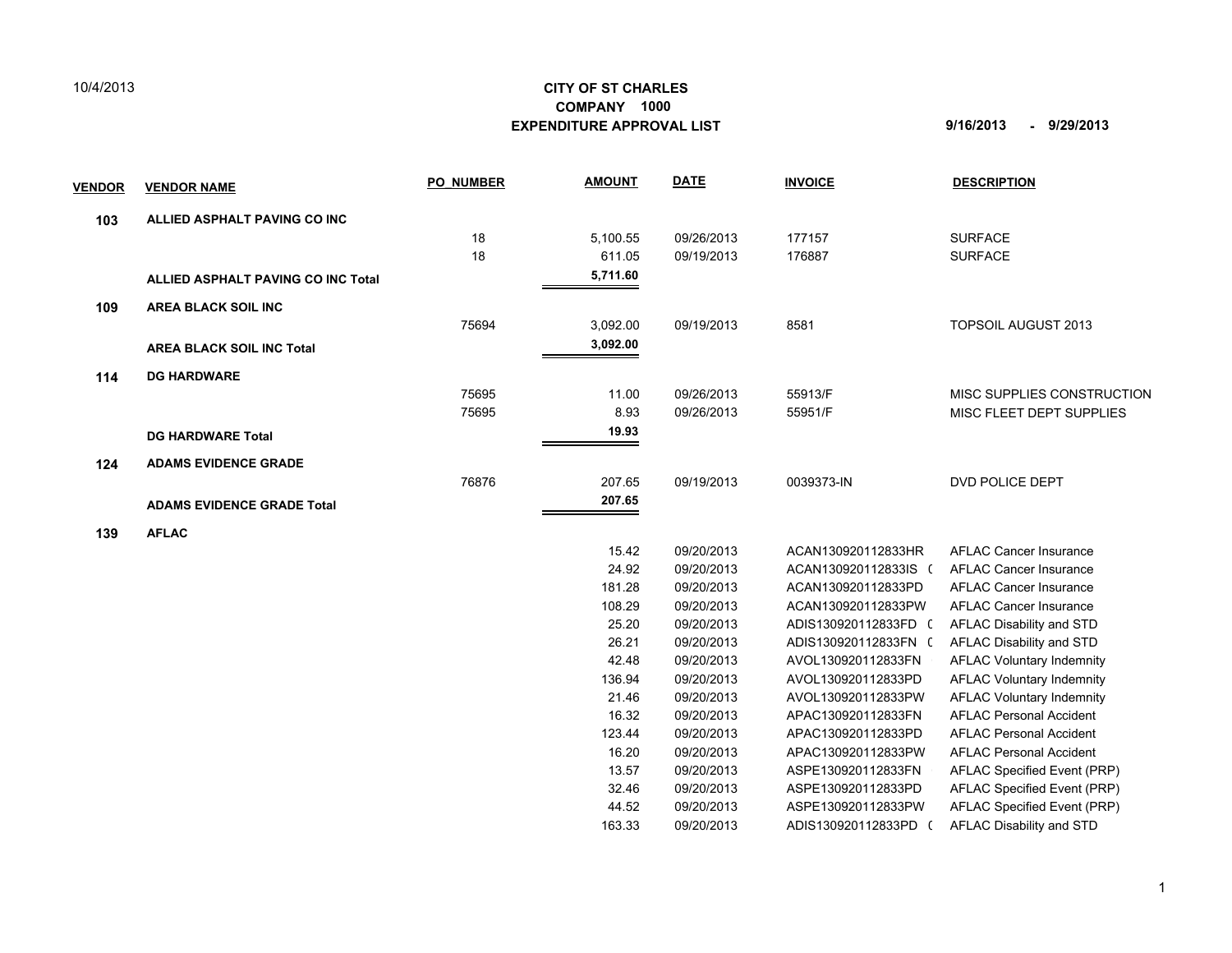| <b>VENDOR</b> | <b>VENDOR NAME</b>                         | <b>PO NUMBER</b> | <b>AMOUNT</b> | <b>DATE</b> | <b>INVOICE</b>       | <b>DESCRIPTION</b>                 |
|---------------|--------------------------------------------|------------------|---------------|-------------|----------------------|------------------------------------|
|               |                                            |                  | 54.23         | 09/20/2013  | ADIS130920112833PW   | AFLAC Disability and STD           |
|               |                                            |                  | 8.10          | 09/20/2013  | AHIC130920112833FD ( | AFLAC Hospital Intensive Care      |
|               |                                            |                  | 16.20         | 09/20/2013  | AHIC130920112833PD ( | AFLAC Hospital Intensive Care      |
|               |                                            |                  | 55.90         | 09/20/2013  | AHIC130920112833PW   | AFLAC Hospital Intensive Care      |
|               |                                            |                  | 27.89         | 09/20/2013  | APAC130920112833FD   | <b>AFLAC Personal Accident</b>     |
|               | <b>AFLAC Total</b>                         |                  | 1,154.36      |             |                      |                                    |
| 149           | <b>ALARM DETECTION SYSTEMS INC</b>         |                  |               |             |                      |                                    |
|               |                                            | 75839            | 120.00        | 09/26/2013  | 124516-1031          | QRTY CHARGES OCT-DEC 2013          |
|               |                                            | 75839            | 1,303.74      | 09/26/2013  | 136229-1028          | QRT CHARGES OCT-DEC 2013           |
|               |                                            | 75839            | 137.83        | 09/26/2013  | 46090-1156           | MONTHLY CHARGES OCT 2013           |
|               | <b>ALARM DETECTION SYSTEMS INC Total</b>   |                  | 1,561.57      |             |                      |                                    |
| 161           | <b>ARMY TRAIL TIRE &amp; SERVICE</b>       |                  |               |             |                      |                                    |
|               |                                            | 77018            | 674.20        | 09/26/2013  | 293821               | <b>INVENTORY ITEMS</b>             |
|               | <b>ARMY TRAIL TIRE &amp; SERVICE Total</b> |                  | 674.20        |             |                      |                                    |
| 166           | <b>ALLMAKE APPLIANCE REPAIR</b>            |                  |               |             |                      |                                    |
|               |                                            | 76953            | 79.00         | 09/19/2013  | 92048                | SERVICE REPAIR WASTEWATER          |
|               | <b>ALLMAKE APPLIANCE REPAIR Total</b>      |                  | 79.00         |             |                      |                                    |
| 167           | ALLIANCE SWEEPING SERVICE INC              |                  |               |             |                      |                                    |
|               |                                            | 75791            | 700.00        | 09/19/2013  | 91329                | MONTHLY BILLING AUGUST 2013        |
|               |                                            | 75791            | 300.00        | 09/19/2013  | 91328                | <b>MONTHLY BILLING AUGUST 2013</b> |
|               |                                            | 75791            | 4,400.00      | 09/19/2013  | 91330                | <b>MONTHLY BILLING AUGUST 2013</b> |
|               | <b>ALLIANCE SWEEPING SERVICE INC Total</b> |                  | 5,400.00      |             |                      |                                    |
| 196           | <b>AMERICAN SOCIETY OF CIVIL</b>           |                  |               |             |                      |                                    |
|               |                                            |                  | 285.00        | 09/19/2013  | 091613CT             | ASCE YEARLY MEMBERSHIP CTIEI       |
|               | <b>AMERICAN SOCIETY OF CIVIL Total</b>     |                  | 285.00        |             |                      |                                    |
| 221           | <b>ANDERSON PEST CONTROL</b>               |                  |               |             |                      |                                    |
|               |                                            |                  | 518.70        | 09/19/2013  | 2651248              | MONTHLY BILLING SEPT 2013          |
|               | <b>ANDERSON PEST CONTROL Total</b>         |                  | 518.70        |             |                      |                                    |
| 246           | <b>AQUA BACKFLOW INC</b>                   |                  |               |             |                      |                                    |
|               |                                            | 75996            | 1,273.00      | 09/19/2013  | 2013-00202           | ONLINE BACKFLOW PROGRAM BIL        |
|               | <b>AQUA BACKFLOW INC Total</b>             |                  | 1,273.00      |             |                      |                                    |
| 254           | <b>ARISTA INFORMATION SYSTEMS INC</b>      |                  |               |             |                      |                                    |
|               |                                            | 75718            | 5,007.76      | 09/19/2013  | 1330201309           | POSTAGE UB BILLING AUGUST          |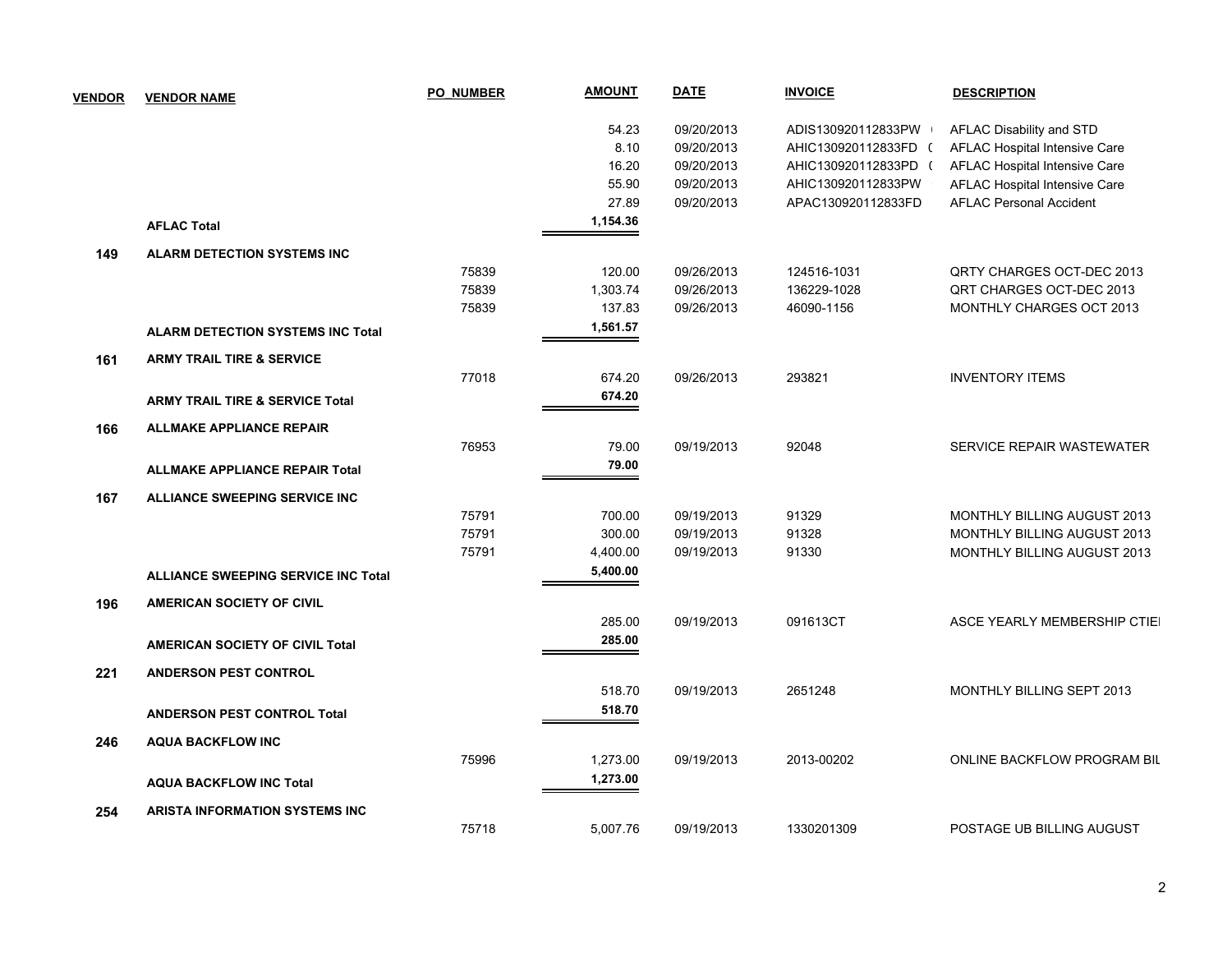| <b>VENDOR</b> | <b>VENDOR NAME</b>                          | <b>PO NUMBER</b> | <u>AMOUNT</u> | <b>DATE</b> | <b>INVOICE</b> | <b>DESCRIPTION</b>          |
|---------------|---------------------------------------------|------------------|---------------|-------------|----------------|-----------------------------|
|               |                                             | 75718            | 1,914.32      | 09/19/2013  | 15536          | PRINTING AUGUST UB BILLING  |
|               | <b>ARISTA INFORMATION SYSTEMS INC Total</b> |                  | 6,922.08      |             |                |                             |
| 261           | <b>Q CENTER LLC</b>                         |                  |               |             |                |                             |
|               |                                             |                  | 285.00        | 09/26/2013  | 102613         | 2013 ANUAL COUNCIL RETREAT  |
|               | <b>Q CENTER LLC Total</b>                   |                  | 285.00        |             |                |                             |
| 272           | <b>ASK ENTERPRISES &amp; SON INC</b>        |                  |               |             |                |                             |
|               |                                             | 76589            | 341.40        | 09/19/2013  | 22570          | <b>INVENTORY ITEMS</b>      |
|               |                                             | 76712            | 199.50        | 09/19/2013  | 22573          | <b>INVENTORY ITEMS</b>      |
|               | <b>ASK ENTERPRISES &amp; SON INC Total</b>  |                  | 540.90        |             |                |                             |
| 279           | ATLAS CORP & NOTARY SUPPLY CO               |                  |               |             |                |                             |
|               |                                             |                  | 39.00         | 09/19/2013  | 091313DK       | DAVID KETELSEN POLICE DEPT  |
|               |                                             |                  | 19.70         | 09/19/2013  | 434875         | LIN DARGIS POLICE DEPT      |
|               | ATLAS CORP & NOTARY SUPPLY CO Total         |                  | 58.70         |             |                |                             |
| 284           | <b>ILLINOIS BELL TELEPHONE CO</b>           |                  |               |             |                |                             |
|               |                                             |                  | 45.00         | 09/19/2013  | 090513         | MONTHLY BILLING THRU 9-5-13 |
|               |                                             |                  | 70.00         | 09/26/2013  | 0908136        | SUB2 VLAN 247               |
|               | <b>ILLINOIS BELL TELEPHONE CO Total</b>     |                  | 115.00        |             |                |                             |
| 285           | AT&T                                        |                  |               |             |                |                             |
|               |                                             |                  | 1,328.94      | 09/26/2013  | 1682481204     | <b>MONTHLY BILLING</b>      |
|               | <b>AT&amp;T Total</b>                       |                  | 1,328.94      |             |                |                             |
| 289           | <b>AURORA AREA SPRINGS</b>                  |                  |               |             |                |                             |
|               |                                             | 76908            | 2,501.40      | 09/19/2013  | 050970         | VEH 1728 RO 48269           |
|               | <b>AURORA AREA SPRINGS Total</b>            |                  | 2,501.40      |             |                |                             |
| 298           | <b>AWARDS CONCEPTS</b>                      |                  |               |             |                |                             |
|               |                                             | 75593            | 340.58        | 09/19/2013  | 10297539       | MICHAEL THOMAS AWARDS       |
|               |                                             | 75593            | 249.60        | 09/19/2013  | 10297728       | <b>AWARDS JIM KUNCHES</b>   |
|               |                                             | 75593            | 136.92        | 09/26/2013  | 10297838       | <b>AWARDS JOHN LAMB</b>     |
|               |                                             | 75593            | 46.59         | 09/26/2013  | 10297845       | AWARDS JULIE HERR           |
|               | <b>AWARDS CONCEPTS Total</b>                |                  | 773.69        |             |                |                             |
| 301           | A 1 AIR COMPRESSOR CORP                     |                  |               |             |                |                             |
|               |                                             | 76810            | 953.82        | 09/19/2013  | 0228429        | SERVICE POLICE DEPT         |
|               | A 1 AIR COMPRESSOR CORP Total               |                  | 953.82        |             |                |                             |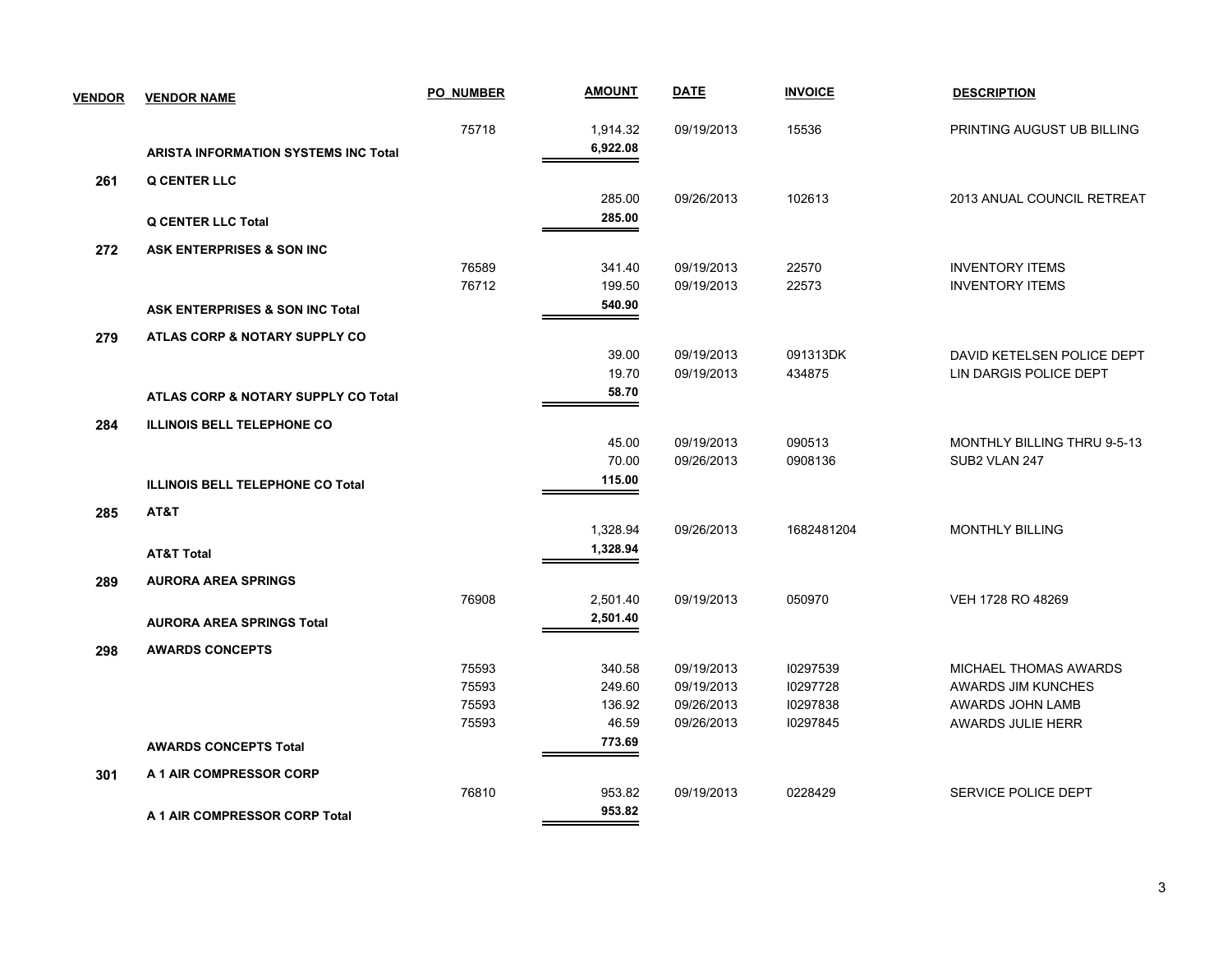| <b>VENDOR</b> | <b>VENDOR NAME</b>                           | <b>PO NUMBER</b> | <b>AMOUNT</b> | <b>DATE</b> | <b>INVOICE</b> | <b>DESCRIPTION</b>                |
|---------------|----------------------------------------------|------------------|---------------|-------------|----------------|-----------------------------------|
| 304           | <b>BACKGROUNDS ONLINE</b>                    |                  |               |             |                |                                   |
|               |                                              |                  | 114.50        | 09/26/2013  | 436275         | AUGUST BACKROUND CHECKS           |
|               | <b>BACKGROUNDS ONLINE Total</b>              |                  | 114.50        |             |                |                                   |
| 305           | <b>BADGER METER INC</b>                      |                  |               |             |                |                                   |
|               |                                              | 77020            | 131.79        | 09/19/2013  | 12460401       | <b>INVENTORY ITEMS</b>            |
|               | <b>BADGER METER INC Total</b>                |                  | 131.79        |             |                |                                   |
| 320           | <b>CITY OF BATAVIA</b>                       |                  |               |             |                |                                   |
|               |                                              | 75668            | 6,756.74      | 09/19/2013  | MISC000150     | SPEAKER FEES AND ADMIN FEES       |
|               | <b>CITY OF BATAVIA Total</b>                 |                  | 6,756.74      |             |                |                                   |
| 334           | <b>TONY BELLAFIORE</b>                       |                  |               |             |                |                                   |
|               |                                              |                  | 86.68         | 09/19/2013  | 083013         | <b>BOOT REIMBURSEMENT REMAIND</b> |
|               | <b>TONY BELLAFIORE Total</b>                 |                  | 86.68         |             |                |                                   |
| 338           | <b>AIRGAS NORTH CENTRAL</b>                  |                  |               |             |                |                                   |
|               |                                              | 75529            | 62.41         | 09/26/2013  | 9019482062     | MISC SERVICE WATER DEPT           |
|               |                                              | 76875            | 314.31        | 09/19/2013  | 9019188904     | <b>MISC SUPPLIES</b>              |
|               |                                              |                  | 468.53        | 09/19/2013  | 9912670585     | <b>MONTHLY BILLING</b>            |
|               | <b>AIRGAS NORTH CENTRAL Total</b>            |                  | 845.25        |             |                |                                   |
| 348           | <b>ED BESSNER</b>                            |                  |               |             |                |                                   |
|               |                                              |                  | 70.00         | 09/19/2013  | 091313         | INTERNET JULY AND AUGUST 201.     |
|               | <b>ED BESSNER Total</b>                      |                  | 70.00         |             |                |                                   |
| 366           | <b>B &amp; L LANDSCAPE CONTRACTORS</b>       |                  |               |             |                |                                   |
|               |                                              | 76734            | 1,820.00      | 09/26/2013  | 22035          | INDUSTRIAL DRIVE/PRODUCTION       |
|               | <b>B &amp; L LANDSCAPE CONTRACTORS Total</b> |                  | 1,820.00      |             |                |                                   |
| 369           | <b>BLUE GOOSE SUPER MARKET INC</b>           |                  |               |             |                |                                   |
|               |                                              | 76909            | 132.96        | 09/19/2013  | 3756           | REFRESHMENTS/GAIL                 |
|               | <b>BLUE GOOSE SUPER MARKET INC Total</b>     |                  | 132.96        |             |                |                                   |
| 376           | <b>INTERNATIONAL CODE COUNCIL INC</b>        |                  |               |             |                |                                   |
|               |                                              | 77073            | 34.50         | 09/19/2013  | INV0340879     | 12 IZC SOFT                       |
|               |                                              | 77091            | 96.00         | 09/19/2013  | INV0341551     | 09 SOFT COVER IRC                 |
|               | <b>INTERNATIONAL CODE COUNCIL INC Total</b>  |                  | 130.50        |             |                |                                   |
| 396           | <b>BROWNELLS INC</b>                         |                  |               |             |                |                                   |
|               |                                              | 74196            | 53.95         | 09/19/2013  | 08177884.00    | MISC SUPPLIE POLICE DEPT          |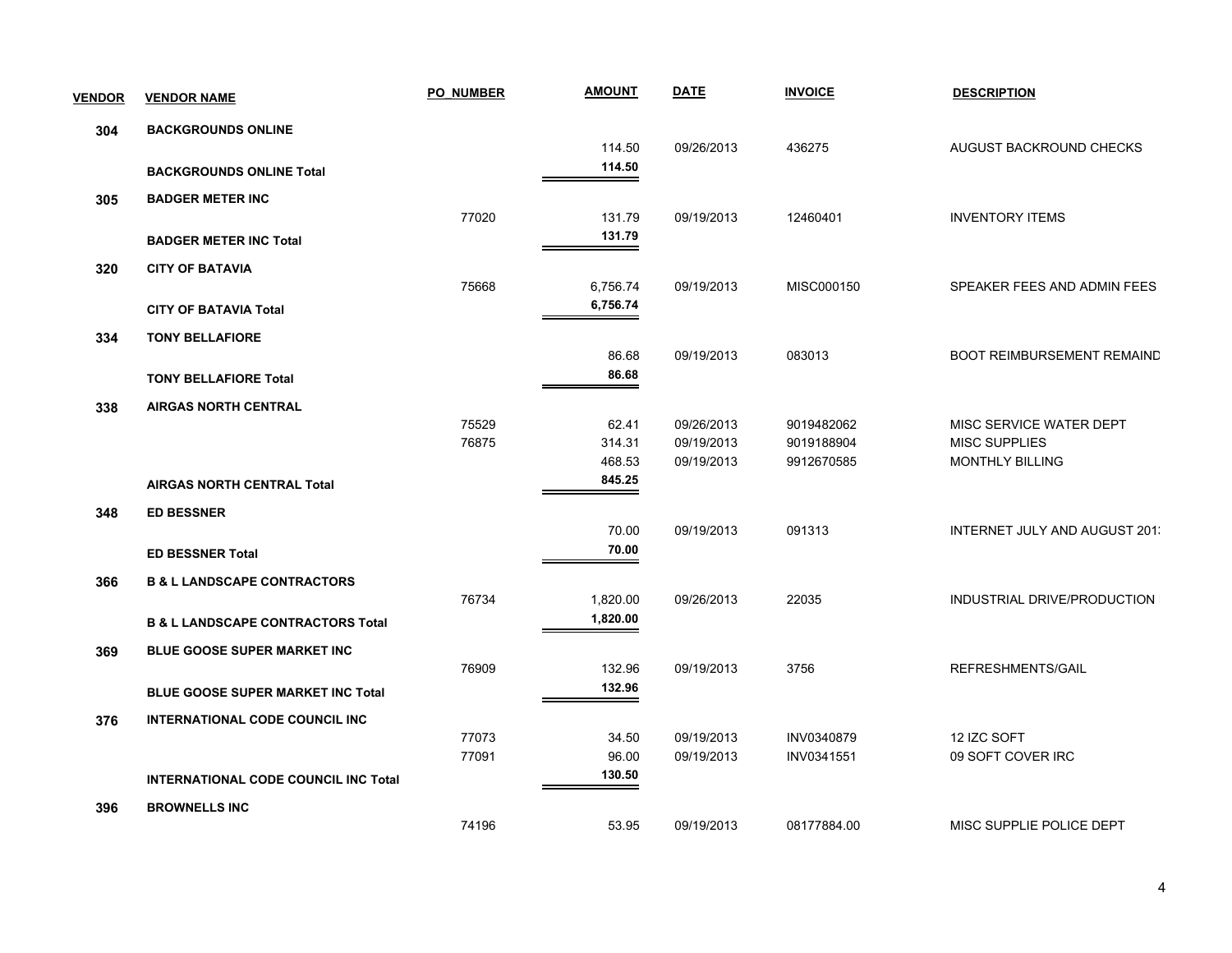| <b>VENDOR</b> | <b>VENDOR NAME</b>                          | <b>PO NUMBER</b> | <b>AMOUNT</b>        | <b>DATE</b> | <b>INVOICE</b>  | <b>DESCRIPTION</b>           |
|---------------|---------------------------------------------|------------------|----------------------|-------------|-----------------|------------------------------|
|               | <b>BROWNELLS INC Total</b>                  |                  | 53.95                |             |                 |                              |
| 416           | <b>BUSINESS SOFTWARE INC</b>                |                  |                      |             |                 |                              |
|               |                                             |                  | 4,630.50             | 09/26/2013  | LUC-13578       | RENEWAL 10-20-13 TO 10-19-14 |
|               | <b>BUSINESS SOFTWARE INC Total</b>          |                  | 4,630.50             |             |                 |                              |
| 428           | <b>CALEA</b>                                |                  |                      |             |                 |                              |
|               |                                             | 77078            | 625.00<br>625.00     | 09/26/2013  | <b>INV13279</b> | <b>COMMISSION CONFERENCE</b> |
|               | <b>CALEA Total</b>                          |                  |                      |             |                 |                              |
| 430           | <b>CAMPTON CONSTRUCTION INC</b>             | 76900            | 1,995.00             | 09/19/2013  | 1586            | HAULING OFF SLUDGE           |
|               | <b>CAMPTON CONSTRUCTION INC Total</b>       |                  | 1,995.00             |             |                 |                              |
|               |                                             |                  |                      |             |                 |                              |
| 431           | <b>CAPITAL INFRASTUCTURE GRP LLC</b>        | 77021            | 3,000.00             | 09/19/2013  | 509             | SEPT 2013 CONSULTING         |
|               | <b>CAPITAL INFRASTUCTURE GRP LLC Total</b>  |                  | 3,000.00             |             |                 |                              |
| 457           | <b>JERROLD C CASS JR</b>                    |                  |                      |             |                 |                              |
|               |                                             |                  | 140.00               | 09/26/2013  | 091213          | <b>BOOT ALLOWANCE</b>        |
|               | <b>JERROLD C CASS JR Total</b>              |                  | 140.00               |             |                 |                              |
| 458           | <b>CASEY EQUIPMENT COMPANY INC</b>          |                  |                      |             |                 |                              |
|               |                                             | 76807            | 4,800.00             | 09/19/2013  | L00321          | PAVER RENT 8-29 TO 9-28-13   |
|               | <b>CASEY EQUIPMENT COMPANY INC Total</b>    |                  | 4,800.00             |             |                 |                              |
| 464           | <b>TREDROC TIRE SERVICES CBA TIRE</b>       |                  |                      |             |                 |                              |
|               |                                             | 75531            | 1,546.73<br>1,546.73 | 09/19/2013  | 514071          | <b>MISC REPAIR SUPPLIES</b>  |
|               | <b>TREDROC TIRE SERVICES CBA TIRE Total</b> |                  |                      |             |                 |                              |
| 466           | <b>CCMSI</b>                                | 75792            | 4,903.75             | 09/19/2013  | 0076134-IN      | <b>CLAIMS ADMIN FEE</b>      |
|               | <b>CCMSI Total</b>                          |                  | 4,903.75             |             |                 |                              |
|               |                                             |                  |                      |             |                 |                              |
| 467           | <b>PAHCS II</b>                             |                  | 341.38               | 09/26/2013  | 145546          | AUGUST POST OFFERS TESTING   |
|               | <b>PAHCS II Total</b>                       |                  | 341.38               |             |                 |                              |
| 480           | <b>CERTIFIED AUTO REPAIR INC</b>            |                  |                      |             |                 |                              |
|               |                                             | 75532            | 140.00               | 09/19/2013  | 113748          | LIGHT DUTY TOWING POLICE     |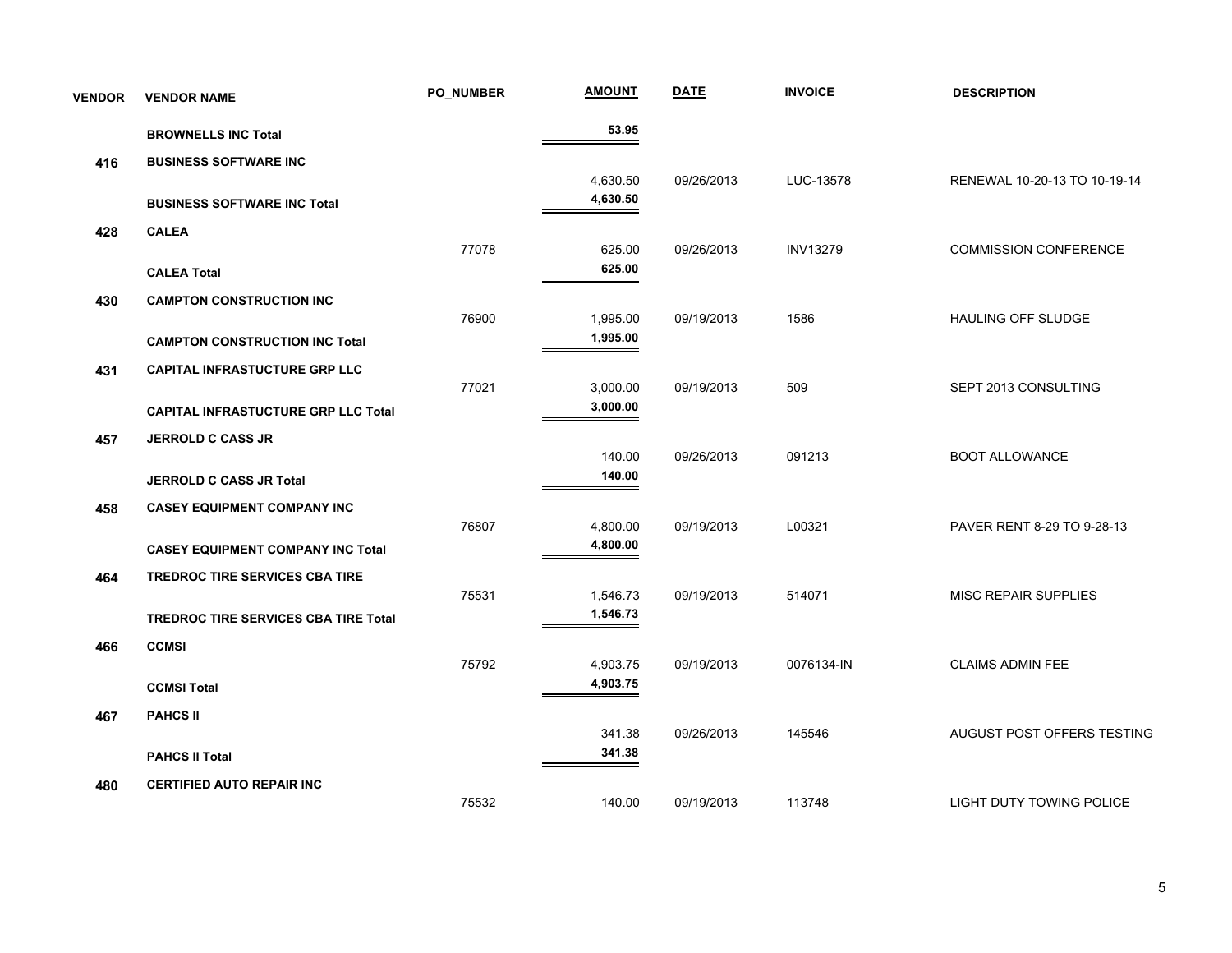| <b>VENDOR</b> | <b>VENDOR NAME</b>                           | <b>PO NUMBER</b> | <b>AMOUNT</b> | <b>DATE</b> | <b>INVOICE</b> | <b>DESCRIPTION</b>                  |
|---------------|----------------------------------------------|------------------|---------------|-------------|----------------|-------------------------------------|
|               | <b>CERTIFIED AUTO REPAIR INC Total</b>       |                  | 140.00        |             |                |                                     |
| 484           | <b>CG POWER SYSTEMS USA INC</b>              |                  |               |             |                |                                     |
|               |                                              | 76356            | 29,657.00     | 09/19/2013  | 2300996        | <b>INVENTORY ITEMS</b>              |
|               |                                              | 76363            | 8,384.00      | 09/19/2013  | 2300997        | <b>INVENTORY ITEMS</b>              |
|               | <b>CG POWER SYSTEMS USA INC Total</b>        |                  | 38,041.00     |             |                |                                     |
| 491           | <b>CHADS TOWING &amp; RECOVERY INC</b>       |                  |               |             |                |                                     |
|               |                                              | 75533            | 140.00        | 09/19/2013  | 44260          | <b>TOWING POLICE DEPT</b>           |
|               | <b>CHADS TOWING &amp; RECOVERY INC Total</b> |                  | 140.00        |             |                |                                     |
| 497           | <b>CHICAGO TITLE AND TRUST CO</b>            |                  |               |             |                |                                     |
|               |                                              | 75962            | 186,611.13    | 09/19/2013  | 00005-0813     |                                     |
|               | <b>CHICAGO TITLE AND TRUST CO Total</b>      |                  | 186,611.13    |             |                |                                     |
| 502           | <b>CHICAGO KENT COLLEGE OF LAW</b>           |                  |               |             |                |                                     |
|               |                                              |                  | 235.00        | 09/26/2013  | 120613A        | 2013 CONFERENCE CADESSO             |
|               | <b>CHICAGO KENT COLLEGE OF LAW Total</b>     |                  | 235.00        |             |                |                                     |
| 508           | <b>WEST PAYMENT CENTER</b>                   |                  |               |             |                |                                     |
|               |                                              | 75534            | 370.44        | 09/19/2013  | 827953278      | MONTHLY BILLING POLICE DEPT         |
|               | <b>WEST PAYMENT CENTER Total</b>             |                  | 370.44        |             |                |                                     |
| 512           | <b>NORTHWEST NEWS GROUP</b>                  |                  |               |             |                |                                     |
|               |                                              | 75688            | 697.60        | 09/19/2013  | 130061-0813    | <b>MONTHLY BILLING PUBLICATIONS</b> |
|               | <b>NORTHWEST NEWS GROUP Total</b>            |                  | 697.60        |             |                |                                     |
| 517           | <b>CINTAS CORPORATION</b>                    |                  |               |             |                |                                     |
|               |                                              | 75535            | 39.66         | 09/26/2013  | 344658869      | WEEKLY UNIFORM BILLING              |
|               |                                              | 75535            | 39.66         | 09/19/2013  | 344655355      | WEEKLY BILLING UNIFORMS FLEE        |
|               | <b>CINTAS CORPORATION Total</b>              |                  | 79.32         |             |                |                                     |
| 518           | <b>CLERK OF THE 18TH</b>                     |                  |               |             |                |                                     |
|               |                                              |                  | 150.00        | 09/26/2013  | 185836         | <b>BAIL BOND</b>                    |
|               | <b>CLERK OF THE 18TH Total</b>               |                  | 150.00        |             |                |                                     |
| 552           | <b>COLEMAN MANAGEMENT COMPANY</b>            |                  |               |             |                |                                     |
|               |                                              | 76519            | 2,500.00      | 09/26/2013  | 1189           | APPRAISAL OF EASEMENT/POLE          |
|               | <b>COLEMAN MANAGEMENT COMPANY Total</b>      |                  | 2,500.00      |             |                |                                     |
|               |                                              |                  |               |             |                |                                     |

 **561 COMBINED CHARITIES CAMPAIGN**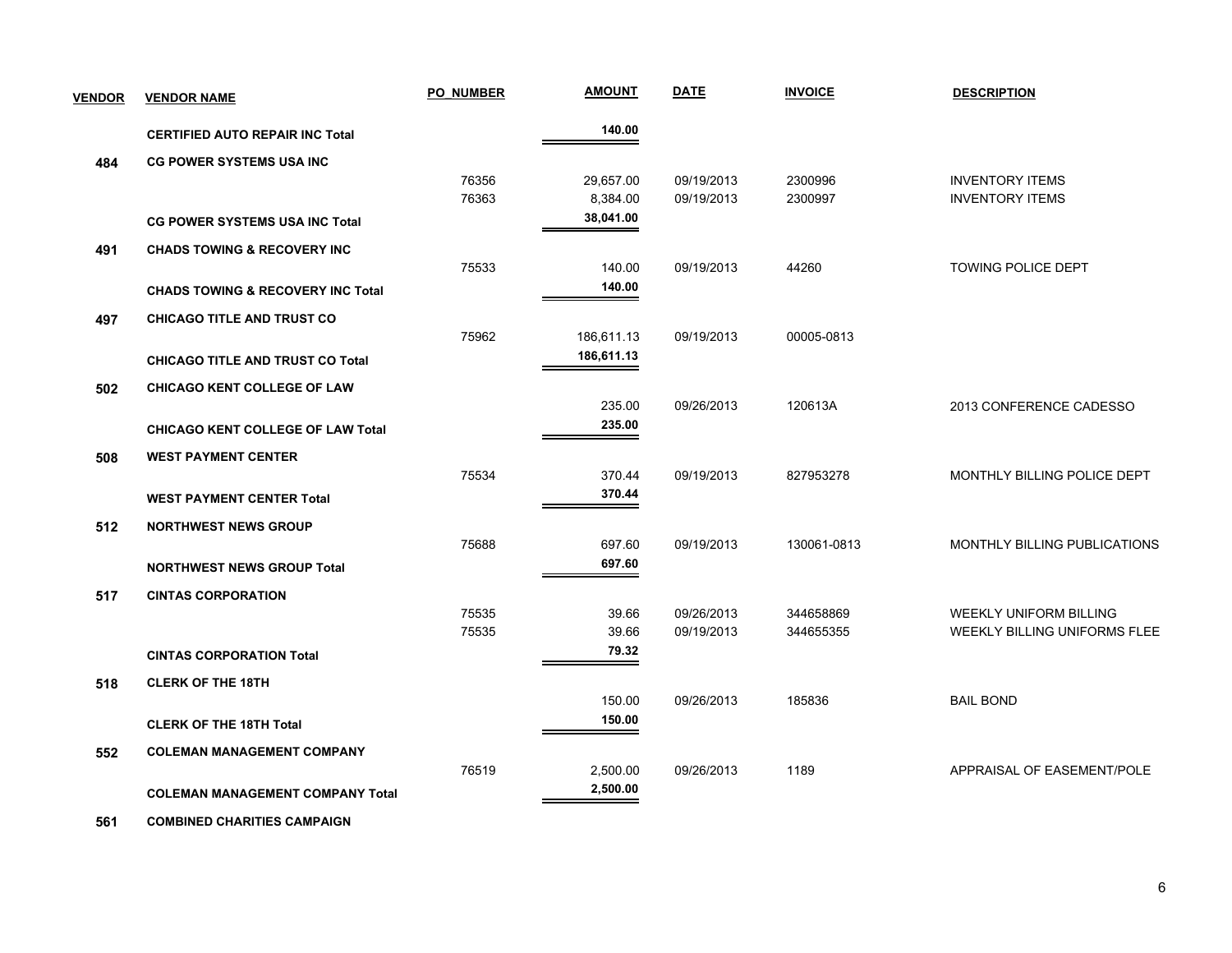| <b>VENDOR</b> | <b>VENDOR NAME</b>                        | <b>PO NUMBER</b> | <b>AMOUNT</b> | <b>DATE</b> | <b>INVOICE</b>       | <b>DESCRIPTION</b>                 |
|---------------|-------------------------------------------|------------------|---------------|-------------|----------------------|------------------------------------|
|               |                                           |                  | 129.85        | 09/20/2013  | CCCA130920112833FN   | <b>Combined Charities Campaign</b> |
|               |                                           |                  | 20.00         | 09/20/2013  | CCCA130920112833FD   | <b>Combined Charities Campaign</b> |
|               |                                           |                  | 3.00          | 09/20/2013  | CCCA130920112833ED   | <b>Combined Charities Campaign</b> |
|               |                                           |                  | 8.00          | 09/20/2013  | CCCA130920112833HR   | <b>Combined Charities Campaign</b> |
|               |                                           |                  | 5.00          | 09/20/2013  | CCCA130920112833IS ( | <b>Combined Charities Campaign</b> |
|               |                                           |                  | 48.46         | 09/20/2013  | CCCA130920112833PD   | <b>Combined Charities Campaign</b> |
|               |                                           |                  | 20.77         | 09/20/2013  | CCCA130920112833PW   | <b>Combined Charities Campaign</b> |
|               | <b>COMBINED CHARITIES CAMPAIGN Total</b>  |                  | 235.08        |             |                      |                                    |
| 562           | <b>COMPLETE VENDING SERVICE INC</b>       |                  |               |             |                      |                                    |
|               |                                           | 75621            | 161.00        | 09/19/2013  | 12808                | MISC COFFEE SUPPLIES ELECTRI       |
|               |                                           | 75602            | 88.60         | 09/19/2013  | 12809                | MISC COFFEE SUPPLIES               |
|               | <b>COMPLETE VENDING SERVICE INC Total</b> |                  | 249.60        |             |                      |                                    |
| 563           | <b>CDW GOVERNMENT INC</b>                 |                  |               |             |                      |                                    |
|               |                                           | 76687            | 443.13        | 09/26/2013  | FP67360              | SMASUNG S24C45OD 24 INCH           |
|               |                                           | 76822            | 242.10        | 09/26/2013  | FQ02200              | SAMSUNG S24C450D 24 INCH           |
|               |                                           | 77045            | 158.51        | 09/26/2013  | FQ93312              | SAMSUNG S22A460B LED               |
|               |                                           | 77056            | 1,288.54      | 09/26/2013  | FR29364              | TRIPP ISOBAR OUTLET CORD           |
|               | <b>CDW GOVERNMENT INC Total</b>           |                  | 2,132.28      |             |                      |                                    |
| 564           | <b>COMCAST OF CHICAGO INC</b>             |                  |               |             |                      |                                    |
|               |                                           |                  | 17.03         | 09/19/2013  | 091213PD             | MONTHLY BILLING THRU 10/18/13      |
|               | <b>COMCAST OF CHICAGO INC Total</b>       |                  | 17.03         |             |                      |                                    |
| 577           | <b>HEWLETT PACKARD COMPANY</b>            |                  |               |             |                      |                                    |
|               |                                           | 76889            | 1,963.56      | 09/19/2013  | 53283445             | MISC COMPUTER RELATED SUPPI        |
|               | <b>HEWLETT PACKARD COMPANY Total</b>      |                  | 1,963.56      |             |                      |                                    |
| 579           | <b>COMMUNICATIONS DIRECT INC</b>          |                  |               |             |                      |                                    |
|               |                                           | 76831            | 329.43        | 09/19/2013  | SR102486             | <b>SERVICE TRUCK 1827</b>          |
|               | <b>COMMUNICATIONS DIRECT INC Total</b>    |                  | 329.43        |             |                      |                                    |
| 630           | <b>CROSSBOW INDUSTRIAL WATER</b>          |                  |               |             |                      |                                    |
|               |                                           | 75584            | 384.11        | 09/19/2013  | 2115945              | <b>MISC SUPPLIES</b>               |
|               | <b>CROSSBOW INDUSTRIAL WATER Total</b>    |                  | 384.11        |             |                      |                                    |
|               |                                           |                  |               |             |                      |                                    |
| 683           | DE MAR TREE & LANDSCAPE SVC               |                  |               |             |                      |                                    |
|               |                                           | 75699            | 4,096.00      | 09/26/2013  | 1163                 | ELECTRIC LINE CLEARING             |
|               | DE MAR TREE & LANDSCAPE SVC Total         |                  | 4,096.00      |             |                      |                                    |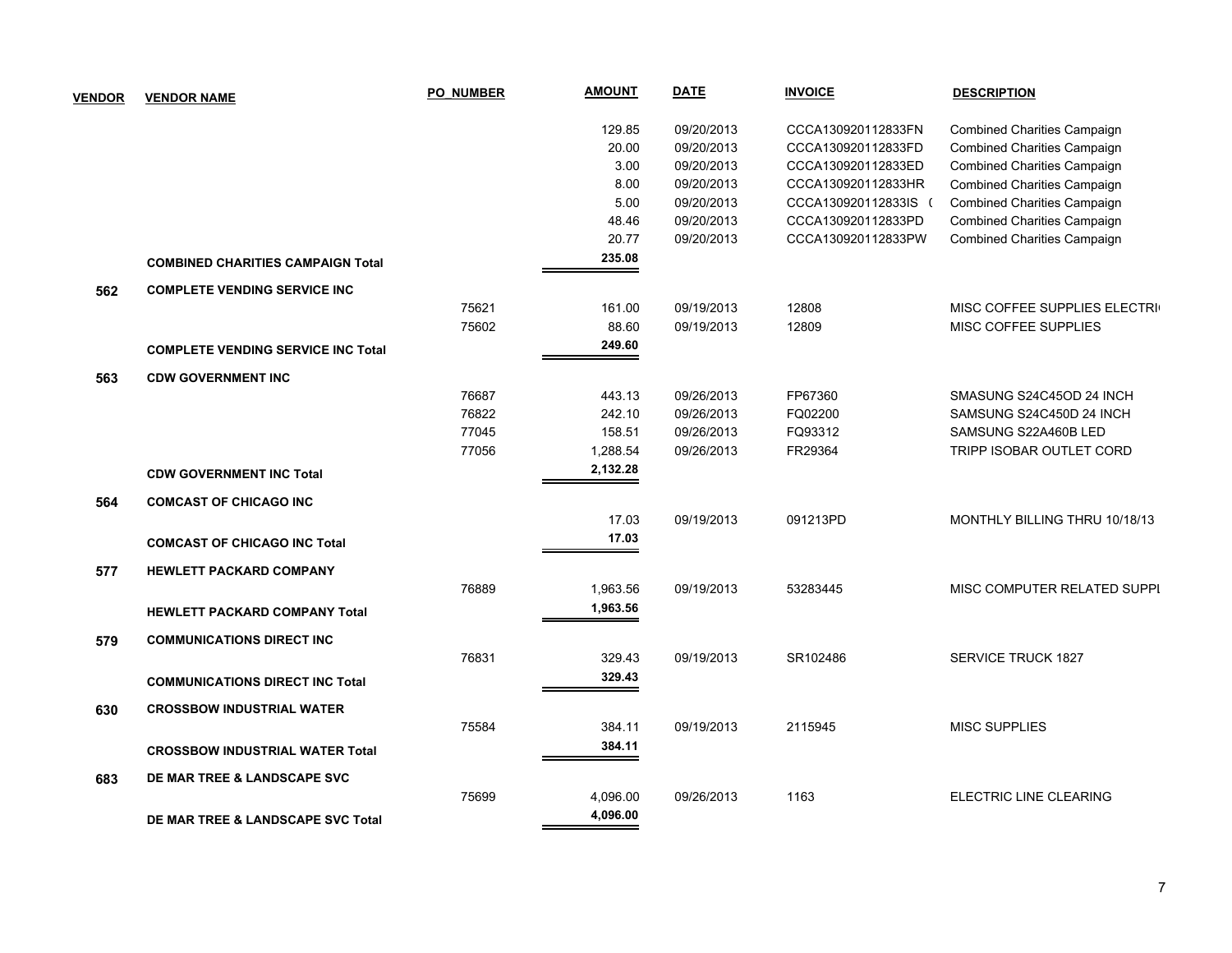| <b>VENDOR</b> | <b>VENDOR NAME</b>                      | <b>PO NUMBER</b> | <b>AMOUNT</b> | <b>DATE</b> | <b>INVOICE</b> | <b>DESCRIPTION</b>          |
|---------------|-----------------------------------------|------------------|---------------|-------------|----------------|-----------------------------|
| 750           | <b>DUKANE CONTRACT SERVICES</b>         |                  |               |             |                |                             |
|               |                                         | 75581            | 2,266.00      | 09/19/2013  | 121380         | SVCS SEPTEMBER 2013         |
|               |                                         | 75581            | 5,108.80      | 09/19/2013  | 121381         | SVCS SEPTEMBER 2014         |
|               |                                         | 75581            | 5,510.50      | 09/19/2013  | 121382         | SVCS SEPTEMBER 2013         |
|               |                                         | 75581            | 6,856.71      | 09/19/2013  | 121383         | SVCS SEPTEMBER 2013         |
|               |                                         | 75581            | 1,545.00      | 09/19/2013  | 121406         | SVCS SEPTEMBER 2013         |
|               |                                         | 76901            | 525.00        | 09/19/2013  | 121449         | SHAMPOO CARPETS CEN STATIOI |
|               |                                         | 76901            | 285.00        | 09/19/2013  | 121457         | EXTRA CLEANING AT BOTH GARA |
|               | <b>DUKANE CONTRACT SERVICES Total</b>   |                  | 22,097.01     |             |                |                             |
| 767           | <b>EAGLE ENGRAVING INC</b>              |                  |               |             |                |                             |
|               |                                         | 75642            | 160.00        | 09/19/2013  | 2013-2050      | PASSPORT SUPPLIES FIRE DEPT |
|               | <b>EAGLE ENGRAVING INC Total</b>        |                  | 160.00        |             |                |                             |
| 776           | <b>HD SUPPLY WATERWORKS</b>             |                  |               |             |                |                             |
|               |                                         | 75570            | 341.90        | 09/19/2013  | 137531         | <b>BRONZE NOZZLE</b>        |
|               |                                         | 75570            | 341.90        | 09/19/2013  | 137531         | <b>BRONZE NOZZLE</b>        |
|               |                                         | 75570            | $-341.90$     | 09/19/2013  | 137531         | <b>BRONZE NOZZLE</b>        |
|               |                                         | 75570            | -341.90       | 09/19/2013  | 137531         | <b>BRONZE NOZZLE</b>        |
|               |                                         | 76691            | 745.50        | 09/26/2013  | B345077        | <b>INVENTORY ITEMS</b>      |
|               |                                         | 76691            | 320.00        | 09/26/2013  | B352103        | <b>INVENTORY ITEMS</b>      |
|               |                                         | 76691            | 49.50         | 09/26/2013  | B364540        | <b>INVENTORY ITEMS</b>      |
|               |                                         | 76779            | 1,017.00      | 09/19/2013  | B410131        | <b>INVENTORY ITEMS</b>      |
|               |                                         | 77099            | 270.75        | 09/26/2013  | B496128        | <b>INVENTORY ITEMS</b>      |
|               |                                         | 77023            | 280.00        | 09/26/2013  | B496558        | <b>INVENTORY ITEMS</b>      |
|               |                                         | 76691            | 108.00        | 09/19/2013  | B420529        | <b>INVENTORY ITEMS</b>      |
|               |                                         | 76885            | 392.00        | 09/19/2013  | B420816        | <b>MISC SUPPLIES</b>        |
|               |                                         |                  | 235.30        | 09/26/2013  | B423670        | <b>INVENTORY PRODUCT</b>    |
|               |                                         | 76691            | 216.00        | 09/26/2013  | B453568        | <b>INVENTORY ITEMS</b>      |
|               |                                         | 77006            | 4,780.00      | 09/19/2013  | B459652        | <b>INVENTORY ITEMS</b>      |
|               |                                         | 77023            | 977.00        | 09/19/2013  | B463686        | <b>INVENTORY ITEMS</b>      |
|               | <b>HD SUPPLY WATERWORKS Total</b>       |                  | 9,391.05      |             |                |                             |
| 785           | ELECTRICAL CONTRACTORS INC              |                  |               |             |                |                             |
|               |                                         | 76627            | 415.00        | 09/19/2013  | 60506          | LABOR/MATERIAL PW BUILDING  |
|               |                                         | 76627            | 255.00        | 09/19/2013  | 60817          | LABOR/MATERIAL PW GARAGE    |
|               |                                         | 76627            | 383.00        | 09/26/2013  | 60818          | LABOR/MATERIAL PW GARAGE    |
|               | <b>ELECTRICAL CONTRACTORS INC Total</b> |                  | 1,053.00      |             |                |                             |

 **789 HD SUPPLY POWER SOLUTIONS LTD**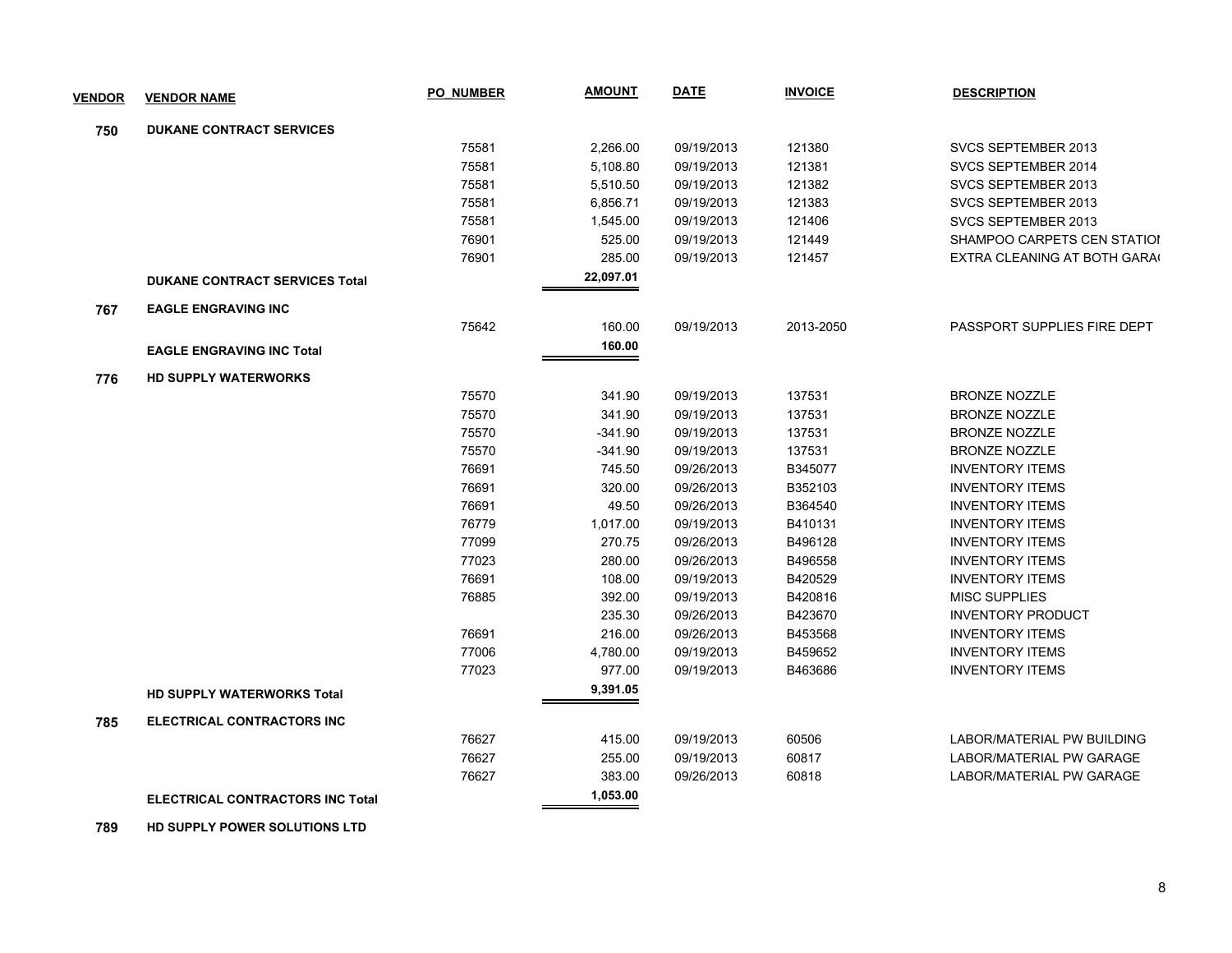| <b>VENDOR</b> | <b>VENDOR NAME</b>                  | <b>PO NUMBER</b> | <b>AMOUNT</b> | <b>DATE</b> | <b>INVOICE</b>     | <b>DESCRIPTION</b>        |
|---------------|-------------------------------------|------------------|---------------|-------------|--------------------|---------------------------|
|               |                                     | 76714            | 1,056.50      | 09/19/2013  | 2345284-03         | <b>INVENTORY ITEMS</b>    |
|               |                                     | 76679            | 777.00        | 09/19/2013  | 2347651-00         | <b>INVENTORY ITEMS</b>    |
|               |                                     | 76919            | 2,660.00      | 09/26/2013  | 2360802-00         | <b>INVENTORY ITEMS</b>    |
|               |                                     | 76352            | 1,675.36      | 09/19/2013  | 2313541-00         | <b>INVENTORY ITEMS</b>    |
|               | HD SUPPLY POWER SOLUTIONS LTD Total |                  | 6,168.86      |             |                    |                           |
| 826           | <b>BORDER STATES</b>                |                  |               |             |                    |                           |
|               |                                     | 77025            | 87.98         | 09/19/2013  | 906200150          | <b>WRENCH RATCHET SET</b> |
|               | <b>BORDER STATES Total</b>          |                  | 87.98         |             |                    |                           |
| 828           | <b>BOBBY ERD</b>                    |                  |               |             |                    |                           |
|               |                                     |                  | 400.00        | 09/19/2013  | 091513             | <b>CLOTHING ALLOWANCE</b> |
|               | <b>BOBBY ERD Total</b>              |                  | 400.00        |             |                    |                           |
| 858           | <b>FEDERAL EXPRESS CORP</b>         |                  |               |             |                    |                           |
|               |                                     |                  | 23.65         | 09/19/2013  | 2-397-40556        | <b>SHIPPING</b>           |
|               | <b>FEDERAL EXPRESS CORP Total</b>   |                  | 23.65         |             |                    |                           |
| 859           | <b>FEECE OIL CO</b>                 |                  |               |             |                    |                           |
|               |                                     | 76991            | 1,041.70      | 09/26/2013  | 1317245            | CONOCO GAS                |
|               | <b>FEECE OIL CO Total</b>           |                  | 1,041.70      |             |                    |                           |
| 870           | <b>FIRE PENSION FUND</b>            |                  |               |             |                    |                           |
|               |                                     |                  | 378,760.41    | 09/26/2013  | 091813             | PROPERTY TAXES            |
|               |                                     |                  | 250.44        | 09/20/2013  | FP1%130920112833FD | Fire Pension 1% Fee       |
|               |                                     |                  | 747.41        | 09/20/2013  | FRP2130920112833FD | Fire Pension Tier 2       |
|               |                                     |                  | 16,164.88     | 09/20/2013  | FRPN130920112833FD | <b>Fire Pension</b>       |
|               | <b>FIRE PENSION FUND Total</b>      |                  | 395,923.14    |             |                    |                           |
| 927           | <b>FOX VALLEY LAWN CARE</b>         |                  |               |             |                    |                           |
|               |                                     | 76066            | 703.20        | 09/19/2013  | CLIP143284         | MOWING AUGUST 2013        |
|               |                                     | 76670            | 321.12        | 09/19/2013  | CLIP143285         | <b>MOWING AUGUST 2013</b> |
|               | <b>FOX VALLEY LAWN CARE Total</b>   |                  | 1,024.32      |             |                    |                           |
| 928           | <b>FRANKS EMPLOYMENT INC</b>        |                  |               |             |                    |                           |
|               |                                     | 75777            | 908.20        | 09/26/2013  | 83359              | SERVICE ENDING 8/29/13    |
|               |                                     | 75777            | 846.48        | 09/26/2013  | 83382              | WEELY BILING THRU 9-6-13  |
|               | <b>FRANKS EMPLOYMENT INC Total</b>  |                  | 1,754.68      |             |                    |                           |
| 932           | <b>CIT</b>                          |                  |               |             |                    |                           |
|               |                                     | 75542            | 130.16        | 09/19/2013  | 16107504           | VEH#1825 RO#48249         |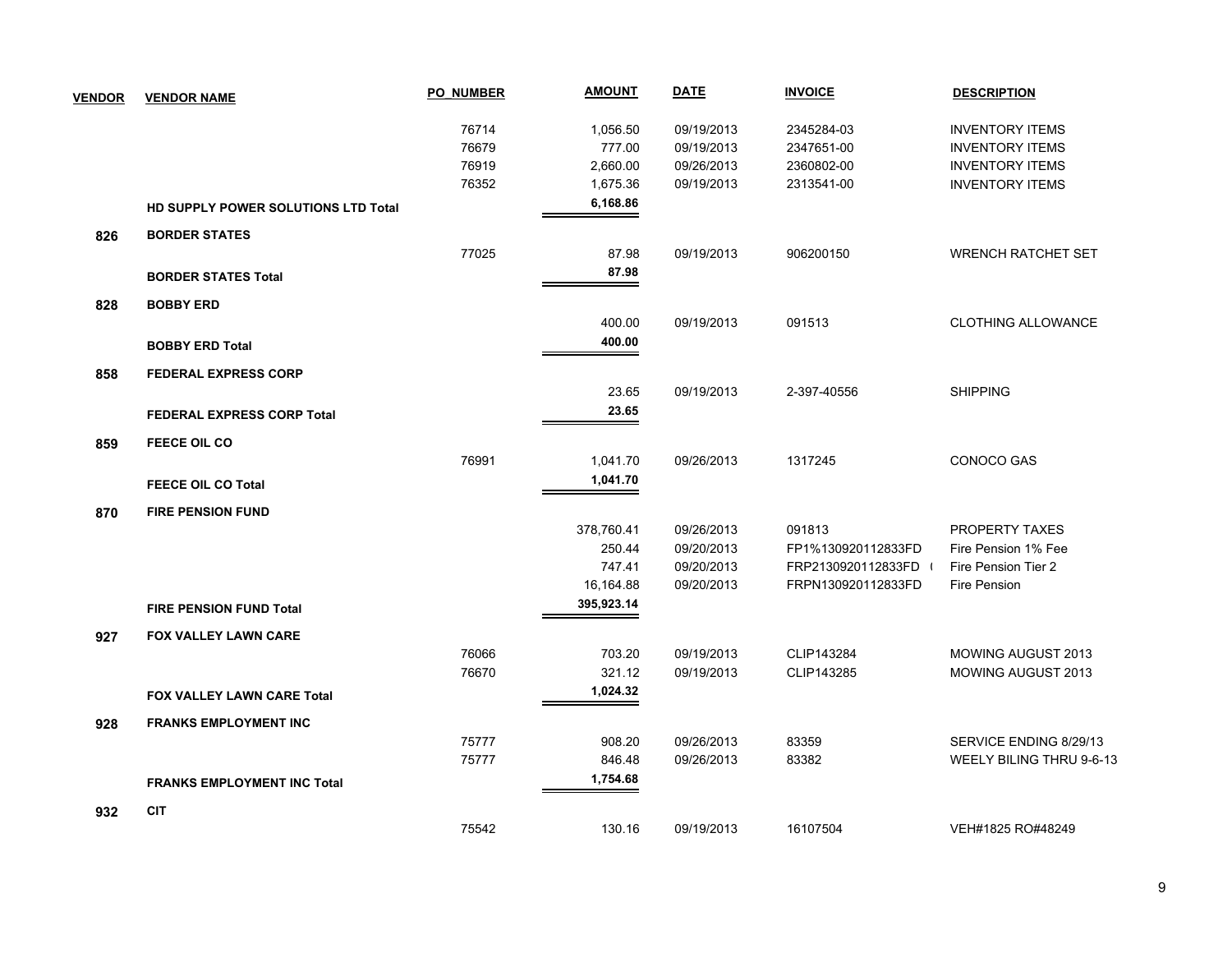| <b>VENDOR</b> | <b>VENDOR NAME</b>                      | <b>PO NUMBER</b> | <b>AMOUNT</b> | <b>DATE</b> | <b>INVOICE</b>       | <b>DESCRIPTION</b>            |
|---------------|-----------------------------------------|------------------|---------------|-------------|----------------------|-------------------------------|
|               |                                         | 75542            | 20.69         | 09/19/2013  | 16107604             | VEH#1825 RO#48257             |
|               |                                         | 75542            | 52.04         | 09/26/2013  | 16108512             | <b>FLEET DEPT SERVICES</b>    |
|               | <b>CIT Total</b>                        |                  | 202.89        |             |                      |                               |
| 933           | <b>FRED PRYOR SEMINARS INC</b>          |                  |               |             |                      |                               |
|               |                                         | 77080            | 199.00        | 09/19/2013  | 14907729             | TEAM BUILD, MENTOR SEMINAR    |
|               |                                         | 77080            | 199.00        | 09/19/2013  | 14907730             | TEAM BUILD, MENTOR SEMINAR    |
|               | <b>FRED PRYOR SEMINARS INC Total</b>    |                  | 398.00        |             |                      |                               |
| 938           | <b>BURTON CONSULTING</b>                |                  |               |             |                      |                               |
|               |                                         | 75677            | 3,333.34      | 09/19/2013  | C0000586-68286       | SVCS SEPT 2013                |
|               | <b>BURTON CONSULTING Total</b>          |                  | 3,333.34      |             |                      |                               |
| 944           | <b>GALLS AN ARAMARK COMPANY</b>         |                  |               |             |                      |                               |
|               |                                         | 75543            | 26.50         | 09/19/2013  | 000950329            | WALLET CUSTOM FIT POLICE DEP  |
|               | <b>GALLS AN ARAMARK COMPANY Total</b>   |                  | 26.50         |             |                      |                               |
| 1012          | <b>MICHAEL GRIESBAUM</b>                |                  |               |             |                      |                               |
|               |                                         |                  | 419.50        | 09/19/2013  | 093013               | <b>CLASS EXPENSES</b>         |
|               | <b>MICHAEL GRIESBAUM Total</b>          |                  | 419.50        |             |                      |                               |
| 1036          | <b>HARRIS BANK NA</b>                   |                  |               |             |                      |                               |
|               |                                         |                  | 1,326.00      | 09/20/2013  | UNF 130920112833FD ( | Union Dues - IAFF             |
|               | <b>HARRIS BANK NA Total</b>             |                  | 1,326.00      |             |                      |                               |
| 1078          | <b>HI-LINE UTILITY SUPPLY CO</b>        |                  |               |             |                      |                               |
|               |                                         | 76755            | 802.06        | 09/19/2013  | 1/C38360             | PULLING EYES/SWIVEL           |
|               | <b>HI-LINE UTILITY SUPPLY CO Total</b>  |                  | 802.06        |             |                      |                               |
| 1104          | <b>HOVING PIT STOP INC</b>              |                  |               |             |                      |                               |
|               |                                         | 75545            | 130.00        | 09/26/2013  | 72937                | WEEKLY SERVICE THRU 9-5-13    |
|               | <b>HOVING PIT STOP INC Total</b>        |                  | 130.00        |             |                      |                               |
| 1106          | <b>CAPITAL ONE NATIONAL ASSOC</b>       |                  |               |             |                      |                               |
|               |                                         | 75546            | 39.98         | 09/19/2013  | 325623551000         | MISC POLICE DEPT SUPPLIES     |
|               |                                         | 77136            | 1,979.99      | 09/19/2013  | 326031778000         | 60" FLAT SCREEN TV            |
|               |                                         | 77181            | 94.99         | 09/26/2013  | 326336820000         | WALL MOUNT FOR 60" TV FIRE DP |
|               | <b>CAPITAL ONE NATIONAL ASSOC Total</b> |                  | 2,114.96      |             |                      |                               |
| 1133          | <b>IBEW LOCAL 196</b>                   |                  |               |             |                      |                               |
|               |                                         |                  | 131.54        | 09/20/2013  | UNE 130920112833PW   | Union Due - IBEW              |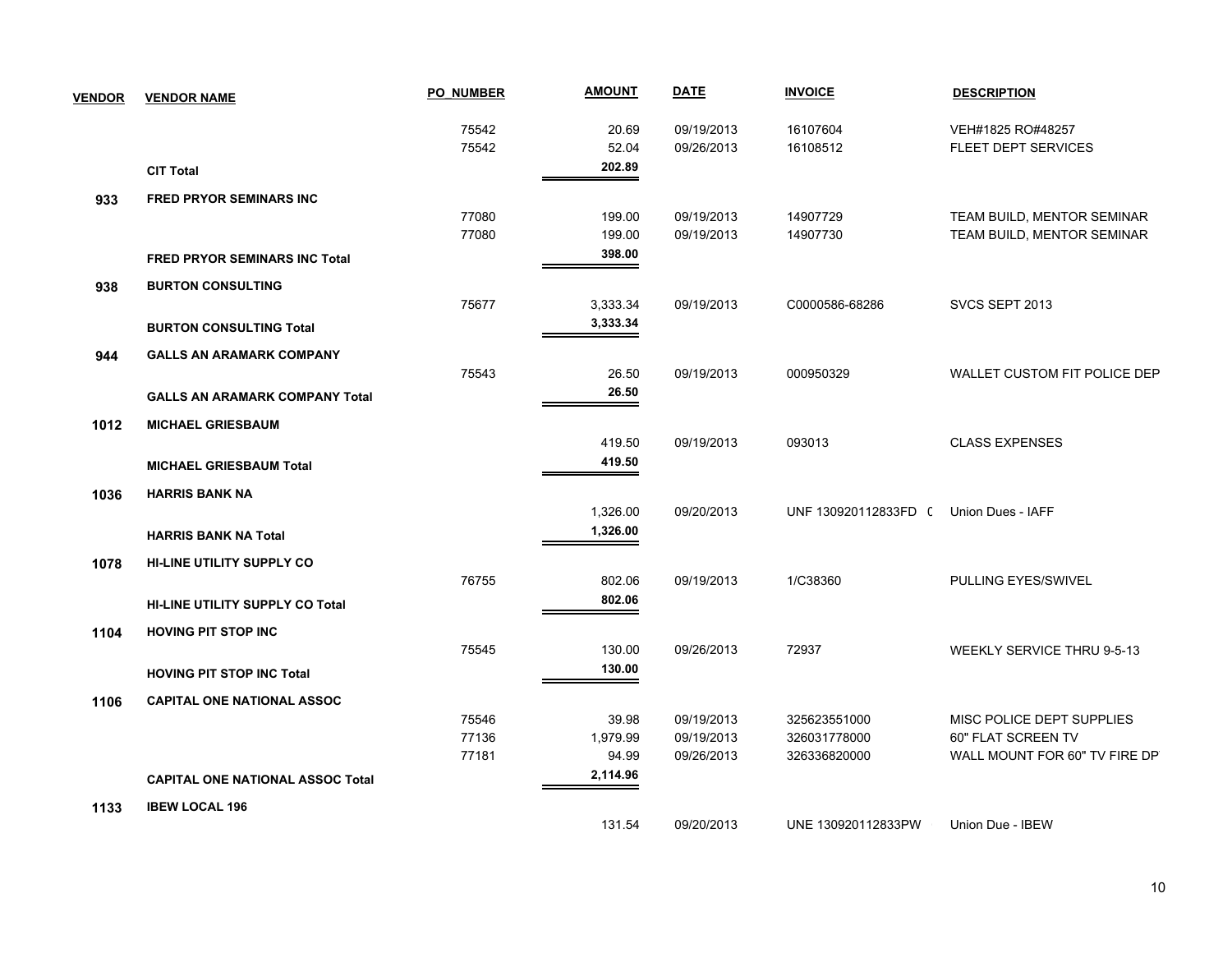| <b>VENDOR</b> | <b>VENDOR NAME</b>          | PO NUMBER | <b>AMOUNT</b> | <b>DATE</b> | <b>INVOICE</b>       | <b>DESCRIPTION</b>           |
|---------------|-----------------------------|-----------|---------------|-------------|----------------------|------------------------------|
|               |                             |           | 519.21        | 09/20/2013  | UNEW130920112833PW   | Union Due - IBEW - percent   |
|               | <b>IBEW LOCAL 196 Total</b> |           | 650.75        |             |                      |                              |
|               |                             |           |               |             |                      |                              |
| 1135          | AT&T                        |           |               |             |                      |                              |
|               |                             |           | 10,556.85     | 09/19/2013  | 6361671209           | <b>MONTHLY BILLING</b>       |
|               | <b>AT&amp;T Total</b>       |           | 10,556.85     |             |                      |                              |
| 1136          | <b>ICMA RETIREMENT CORP</b> |           |               |             |                      |                              |
|               |                             |           | 1,094.03      | 09/20/2013  | 092013               | PLAN 109830 ICMA 401 ER      |
|               |                             |           | 114.92        | 09/20/2013  | A4PC130920112833PD   | 401 A employee deduction - % |
|               |                             |           | 135.09        | 09/20/2013  | C401130920112833CA ( | 401A Savings Plan Company    |
|               |                             |           | 383.07        | 09/20/2013  | C401130920112833CD ( | 401A Savings Plan Company    |
|               |                             |           | 29.45         | 09/20/2013  | C401130920112833ED ( | 401A Savings Plan Company    |
|               |                             |           | 347.20        | 09/20/2013  | C401130920112833FD ( | 401A Savings Plan Company    |
|               |                             |           | 60.00         | 09/20/2013  | RTHA130920112833HR   | Roth 457 - Dollar Amount     |
|               |                             |           | 1,325.94      | 09/20/2013  | RTHA130920112833IS ( | Roth 457 - Dollar Amount     |
|               |                             |           | 1,326.92      | 09/20/2013  | RTHA130920112833PW   | Roth 457 - Dollar Amount     |
|               |                             |           | 19.05         | 09/20/2013  | RTHP130920112833PW   | Roth 457 - Percent           |
|               |                             |           | 125.00        | 09/20/2013  | ROTH130920112833FD   | Roth IRA Deduction           |
|               |                             |           | 292.30        | 09/20/2013  | ROTH130920112833HR   | Roth IRA Deduction           |
|               |                             |           | 375.00        | 09/20/2013  | ROTH130920112833PD   | Roth IRA Deduction           |
|               |                             |           | 733.67        | 09/20/2013  | ROTH130920112833PW   | Roth IRA Deduction           |
|               |                             |           | 10.00         | 09/20/2013  | RTHA130920112833CD   | Roth 457 - Dollar Amount     |
|               |                             |           | 50.00         | 09/20/2013  | RTHA130920112833FD   | Roth 457 - Dollar Amount     |
|               |                             |           | 276.73        | 09/20/2013  | ICMP130920112833CD   | ICMA Deductions - Percent    |
|               |                             |           | 1,518.42      | 09/20/2013  | ICMP130920112833FD ( | ICMA Deductions - Percent    |
|               |                             |           | 671.13        | 09/20/2013  | ICMP130920112833FN ( | ICMA Deductions - Percent    |
|               |                             |           | 1,482.76      | 09/20/2013  | ICMP130920112833IS 0 | ICMA Deductions - Percent    |
|               |                             |           | 1,014.11      | 09/20/2013  | ICMP130920112833PD   | ICMA Deductions - Percent    |
|               |                             |           | 1,060.72      | 09/20/2013  | ICMP130920112833PW   | ICMA Deductions - Percent    |
|               |                             |           | 7,973.08      | 09/20/2013  | ICMA130920112833FN ( | ICMA Deductions - Dollar Amt |
|               |                             |           | 770.00        | 09/20/2013  | ICMA130920112833HR   | ICMA Deductions - Dollar Amt |
|               |                             |           | 850.00        | 09/20/2013  | ICMA130920112833IS 0 | ICMA Deductions - Dollar Amt |
|               |                             |           | 11,689.39     | 09/20/2013  | ICMA130920112833PD   | ICMA Deductions - Dollar Amt |
|               |                             |           | 4,043.47      | 09/20/2013  | ICMA130920112833PW   | ICMA Deductions - Dollar Amt |
|               |                             |           | 442.18        | 09/20/2013  | ICMP130920112833CA   | ICMA Deductions - Percent    |
|               |                             |           | 649.06        | 09/20/2013  | E401130920112833PD ( | 401A Savings Plan Employee   |
|               |                             |           | 589.96        | 09/20/2013  | E401130920112833PW   | 401A Savings Plan Employee   |
|               |                             |           | 1,346.15      | 09/20/2013  | ICMA130920112833CA   | ICMA Deductions - Dollar Amt |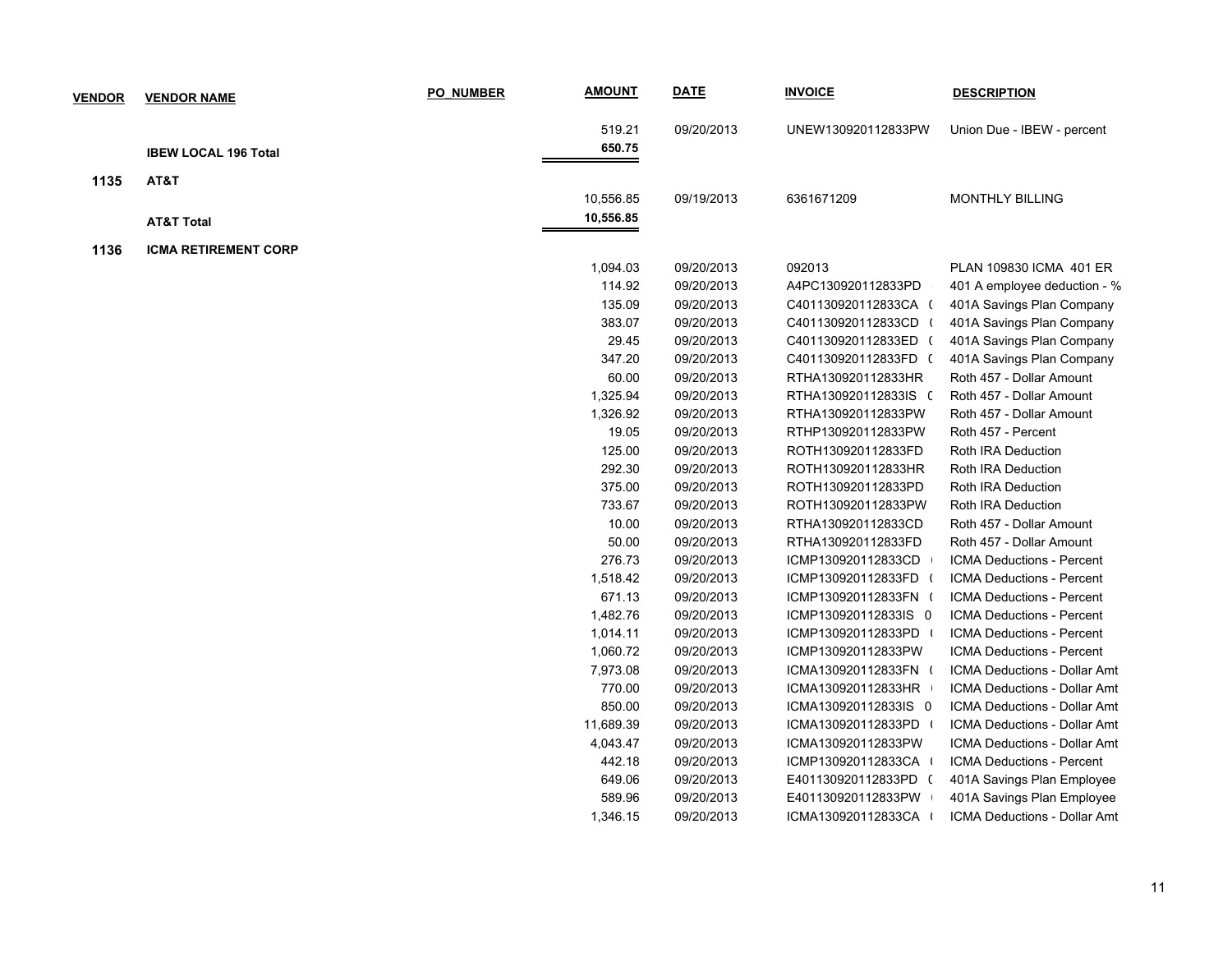| <b>VENDOR</b> | <b>VENDOR NAME</b>                        | <b>PO NUMBER</b> | <b>AMOUNT</b> | <b>DATE</b> | <b>INVOICE</b>       | <b>DESCRIPTION</b>                  |
|---------------|-------------------------------------------|------------------|---------------|-------------|----------------------|-------------------------------------|
|               |                                           |                  | 1,035.00      | 09/20/2013  | ICMA130920112833CD   | ICMA Deductions - Dollar Amt        |
|               |                                           |                  | 100.00        | 09/20/2013  | ICMA130920112833ED   | <b>ICMA Deductions - Dollar Amt</b> |
|               |                                           |                  | 2,128.84      | 09/20/2013  | ICMA130920112833FD ( | <b>ICMA Deductions - Dollar Amt</b> |
|               |                                           |                  | 383.07        | 09/20/2013  | E401130920112833CD ( | 401A Savings Plan Employee          |
|               |                                           |                  | 29.45         | 09/20/2013  | E401130920112833ED ( | 401A Savings Plan Employee          |
|               |                                           |                  | 347.20        | 09/20/2013  | E401130920112833FD ( | 401A Savings Plan Employee          |
|               |                                           |                  | 504.41        | 09/20/2013  | E401130920112833FN ( | 401A Savings Plan Employee          |
|               |                                           |                  | 219.16        | 09/20/2013  | E401130920112833HR ( | 401A Savings Plan Employee          |
|               |                                           |                  | 423.20        | 09/20/2013  | E401130920112833IS 0 | 401A Savings Plan Employee          |
|               |                                           |                  | 476.45        | 09/20/2013  | C401130920112833FN ( | 401A Savings Plan Company           |
|               |                                           |                  | 219.16        | 09/20/2013  | C401130920112833HR ( | 401A Savings Plan Company           |
|               |                                           |                  | 423.20        | 09/20/2013  | C401130920112833IS 0 | 401A Savings Plan Company           |
|               |                                           |                  | 649.06        | 09/20/2013  | C401130920112833PD ( | 401A Savings Plan Company           |
|               |                                           |                  | 617.92        | 09/20/2013  | C401130920112833PW   | 401A Savings Plan Company           |
|               |                                           |                  | 135.09        | 09/20/2013  | E401130920112833CA ( | 401A Savings Plan Employee          |
|               | <b>ICMA RETIREMENT CORP Total</b>         |                  | 48,490.01     |             |                      |                                     |
| 1179          | <b>ILLINOIS ASSOC CHIEF OF POLICE</b>     |                  |               |             |                      |                                     |
|               |                                           |                  | 40.00         | 09/19/2013  | 2013-316             | TUITION CONCEALED CARRY JLAN        |
|               |                                           |                  | 40.00         | 09/26/2013  | 2013-349             | <b>TUITION OCT 4 2013</b>           |
|               | ILLINOIS ASSOC CHIEF OF POLICE Total      |                  | 80.00         |             |                      |                                     |
| 1185          | <b>ILLINOIS MUNICIPAL LEAGUE</b>          |                  |               |             |                      |                                     |
|               |                                           |                  | 20.00         | 09/26/2013  | 0022428-IN           | ASST FIRE CHIEF POSTING             |
|               | <b>ILLINOIS MUNICIPAL LEAGUE Total</b>    |                  | 20.00         |             |                      |                                     |
| 1209          | <b>PATRICIA L DONAHUE</b>                 |                  |               |             |                      |                                     |
|               |                                           | 76910            | 75.90         | 09/19/2013  | 23862                | <b>MAYOR PHOTO PLATES</b>           |
|               | <b>PATRICIA L DONAHUE Total</b>           |                  | 75.90         |             |                      |                                     |
| 1215          | <b>ILLINOIS MUNICIPAL UTILITIES</b>       |                  |               |             |                      |                                     |
|               |                                           |                  | 4,257,293.95  | 09/19/2013  | 091913               | AUGUST 2013 ELEC BILL               |
|               | <b>ILLINOIS MUNICIPAL UTILITIES Total</b> |                  | 4,257,293.95  |             |                      |                                     |
|               |                                           |                  |               |             |                      |                                     |
| 1225          | <b>INSIGHT PUBLIC SECTOR</b>              |                  |               |             |                      |                                     |
|               |                                           | 76998            | 181.72        | 09/26/2013  | 1100334738           | KINGSTON MEMORY 8 GB                |
|               |                                           | 76998            | 20.04         | 09/26/2013  | 1100334815           | MEMOREX CD-R                        |
|               |                                           | 77039            | 60.11         | 09/26/2013  | 1100334992           | SPEAKERS AND INK CARTRIDGES         |
|               |                                           | 77046            | 45.34         | 09/26/2013  | 1100334994           | LOGITECH WIRELESS COMBO             |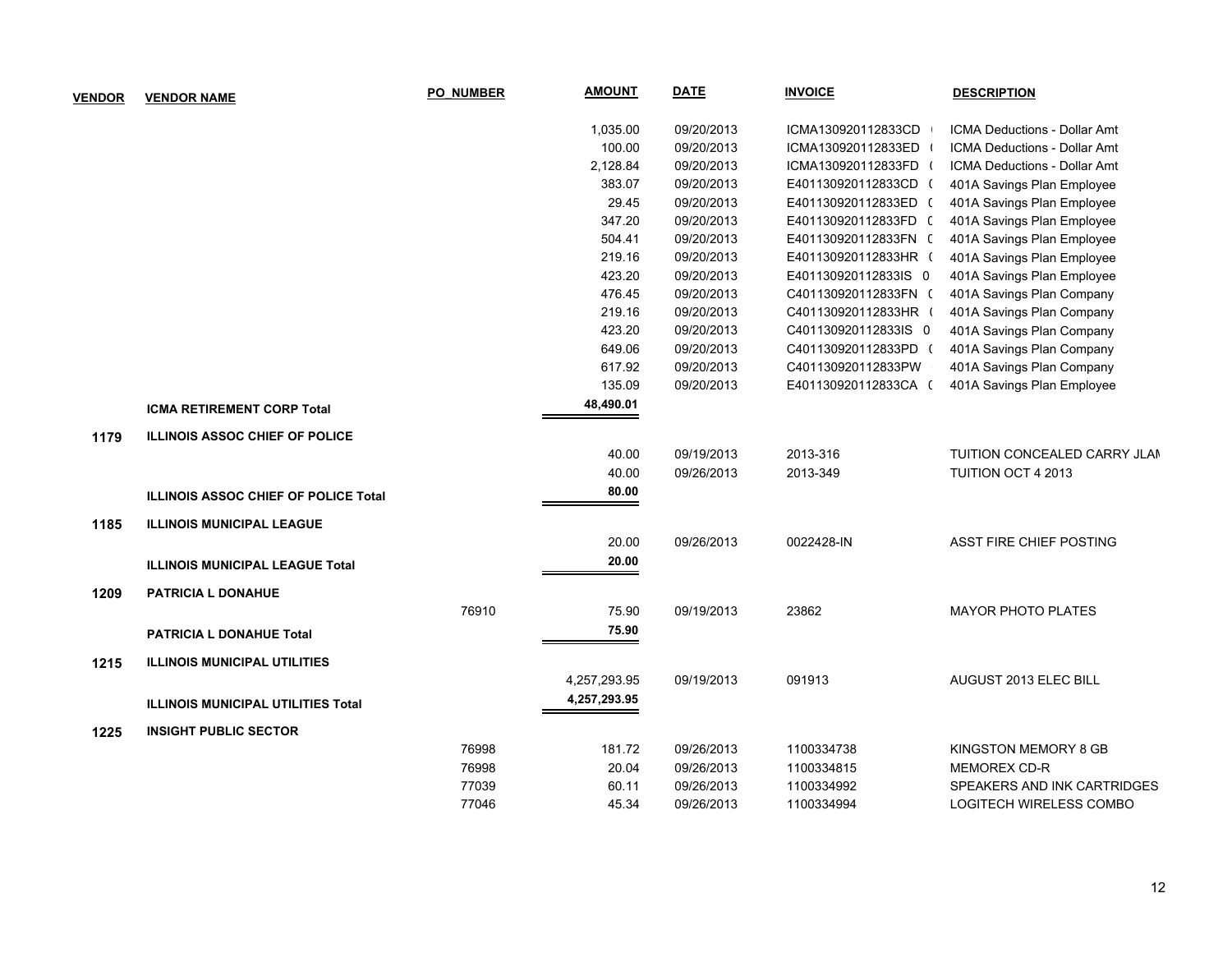| <b>VENDOR</b> | <b>VENDOR NAME</b>                           | <b>PO NUMBER</b> | <u>AMOUNT</u> | <b>DATE</b> | <b>INVOICE</b>  | <b>DESCRIPTION</b>                 |
|---------------|----------------------------------------------|------------------|---------------|-------------|-----------------|------------------------------------|
|               | <b>INSIGHT PUBLIC SECTOR Total</b>           |                  | 307.21        |             |                 |                                    |
| 1240          | <b>INTERSTATE BATTERY SYSTEM OF</b>          |                  |               |             |                 |                                    |
|               |                                              | 77012            | 1,337.60      | 09/26/2013  | 10050036        | <b>INVENTORY ITEMS</b>             |
|               |                                              | 76880            | 1,530.30      | 09/19/2013  | 60204381        | <b>BATTERIES</b>                   |
|               |                                              | 76899            | 720.65        | 09/19/2013  | 60204382        | <b>INVENTORY ITEMS</b>             |
|               |                                              | 76961            | 345.90        | 09/19/2013  | 60204429        | <b>INVENTORY ITEMS</b>             |
|               |                                              | 76880            | 185.90        | 09/19/2013  | 60204430        | <b>MISC SUPPLIES</b>               |
|               | <b>INTERSTATE BATTERY SYSTEM OF Total</b>    |                  | 4,120.35      |             |                 |                                    |
| 1249          | <b>INTOXIMETERS INC</b>                      |                  |               |             |                 |                                    |
|               |                                              | 76146            | 6,069.00      | 09/26/2013  | 401211          | MISC SUPPLIES POLICE DEPT          |
|               | <b>INTOXIMETERS INC Total</b>                |                  | 6,069.00      |             |                 |                                    |
| 1288          | <b>J J KELLER &amp; ASSOCIATES INC</b>       |                  |               |             |                 |                                    |
|               |                                              | 77157            | 195.50        | 09/26/2013  | 900773789       | <b>MISC MANUALS</b>                |
|               | <b>J J KELLER &amp; ASSOCIATES INC Total</b> |                  | 195.50        |             |                 |                                    |
| 1309          | <b>J&amp;S NEWPORT ENT LP</b>                |                  |               |             |                 |                                    |
|               |                                              |                  | 4.17          | 09/19/2013  | 091613          | PRISONER FOOD AUGUST 2013          |
|               | <b>J&amp;S NEWPORT ENT LP Total</b>          |                  | 4.17          |             |                 |                                    |
| 1327          | <b>KANE COUNTY FAIR</b>                      |                  |               |             |                 |                                    |
|               |                                              |                  | 382.13        | 09/19/2013  | FY-2014         | MANION PROPERTY DEBT PAYMEI        |
|               |                                              |                  | 382.13        | 09/19/2013  | FY-2014         | <b>MANION PROPERTY DEBT PAYMEL</b> |
|               |                                              |                  | 382.13        | 09/19/2013  | FY-2014         | MANION PROPERTY DEBT PAYMEI        |
|               |                                              |                  | 382.13        | 09/19/2013  | FY-2014         | MANION PROPERTY DEBT PAYMEI        |
|               | <b>KANE COUNTY FAIR Total</b>                |                  | 1,528.52      |             |                 |                                    |
| 1367          | <b>KINSEY &amp; KINSEY INC</b>               |                  |               |             |                 |                                    |
|               |                                              | 65789            | 150.00        | 09/26/2013  | <b>INV36973</b> | <b>CONSULTING SERVICES</b>         |
|               | <b>KINSEY &amp; KINSEY INC Total</b>         |                  | 150.00        |             |                 |                                    |
|               |                                              |                  |               |             |                 |                                    |
| 1381          | <b>MARK KOENEN</b>                           |                  |               |             |                 |                                    |
|               |                                              |                  | 61.50         | 09/19/2013  | 091613          | REIMBURSEMENT ENGINEER LICE        |
|               | <b>MARK KOENEN Total</b>                     |                  | 61.50         |             |                 |                                    |
| 1403          | <b>WEST VALLEY GRAPHICS &amp; PRINT</b>      |                  |               |             |                 |                                    |
|               |                                              | 76782            | 1,751.30      | 09/19/2013  | 9324            | <b>INVENTORY ITEMS</b>             |
|               |                                              | 76648            | 1,360.00      | 09/19/2013  | 9325            | <b>LETTERHEAD</b>                  |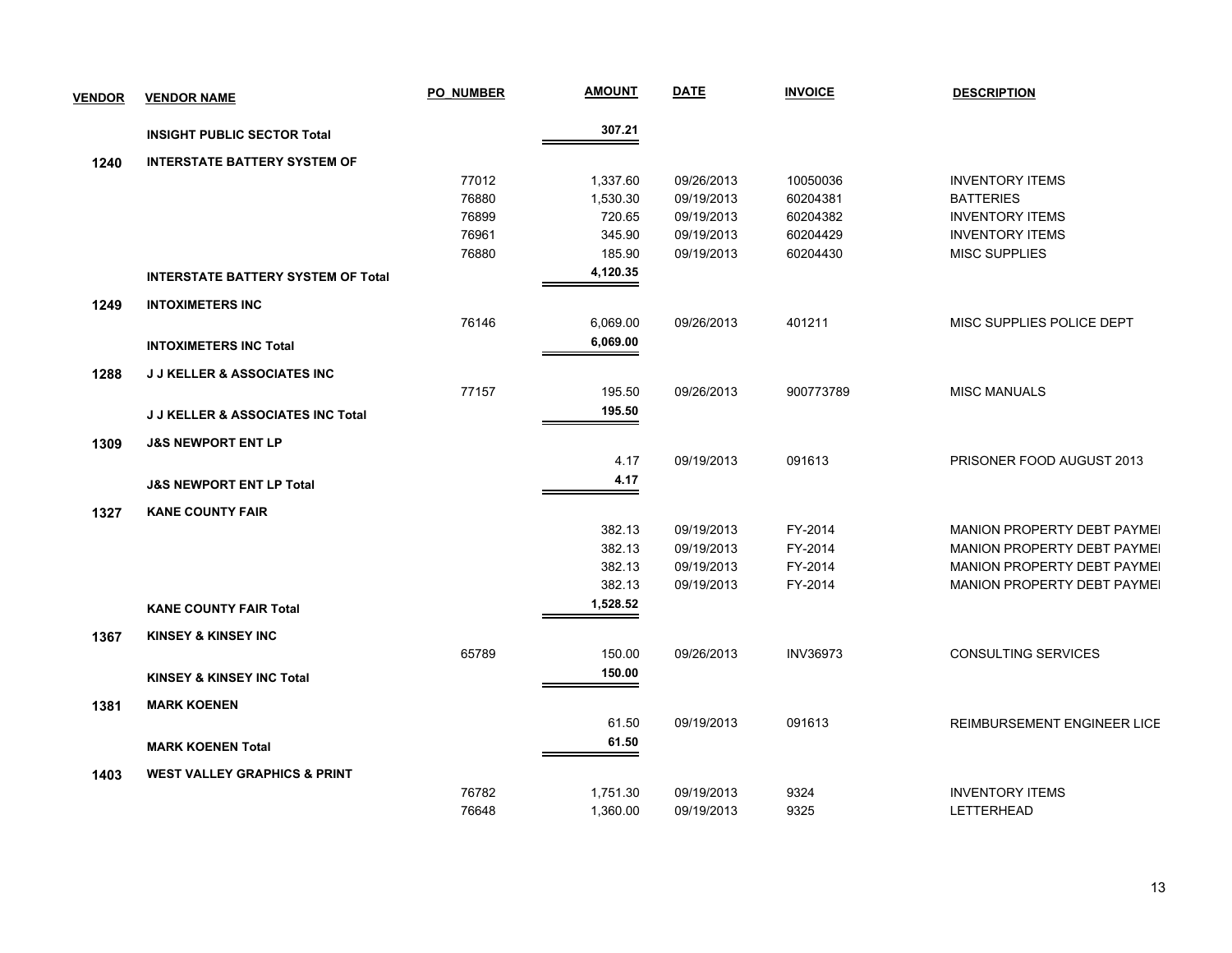| <b>VENDOR</b> | <b>VENDOR NAME</b>                            | <b>PO NUMBER</b> | <b>AMOUNT</b> | <b>DATE</b> | <b>INVOICE</b> | <b>DESCRIPTION</b>                |
|---------------|-----------------------------------------------|------------------|---------------|-------------|----------------|-----------------------------------|
|               | <b>WEST VALLEY GRAPHICS &amp; PRINT Total</b> |                  | 3,111.30      |             |                |                                   |
| 1463          | <b>LINA</b>                                   |                  |               |             |                |                                   |
|               |                                               | 75795            | 8,590.42      | 09/26/2013  | 093013         | BILLING THRU 9-30-13              |
|               | <b>LINA Total</b>                             |                  | 8,590.42      |             |                |                                   |
|               |                                               |                  |               |             |                |                                   |
| 1464          | ELECTRICAL RESOURCE MGMT INC                  |                  |               |             |                |                                   |
|               |                                               | 76697            | 2,600.00      | 09/19/2013  | 34071          | <b>HELIX BASES</b>                |
|               | <b>ELECTRICAL RESOURCE MGMT INC Total</b>     |                  | 2,600.00      |             |                |                                   |
| 1465          | THE LIGHT BRIGADE INC                         |                  |               |             |                |                                   |
|               |                                               | 77059            | 10,650.00     | 09/19/2013  | 039666         | TRAINING ON SITE FIBER OPTIC      |
|               |                                               | 77059            | 10,650.00     | 09/19/2013  | 039666         | TRAINING ON SITE FIBER OPTIC      |
|               |                                               | 77059            | $-10,650.00$  | 09/19/2013  | 039666         | TRAINING ON SITE FIBER OPTIC      |
|               |                                               | 77059            | $-10,650.00$  | 09/19/2013  | 039666         | TRAINING ON SITE FIBER OPTIC      |
|               |                                               | 77059            | 10,650.00     | 09/19/2013  | 70852          | FIBER OPTIC TRAINING CLASS        |
|               | THE LIGHT BRIGADE INC Total                   |                  | 10,650.00     |             |                |                                   |
| 1489          | <b>LOWES</b>                                  |                  |               |             |                |                                   |
|               |                                               | 75606            | 20.35         | 09/26/2013  | 02594A         | MISC SUPPLIES CONSTRUCTION        |
|               |                                               | 75931            | 83.67         | 09/26/2013  | 15957          | MISC SUPPLIES CONSTRUCTION        |
|               |                                               | 75606            | 20.25         | 09/26/2013  | 02202A         | <b>MISC SUPPLIES FACILITIES</b>   |
|               |                                               | 75606            | 38.01         | 09/26/2013  | 02142          | MISC SUPPLIES FACILITIES          |
|               |                                               | 75606            | 69.41         | 09/19/2013  | 02085          | <b>MISC SUPPLIES</b>              |
|               |                                               | 76148            | 53.83         | 09/19/2013  | 02084          | <b>MISC SUPPLIES</b>              |
|               |                                               | 76914            | 15.12         | 09/26/2013  | 01709          | <b>INVENTORY ITEMS</b>            |
|               |                                               | 75606            | 15.78         | 09/26/2013  | 01538C         | <b>MISC SUPPLIES FACILITIES</b>   |
|               |                                               | 76148            | 41.28         | 09/19/2013  | 02402A         | <b>MISC SUPPLIES</b>              |
|               |                                               | 75606            | 577.67        | 09/26/2013  | 19879          | <b>MISC SUPPLIES FACILITIES</b>   |
|               |                                               |                  | $-0.57$       | 09/26/2013  | 16118          | CREDIT INV#11500 TAX              |
|               |                                               | 75931            | 274.55        | 09/26/2013  | 02591B         | MISC SUPPLIES CONSTRUCTION        |
|               |                                               | 75518            | 12.32         | 09/19/2013  | 02522          | MISC WATER DEPT SUPPLIES          |
|               |                                               | 75518            | 35.63         | 09/19/2013  | 02501          | MISC WATER DEPT SUPPLIES          |
|               |                                               | 75665            | 7.64          | 09/26/2013  | 11500          | <b>BOLTS</b>                      |
|               | <b>LOWES Total</b>                            |                  | 1,264.94      |             |                |                                   |
| 1493          | <b>LYNN D'AVICO</b>                           |                  |               |             |                |                                   |
|               |                                               |                  | 179.99        | 09/26/2013  | 091313         | <b>REIMBURSEMENT OFFICE CHAIR</b> |
|               |                                               |                  | 179.99        |             |                |                                   |
|               | <b>LYNN D'AVICO Total</b>                     |                  |               |             |                |                                   |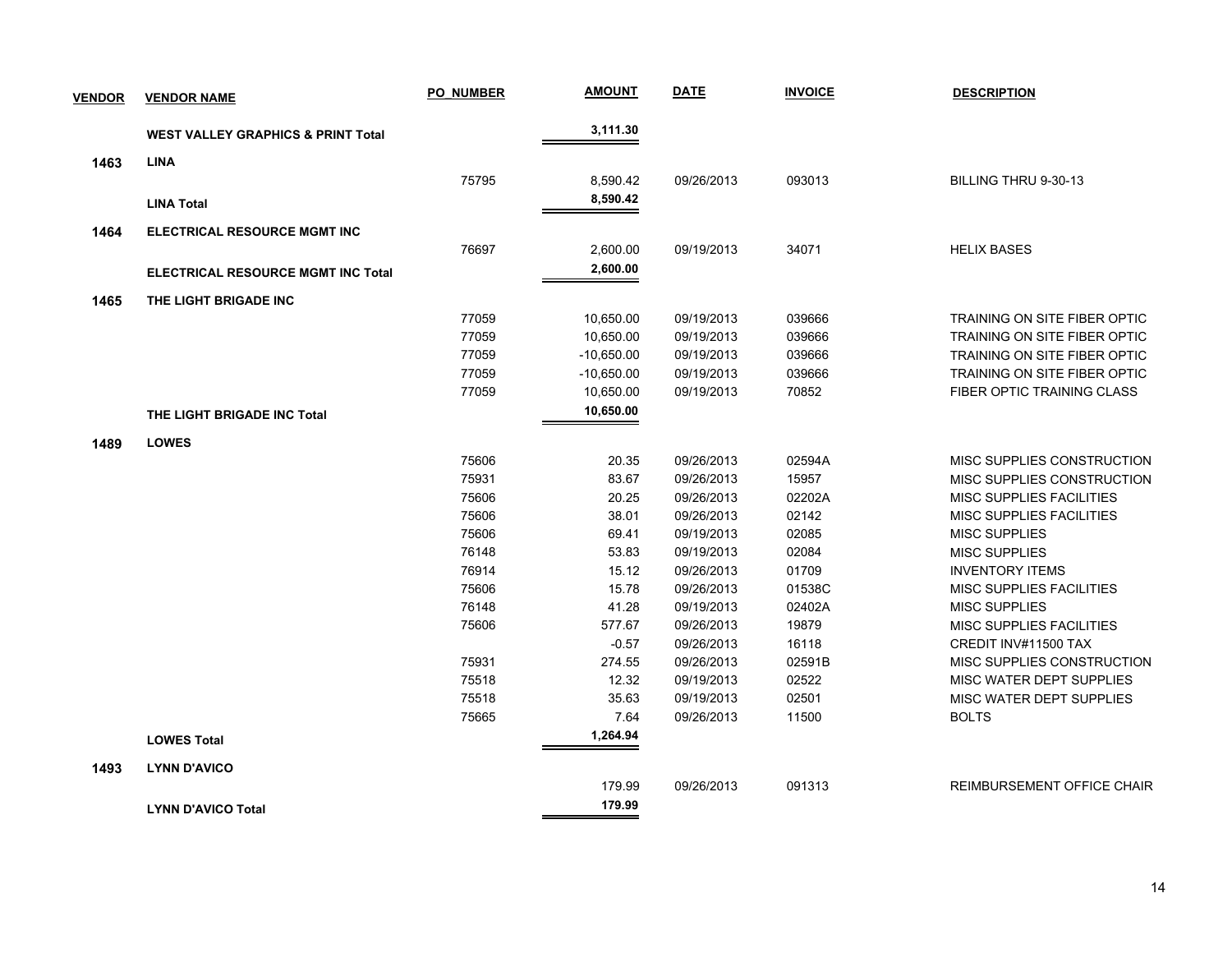| <b>VENDOR</b> | <b>VENDOR NAME</b>                             | PO NUMBER | <b>AMOUNT</b> | <b>DATE</b> | <b>INVOICE</b> | <b>DESCRIPTION</b>            |
|---------------|------------------------------------------------|-----------|---------------|-------------|----------------|-------------------------------|
| 1503          | <b>MAC TOOLS</b>                               |           |               |             |                |                               |
|               |                                                | 77126     | 67.99         | 09/26/2013  | 97357          | <b>MISC SUPPLIES</b>          |
|               | <b>MAC TOOLS Total</b>                         |           | 67.99         |             |                |                               |
| 1537          | <b>MARTENSON TURF PRODUCTS INC</b>             |           |               |             |                |                               |
|               |                                                | 76921     | 2,639.15      | 09/26/2013  | 44004          | MULCH INVENTORY ITEMS         |
|               | <b>MARTENSON TURF PRODUCTS INC Total</b>       |           | 2,639.15      |             |                |                               |
| 1550          | <b>MASCAL ELECTRIC INC</b>                     |           |               |             |                |                               |
|               |                                                | 76248     | 1,053.35      | 09/19/2013  | 1413727        | <b>LIFT STATION REPAIRS</b>   |
|               |                                                | 76411     | 226.00        | 09/19/2013  | 1414022        | <b>GBT MAIN PLANT</b>         |
|               |                                                | 76485     | 113.00        | 09/26/2013  | 1414044        | MISC REPAIR CITY HALL         |
|               | <b>MASCAL ELECTRIC INC Total</b>               |           | 1,392.35      |             |                |                               |
| 1551          | <b>KATY MASINICK</b>                           |           |               |             |                |                               |
|               |                                                |           | 89.90         | 09/26/2013  | 090713         | <b>BOOT ALLOWANCE</b>         |
|               | <b>KATY MASINICK Total</b>                     |           | 89.90         |             |                |                               |
| 1571          | <b>MCCANN INDUSTRIES INC</b>                   |           |               |             |                |                               |
|               |                                                | 77066     | 381.94        | 09/26/2013  | 01326444       | <b>MISC ITEMS</b>             |
|               | <b>MCCANN INDUSTRIES INC Total</b>             |           | 381.94        |             |                |                               |
| 1582          | <b>MCMASTER CARR SUPPLY CO</b>                 |           |               |             |                |                               |
|               |                                                | 77040     | 46.58         | 09/26/2013  | 59609434       | <b>VACUUM FILTER</b>          |
|               | <b>MCMASTER CARR SUPPLY CO Total</b>           |           | 46.58         |             |                |                               |
| 1585          | <b>MEADE ELECTRIC COMPANY INC</b>              |           |               |             |                |                               |
|               |                                                | 76303     | 1,411.00      | 09/19/2013  | 660684         | TRAFFIC SIGNAL CONTRACT AUG   |
|               | <b>MEADE ELECTRIC COMPANY INC Total</b>        |           | 1,411.00      |             |                |                               |
| 1590          | MEDICAL SCREENING SERVICES INC                 |           |               |             |                |                               |
|               |                                                |           | 99.00         | 09/26/2013  | 0293725-IN     | MONTHLY BILLING THRU 10-14-13 |
|               | <b>MEDICAL SCREENING SERVICES INC Total</b>    |           | 99.00         |             |                |                               |
|               |                                                |           |               |             |                |                               |
| 1600          | <b>MENDEL PLUMBING &amp; HEATING INC</b>       |           |               |             |                |                               |
|               |                                                | 77237     | 776.75        | 09/26/2013  | W93906         | 915 E MAIN ST CAMERA SEWER    |
|               | <b>MENDEL PLUMBING &amp; HEATING INC Total</b> |           | 776.75        |             |                |                               |
| 1604          | <b>METRO TANK AND PUMP COMPANY</b>             |           |               |             |                |                               |
|               |                                                | 77051     | 303.65        | 09/26/2013  | 11326          | LABOR 200 DEVERAUX WAY        |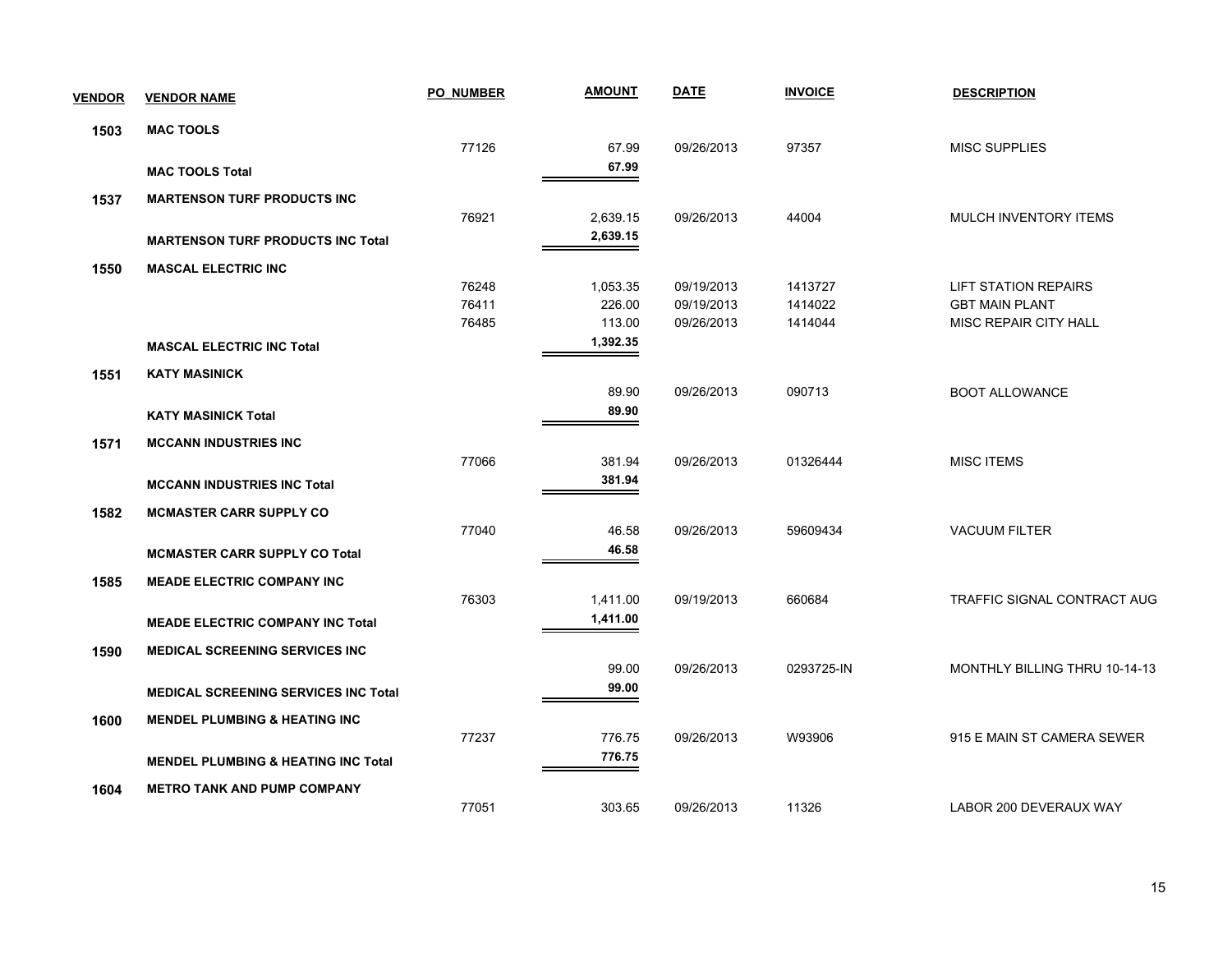| <b>VENDOR</b> | <b>VENDOR NAME</b>                        | <b>PO NUMBER</b> | <b>AMOUNT</b> | <b>DATE</b> | <b>INVOICE</b>       | <b>DESCRIPTION</b>          |
|---------------|-------------------------------------------|------------------|---------------|-------------|----------------------|-----------------------------|
|               | <b>METRO TANK AND PUMP COMPANY Total</b>  |                  | 303.65        |             |                      |                             |
| 1613          | <b>METROPOLITAN ALLIANCE OF POL</b>       |                  |               |             |                      |                             |
|               |                                           |                  | 880.00        | 09/20/2013  | UNP 130920112833PD ( | Union Dues - IMAP           |
|               |                                           |                  | 99.00         | 09/20/2013  | UNPS130920112833PD   | Union Dues-Police Sergeants |
|               | <b>METROPOLITAN ALLIANCE OF POL Total</b> |                  | 979.00        |             |                      |                             |
| 1614          | <b>MEYER MATERIAL</b>                     |                  |               |             |                      |                             |
|               |                                           | 75623            | 684.37        | 09/19/2013  | 704428478            | 8TH AND INDIANA ST          |
|               |                                           | 75623            | 730.00        | 09/19/2013  | 704428479            | 1425 SOUTH                  |
|               |                                           | 75623            | 91.25         | 09/19/2013  | 704428480            | 108 S 11TH ST               |
|               | <b>MEYER MATERIAL Total</b>               |                  | 1,505.62      |             |                      |                             |
| 1629          | <b>MIDWEST DRIVESHAFT INC</b>             |                  |               |             |                      |                             |
|               |                                           | 77013            | 345.00        | 09/26/2013  | 76871                | VEH 1728 RO 48272           |
|               | <b>MIDWEST DRIVESHAFT INC Total</b>       |                  | 345.00        |             |                      |                             |
| 1643          | <b>MILSOFT UTILITY SOLUTIONS INC</b>      |                  |               |             |                      |                             |
|               |                                           | 75645            | 298.90        | 09/19/2013  | 20132920             | MONTHLY HOSTED OCM CALLS    |
|               | MILSOFT UTILITY SOLUTIONS INC Total       |                  | 298.90        |             |                      |                             |
| 1651          | <b>MNJ TECHNOLOGIES DIRECT INC</b>        |                  |               |             |                      |                             |
|               |                                           | 76801            | 32.50         | 09/19/2013  | 0003271317           | <b>SANDISK 2 GB</b>         |
|               |                                           | 76999            | 568.75        | 09/26/2013  | 0003272489           | HP LASER JET PRINTER        |
|               | <b>MNJ TECHNOLOGIES DIRECT INC Total</b>  |                  | 601.25        |             |                      |                             |
| 1704          | <b>NCPERS IL IMRF</b>                     |                  |               |             |                      |                             |
|               |                                           |                  | 8.00          | 09/20/2013  | NCP2130920112833PD   | <b>NCPERS 2</b>             |
|               |                                           |                  | 24.00         | 09/20/2013  | NCP2130920112833PW   | <b>NCPERS 2</b>             |
|               | <b>NCPERS IL IMRF Total</b>               |                  | 32.00         |             |                      |                             |
| 1709          | <b>NEOPOST INC</b>                        |                  |               |             |                      |                             |
|               |                                           | 75889            | 208.30        | 09/19/2013  | 50768056             | MONTHLY METER RENTAL/MAINTE |
|               | <b>NEOPOST INC Total</b>                  |                  | 208.30        |             |                      |                             |
| 1745          | <b>NICOR</b>                              |                  |               |             |                      |                             |
|               |                                           |                  | 24.10         | 09/23/2013  | 5425 2 AUG 6 2013    | SVC 6-5-13 TO 8-6-13        |
|               |                                           |                  | 2,718.85      | 09/23/2013  | 8317 9 AUG 7 2013    | SVC 6-17-13 TO 8-2-13       |
|               |                                           |                  | 87.04         | 09/25/2013  | 8642 6 SEPT 10 2013  | SVC 08-07-13 TO 09-09-13    |
|               |                                           |                  | 53.05         | 09/27/2013  | 1000 4 AUG 12 2013   | SVC 7-11-13 TO 8-9-13       |
|               |                                           |                  | 34.85         | 09/27/2013  | 1000 8 AUG 12 2013   | SVC 7-11-13 TO 8-9-13       |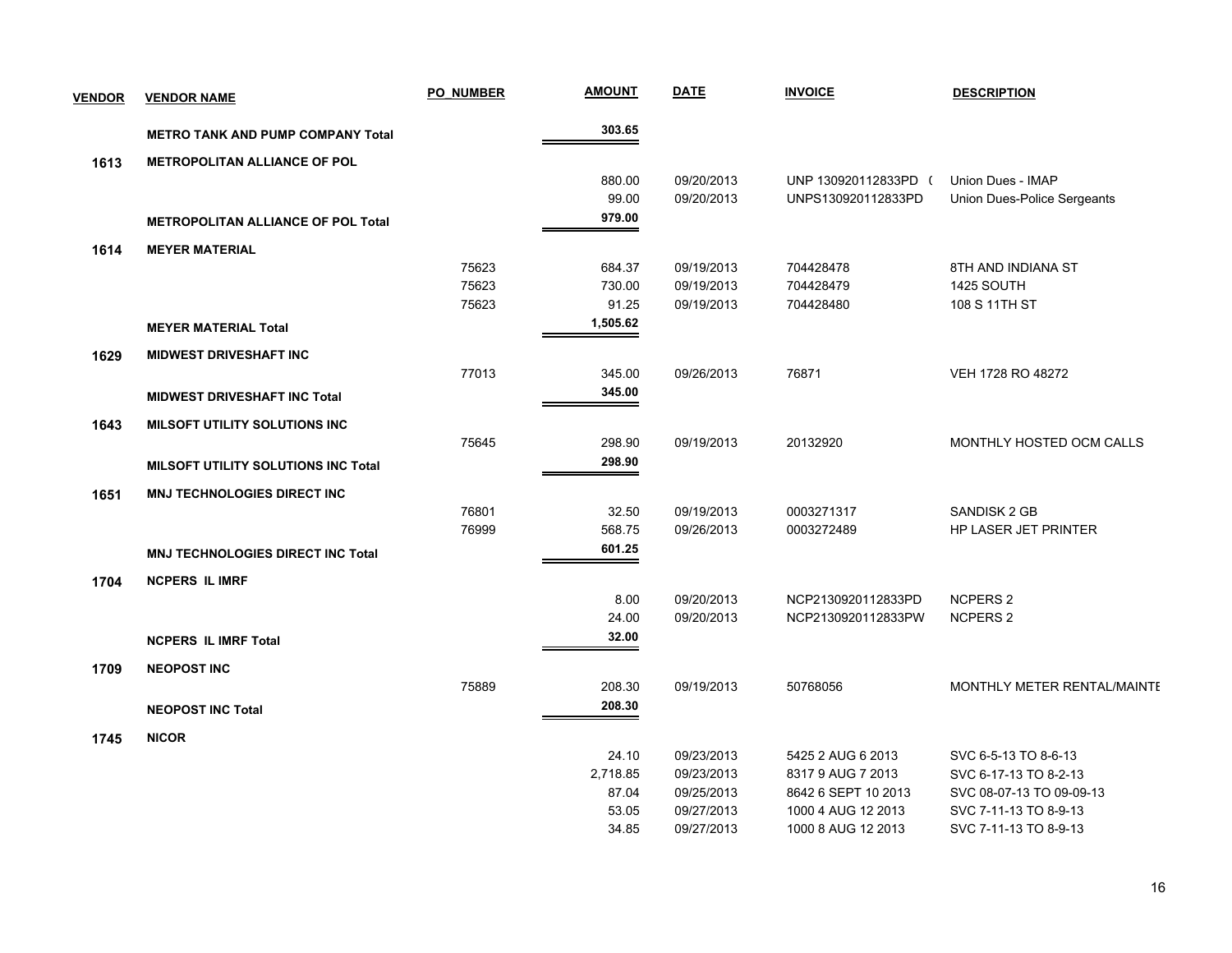| <b>VENDOR</b> | <b>VENDOR NAME</b>                          | <b>PO NUMBER</b> | <b>AMOUNT</b> | <b>DATE</b> | <b>INVOICE</b>      | <b>DESCRIPTION</b>                  |
|---------------|---------------------------------------------|------------------|---------------|-------------|---------------------|-------------------------------------|
|               |                                             |                  | 23.89         | 09/16/2013  | 1000 9 JULY 30 2013 | SVC 6-27-13 TO 7-30-13              |
|               |                                             |                  | 30.21         | 09/27/2013  | 1968 1 AUG 12 0213  | SVC 7-11-13 TO 8-9-13               |
|               |                                             |                  | 76.60         | 09/25/2013  | 2485 8 SEPT 10 2013 | SVC 8-7-13 TO 9-9-13                |
|               |                                             |                  | 34.64         | 09/20/2013  | 4625 3 AUG 5 2013   | SVC 7-2-13 TO 8-2-13                |
|               |                                             |                  | 30.24         | 09/20/2013  | 1000 3 SEPT 5 2013  | SVC 8-6-13 TO 9-4-13                |
|               |                                             |                  | 9.51          | 09/27/2013  | 1000 2 SEPT 12 2013 | SVC 8-9-13 TO 9-10-13               |
|               |                                             |                  | 8.92          | 09/23/2013  | 1000 1 AUG 8 2013   | SVC 5-9-13 TO 8-7-13                |
|               |                                             |                  | 81.69         | 09/27/2013  | 1000 0 AUG 12 2013  | SVC 7-11-13 TO 8-9-13               |
|               |                                             |                  | 33.18         | 09/19/2013  | 0847 6 SEPT 4 2013  | SVC 8-2-13 TO 9-3-13                |
|               | <b>NICOR Total</b>                          |                  | 3,246.77      |             |                     |                                     |
| 1747          | <b>NORTH AMERICAN SALT</b>                  |                  |               |             |                     |                                     |
|               |                                             | 76873            | 2,640.52      | 09/26/2013  | 71020517            | <b>BULK COARSE ROCK SALT</b>        |
|               | <b>NORTH AMERICAN SALT Total</b>            |                  | 2,640.52      |             |                     |                                     |
| 1775          | <b>RAY O'HERRON CO</b>                      |                  |               |             |                     |                                     |
|               |                                             | 76816            | 139.98        | 09/26/2013  | 1322111-IN          | UNIFORMS - MAJEWSKI                 |
|               |                                             | 76623            | 57.74         | 09/26/2013  | 1323691-IN          | MISC POLICE DEPT UNIFORMS           |
|               |                                             |                  | $-30.31$      | 09/26/2013  | 1323909-CM          | CREDIT IN#1307194                   |
|               |                                             |                  | $-799.65$     | 09/26/2013  | 1323916-CM          | CREDIT IN#1312132                   |
|               |                                             | 76825            | 176.32        | 09/26/2013  | 1325374-IN          | UNIFORMS CRUMLETT                   |
|               |                                             | 76982            | 230.31        | 09/26/2013  | 1326984-IN          | MISC POLICE DEPT UNIFORMS           |
|               |                                             |                  | $-115.90$     | 09/26/2013  | 273275-CREDIT       | CREDIT ON STATEMENT 9/3/13          |
|               |                                             | 76676            | 142.18        | 09/26/2013  | 1324608-IN          | UNIFORMS SCHOMER                    |
|               |                                             | 76764            | 37.76         | 09/26/2013  | 1324694-IN          | <b>UNIFORM KETELSEN</b>             |
|               |                                             | 76816            | 138.56        | 09/26/2013  | 1324733-IN          | <b>UNIFORMS - MAJEWSKI</b>          |
|               |                                             | 76786            | 37.79         | 09/26/2013  | 1324734-IN          | <b>UNIFORMS - LAMELA</b>            |
|               |                                             | 76816            | 125.98        | 09/26/2013  | 1324735-IN          | UNIFORMS - MAJEWSKI                 |
|               |                                             |                  | $-139.98$     | 09/26/2013  | 1325138-CM          | <b>RTRN MAJEWSKI</b>                |
|               | <b>RAY O'HERRON CO Total</b>                |                  | 0.78          |             |                     |                                     |
| 1786          | <b>OPEN SYSTEMS INTERNATIONAL INC.</b>      |                  |               |             |                     |                                     |
|               |                                             | 76677            | 990.00        | 09/26/2013  | USFM13-REG-07       | <b>REGISTRATION DRENNAN/SITTLEI</b> |
|               | <b>OPEN SYSTEMS INTERNATIONAL INC Total</b> |                  | 990.00        |             |                     |                                     |
| 1837          | <b>JASON PETERSON</b>                       |                  |               |             |                     |                                     |
|               |                                             |                  | 41.75         | 09/26/2013  | 00436089            | <b>EMT-P LICENSE RENEWAL</b>        |
|               | <b>JASON PETERSON Total</b>                 |                  | 41.75         |             |                     |                                     |

 **1851 CHARLES PIERCE**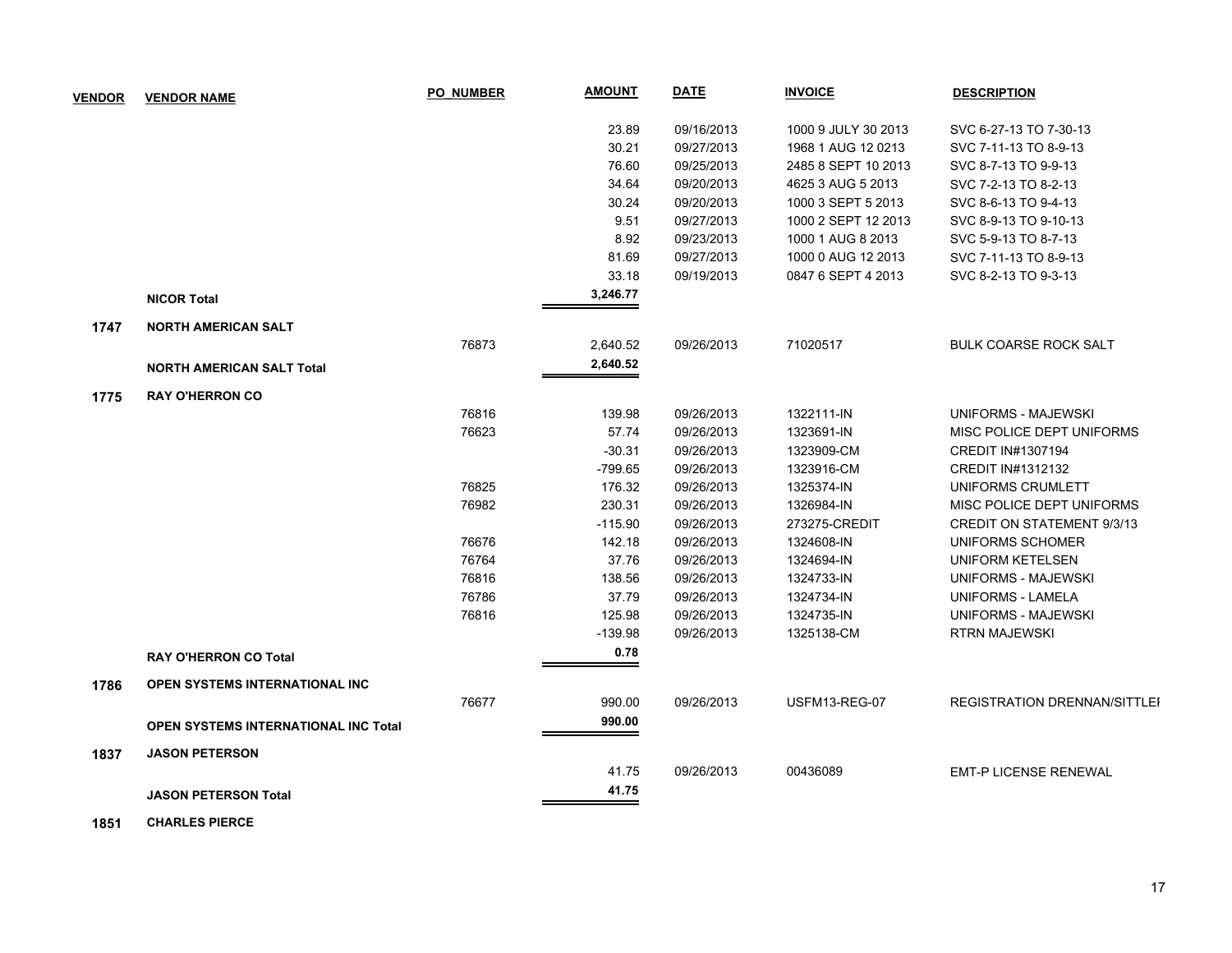| <b>VENDOR</b> | <b>VENDOR NAME</b>                         | <b>PO NUMBER</b> | <b>AMOUNT</b> | <b>DATE</b> | <b>INVOICE</b>     | <b>DESCRIPTION</b>                 |
|---------------|--------------------------------------------|------------------|---------------|-------------|--------------------|------------------------------------|
|               |                                            |                  | 2,220.00      | 09/19/2013  | 082713             | TUITION REIMBURSEMENT              |
|               | <b>CHARLES PIERCE Total</b>                |                  | 2,220.00      |             |                    |                                    |
| 1861          | <b>POLICE PENSION FUND</b>                 |                  |               |             |                    |                                    |
|               |                                            |                  | 499,859.68    | 09/26/2013  | 091813             | PROPERTY TAXES                     |
|               |                                            |                  | 898.76        | 09/20/2013  | PLP2130920112833PD | Police Pension Tier 2              |
|               |                                            |                  | 16,640.18     | 09/20/2013  | PLPN130920112833PD | Police Pension                     |
|               | <b>POLICE PENSION FUND Total</b>           |                  | 517,398.62    |             |                    |                                    |
| 1890          | <b>LEGAL SHIELD</b>                        |                  |               |             |                    |                                    |
|               |                                            |                  | 7.36          | 09/20/2013  | PPLS130920112833CD | Pre-Paid Legal Services            |
|               |                                            |                  | 36.34         | 09/20/2013  | PPLS130920112833FD | Pre-Paid Legal Services            |
|               |                                            |                  | 233.05        | 09/20/2013  | PPLS130920112833PD | Pre-Paid Legal Services            |
|               | <b>LEGAL SHIELD Total</b>                  |                  | 276.75        |             |                    |                                    |
| 1900          | <b>PROVIDENT LIFE &amp; ACCIDENT</b>       |                  |               |             |                    |                                    |
|               |                                            |                  | 26.76         | 09/20/2013  | POPT130920112833FD | Provident Optional Life            |
|               | <b>PROVIDENT LIFE &amp; ACCIDENT Total</b> |                  | 26.76         |             |                    |                                    |
| 1940          | <b>RADCO COMMUNICATIONS INC</b>            |                  |               |             |                    |                                    |
|               |                                            | 75557            | 372.50        | 09/26/2013  | 79265              | QUOTE 13367 REMOTE LIGHTING        |
|               |                                            | 75557            | 372.50        | 09/26/2013  | 79265              | QUOTE 13367 REMOTE LIGHTING        |
|               |                                            | 75557            | $-372.50$     | 09/26/2013  | 79265              | QUOTE 13367 REMOTE LIGHTING        |
|               |                                            | 75557            | $-372.50$     | 09/26/2013  | 79265              | <b>QUOTE 13367 REMOTE LIGHTING</b> |
|               |                                            | 75557            | 372.50        | 09/26/2013  | 79265A             |                                    |
|               | <b>RADCO COMMUNICATIONS INC Total</b>      |                  | 372.50        |             |                    |                                    |
| 1942          | <b>RAISE RITE CONCRETE LIFTING</b>         |                  |               |             |                    |                                    |
|               |                                            | 76073            | 6,691.25      | 09/19/2013  | 00067325           | SIDEWALK MAINT                     |
|               | <b>RAISE RITE CONCRETE LIFTING Total</b>   |                  | 6,691.25      |             |                    |                                    |
| 1943          | <b>RAINMAKERS IRRIGATION INC</b>           |                  |               |             |                    |                                    |
|               |                                            | 76840            | 475.00        | 09/19/2013  | 126952             | <b>SPRINKLER REPAIR</b>            |
|               |                                            | 76700            | 1,975.00      | 09/26/2013  | 127042             | REPLACED SPRAY HEADS 1ST ST        |
|               | <b>RAINMAKERS IRRIGATION INC Total</b>     |                  | 2,450.00      |             |                    |                                    |
| 1946          | <b>RANDALL PRESSURE SYSTEMS INC</b>        |                  |               |             |                    |                                    |
|               |                                            | 75558            | 115.55        | 09/19/2013  | 223001-0813        | <b>MONTHLY BILLING AUGUST 2013</b> |
|               | <b>RANDALL PRESSURE SYSTEMS INC Total</b>  |                  | 115.55        |             |                    |                                    |
|               |                                            |                  |               |             |                    |                                    |

 **1960 RECORD INFORMATION SER INC**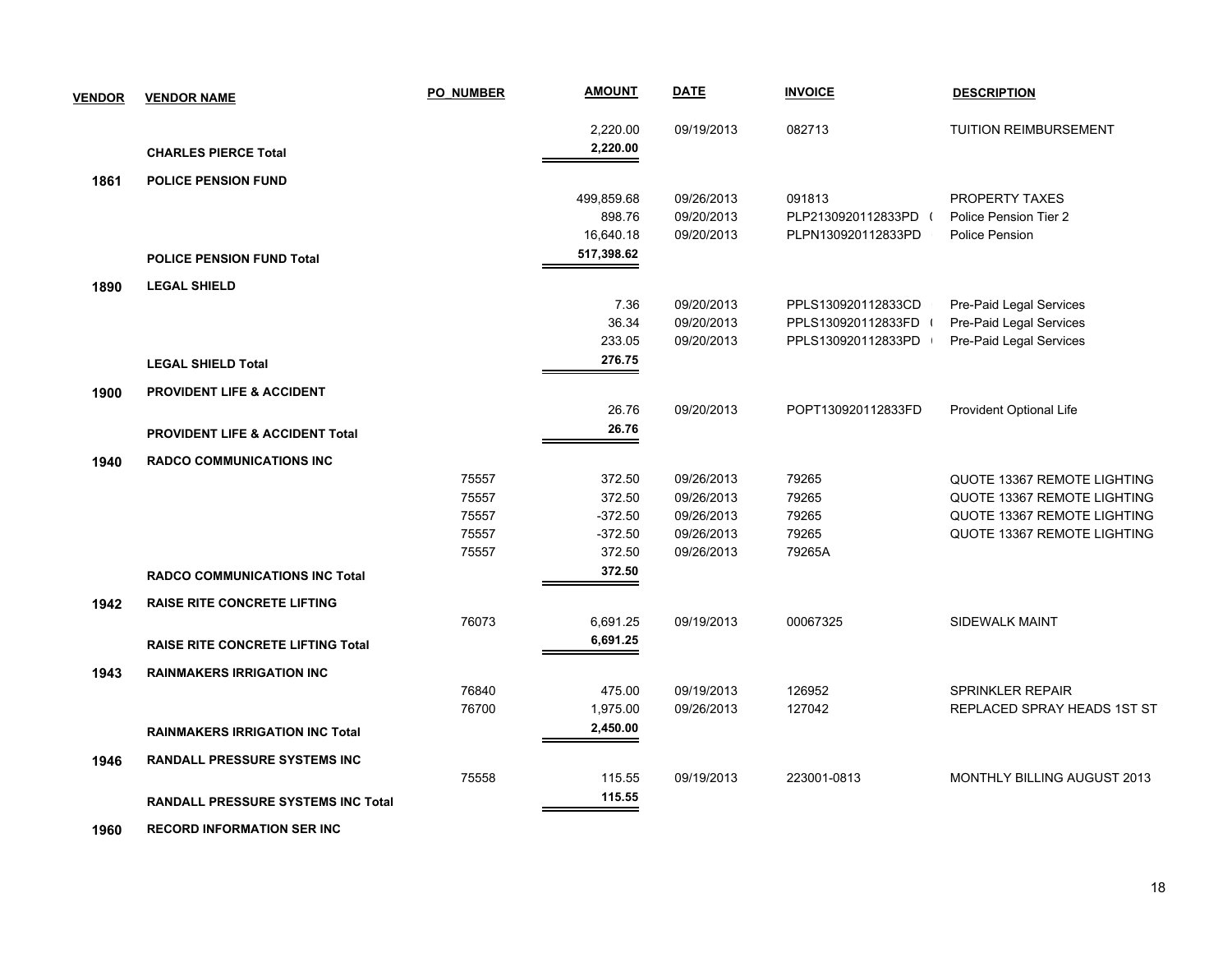| <b>VENDOR</b> | <b>VENDOR NAME</b>                       | <b>PO NUMBER</b> | <b>AMOUNT</b> | <b>DATE</b> | <b>INVOICE</b> | <b>DESCRIPTION</b>                  |
|---------------|------------------------------------------|------------------|---------------|-------------|----------------|-------------------------------------|
|               |                                          |                  | 575.00        | 09/26/2013  | 34973          | YEARLY MEMBERSHIP 2013              |
|               | <b>RECORD INFORMATION SER INC Total</b>  |                  | 575.00        |             |                |                                     |
| 1998          | <b>RURAL ELECTRIC SUPPLY CO OP</b>       |                  |               |             |                |                                     |
|               |                                          | 77184            | 43.50         | 09/26/2013  | 554403-00      | <b>INVENTORY ITEMS</b>              |
|               | <b>RURAL ELECTRIC SUPPLY CO OP Total</b> |                  | 43.50         |             |                |                                     |
| 2032          | <b>POMPS TIRE SERVICE INC</b>            |                  |               |             |                |                                     |
|               |                                          | 75560            | 262.68        | 09/19/2013  | 640013425      | SVC VEH#2174 RO#48248               |
|               | <b>POMPS TIRE SERVICE INC Total</b>      |                  | 262.68        |             |                |                                     |
| 2036          | <b>NATHAN T ROSENTHAL</b>                |                  |               |             |                |                                     |
|               |                                          | 76895            | 480.00        | 09/26/2013  | 4151701        | MAY-AUGUST 2013                     |
|               |                                          | 76895            | 175.00        | 09/26/2013  | 4151702        | MAY-AUG SERVICES 2013               |
|               | <b>NATHAN T ROSENTHAL Total</b>          |                  | 655.00        |             |                |                                     |
| 2041          | <b>RUSSELL W PETERSON</b>                |                  |               |             |                |                                     |
|               |                                          |                  | 750.00        | 09/19/2013  | FY2014         | AGREEMENT PARK LOT RENT 13/1        |
|               |                                          |                  | 750.00        | 09/19/2013  | FY2014         | AGREEMENT PARK LOT RENT 13/1        |
|               |                                          |                  | 750.00        | 09/19/2013  | FY2014         | <b>AGREEMENT PARK LOT RENT 13/1</b> |
|               |                                          |                  | 750.00        | 09/19/2013  | FY2014         | AGREEMENT PARK LOT RENT 13/1        |
|               |                                          |                  | 750.00        | 09/19/2013  | FY2014         | AGREEMENT PARK LOT RENT 13/1        |
|               |                                          |                  | 750.00        | 09/19/2013  | FY2014         | AGREEMENT PARK LOT RENT 13/1        |
|               |                                          |                  | 750.00        | 09/19/2013  | FY2014         | AGREEMENT PARK LOT RENT 13/1        |
|               | <b>RUSSELL W PETERSON Total</b>          |                  | 5,250.00      |             |                |                                     |
| 2053          | <b>SAFE STEP LLC</b>                     |                  |               |             |                |                                     |
|               |                                          | 76067            | 11,899.81     | 09/19/2013  | 1764           | <b>VARIOUS LOCATIONS</b>            |
|               | <b>SAFE STEP LLC Total</b>               |                  | 11,899.81     |             |                |                                     |
| 2069          | <b>SAYERS FINANCE CORPORATION</b>        |                  |               |             |                |                                     |
|               |                                          | 76621            | 5,267.50      | 09/19/2013  | INV7013323     | NETMOTION SUPPORT                   |
|               | <b>SAYERS FINANCE CORPORATION Total</b>  |                  | 5,267.50      |             |                |                                     |
| 2084          | <b>SCHULHOF COMPANY</b>                  |                  |               |             |                |                                     |
|               |                                          | 75696            | 307.33        | 09/19/2013  | 2836869        | MISC WATER DEPT SUPPIES             |
|               | <b>SCHULHOF COMPANY Total</b>            |                  | 307.33        |             |                |                                     |
| 2101          | <b>SCULPTURE IN THE PARK</b>             |                  |               |             |                |                                     |
|               |                                          |                  | 1,562.50      | 09/19/2013  | VCCSCU0713     | HOTEL TAX MAY-JULY 2013             |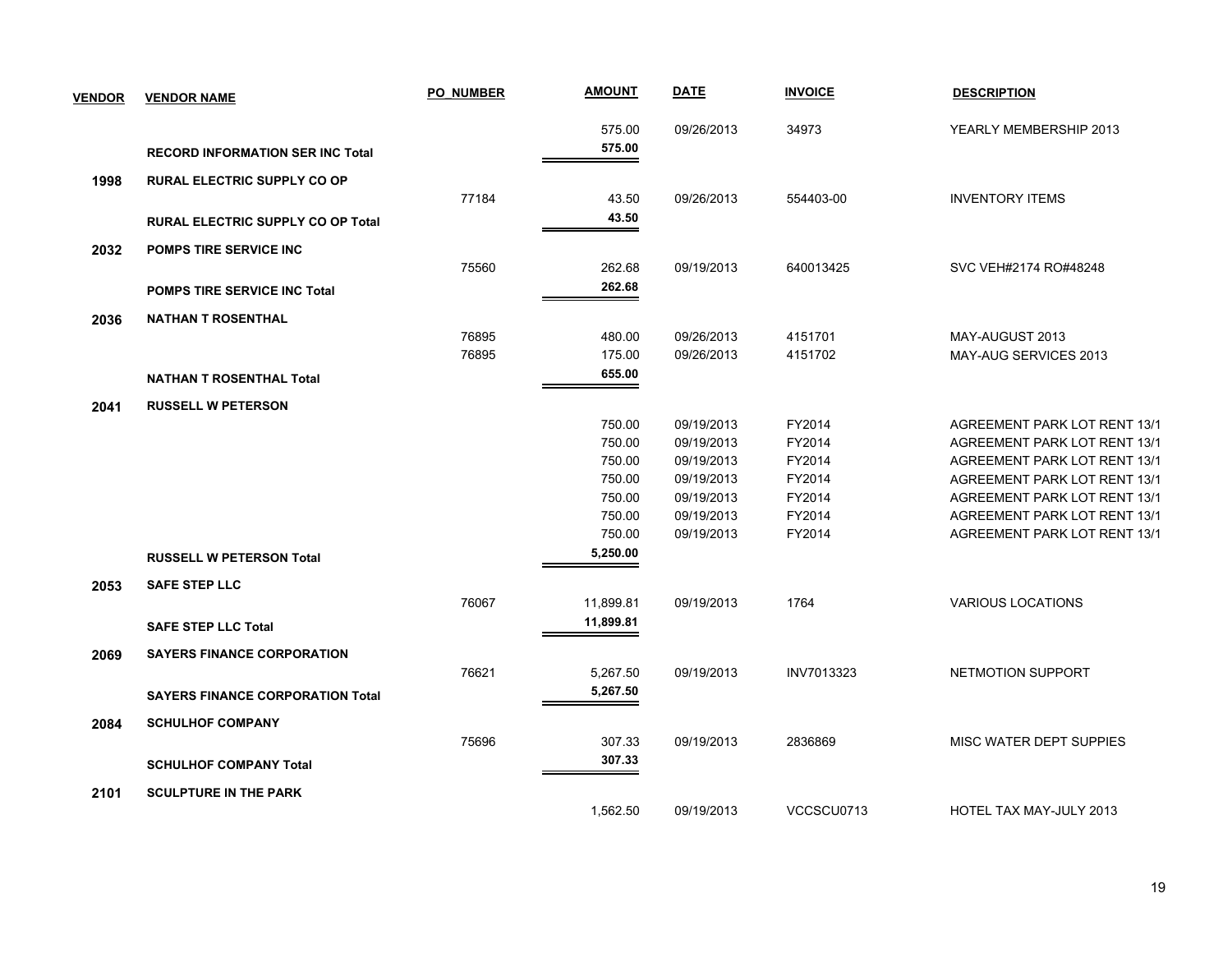| <b>VENDOR</b> | <b>VENDOR NAME</b>                       | <b>PO NUMBER</b> | <b>AMOUNT</b> | <b>DATE</b> | <b>INVOICE</b> | <b>DESCRIPTION</b>            |
|---------------|------------------------------------------|------------------|---------------|-------------|----------------|-------------------------------|
|               | <b>SCULPTURE IN THE PARK Total</b>       |                  | 1,562.50      |             |                |                               |
| 2102          | <b>SEAGRAVE FIRE APPARATUS LLC</b>       |                  |               |             |                |                               |
|               |                                          | 75562            | 532.86        | 09/19/2013  | 0081629        | MISC FLEET DEPT SUPPLIES      |
|               |                                          | 75562            | 135.30        | 09/19/2013  | 0081630        | MISC FLEET DEPT SUPPLIES      |
|               |                                          | 75562            | 142.54        | 09/19/2013  | 0081632        | MISC FLEET DEPT SUPPLIES      |
|               |                                          | 75562            | 163.80        | 09/26/2013  | 0081713        | MISC FLEET DEPT SUPPLIES      |
|               | <b>SEAGRAVE FIRE APPARATUS LLC Total</b> |                  | 974.50        |             |                |                               |
| 2137          | <b>SHERWIN WILLIAMS</b>                  |                  |               |             |                |                               |
|               |                                          | 75563            | 814.68        | 09/19/2013  | 6017-6         | PAINT FOR WATER DEPT FIRE HYL |
|               |                                          | 75563            | 13.69         | 09/19/2013  | 6331-7         | PAINT SUPPLIES                |
|               | <b>SHERWIN WILLIAMS Total</b>            |                  | 828.37        |             |                |                               |
| 2150          | <b>SIKICH</b>                            |                  |               |             |                |                               |
|               |                                          | 75797            | 46,634.00     | 09/26/2013  | 168095         | BILLING THRU 8-31-13          |
|               | <b>SIKICH Total</b>                      |                  | 46,634.00     |             |                |                               |
| 2157          | <b>SISLERS ICE &amp; DAIRY LTD</b>       |                  |               |             |                |                               |
|               |                                          | 75612            | 99.00         | 09/19/2013  | 102473         | <b>ICE DELIVERY</b>           |
|               | <b>SISLERS ICE &amp; DAIRY LTD Total</b> |                  | 99.00         |             |                |                               |
| 2163          | <b>SKYLINE TREE SERVICE &amp;</b>        |                  |               |             |                |                               |
|               |                                          | 75863            | 17,500.00     | 09/19/2013  | 1537           | EAB REMOVAL PHASE 3           |
|               |                                          | 75863            | 20,650.00     | 09/19/2013  | 1538           | 59 TREE'S                     |
|               |                                          | 75702            | 3,119.25      | 09/26/2013  | 1540           | ELECTRIC DEPT TREE LINE CLEAF |
|               | <b>SKYLINE TREE SERVICE &amp; Total</b>  |                  | 41,269.25     |             |                |                               |
| 2169          | <b>CLARK BAIRD SMITH LLP</b>             |                  |               |             |                |                               |
|               |                                          |                  | 3,423.75      | 09/26/2013  | 090513         | LEGAL HR AUG 2013             |
|               | <b>CLARK BAIRD SMITH LLP Total</b>       |                  | 3,423.75      |             |                |                               |
| 2171          | <b>SHURTS TOOL SERVICE</b>               |                  |               |             |                |                               |
|               |                                          | 76896            | 38.85         | 09/19/2013  | 0829132940     | <b>SHOP TOOLS</b>             |
|               |                                          | 76896            | 129.35        | 09/19/2013  | 0829132941     | RO#48261                      |
|               | <b>SHURTS TOOL SERVICE Total</b>         |                  | 168.20        |             |                |                               |
| 2201          | <b>STANDARD EQUIPMENT CO</b>             |                  |               |             |                |                               |
|               |                                          | 77032            | 666.77        | 09/26/2013  | C86974         | MISC FLEET DEPT SUPPLIES      |
|               |                                          |                  | 666.77        |             |                |                               |
|               | <b>STANDARD EQUIPMENT CO Total</b>       |                  |               |             |                |                               |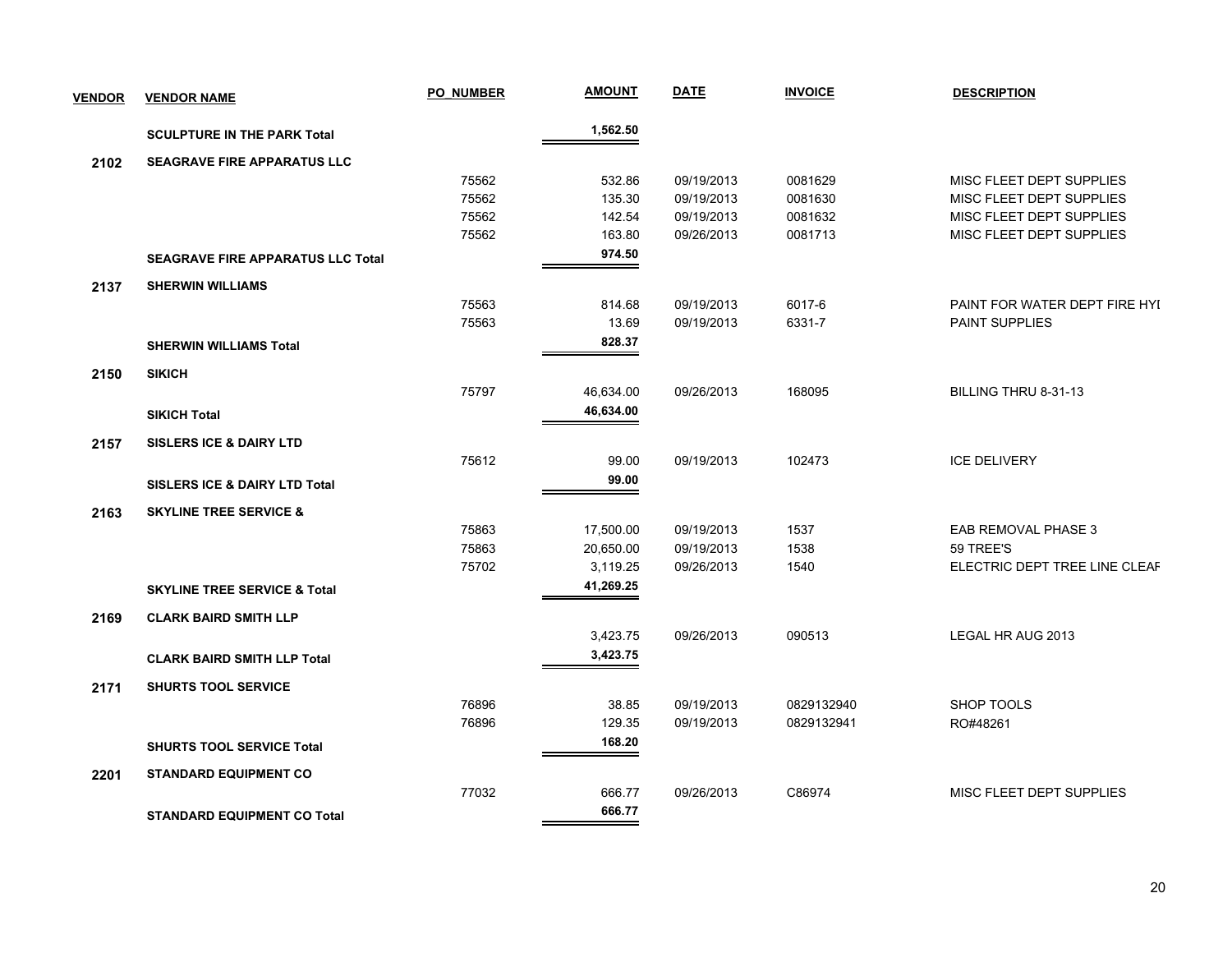| <b>VENDOR</b> | <b>VENDOR NAME</b>                             | <b>PO NUMBER</b> | <b>AMOUNT</b> | <b>DATE</b> | <b>INVOICE</b>       | <b>DESCRIPTION</b>            |
|---------------|------------------------------------------------|------------------|---------------|-------------|----------------------|-------------------------------|
| 2206          | <b>STAPLES CONTRACT &amp; COMMERCIAL</b>       |                  |               |             |                      |                               |
|               |                                                | 77002            | 78.42         | 09/26/2013  | 8026905875           | MISC OFFICE SUPPIES PURCHASII |
|               | <b>STAPLES CONTRACT &amp; COMMERCIAL Total</b> |                  | 78.42         |             |                      |                               |
|               | <b>CITY OF ST CHARLES</b>                      |                  |               |             |                      |                               |
| 2212          |                                                |                  | 279.50        | 09/20/2013  | COR1130920112833FD   | CORE 1500 Medical EE          |
|               |                                                |                  | 284.31        | 09/20/2013  | DELE130920112833PD   | City Dental Plan Pre - Tax EE |
|               |                                                |                  | 413.73        | 09/20/2013  | DELE130920112833PW   | City Dental Plan Pre - Tax EE |
|               |                                                |                  | 661.16        | 09/20/2013  | CORE130920112833IS ( | Medical BuyUp 750 EE          |
|               |                                                |                  | 3,209.15      | 09/20/2013  | CORE130920112833PD   | Medical BuyUp 750 EE          |
|               |                                                |                  | 3,574.62      | 09/20/2013  | CORE130920112833PW   | Medical BuyUp 750 EE          |
|               |                                                |                  | 7.91          | 09/20/2013  | DELE130920112833CA   | City Dental Plan Pre - Tax EE |
|               |                                                |                  | 52.06         | 09/20/2013  | DELE130920112833CD   | City Dental Plan Pre - Tax EE |
|               |                                                |                  | 4.60          | 09/20/2013  | DELE130920112833ED   | City Dental Plan Pre - Tax EE |
|               |                                                |                  | 4,700.89      | 09/20/2013  | COR5130920112833PW   | CityMed PreTax BuyUp 500 EE   |
|               |                                                |                  | 17.83         | 09/20/2013  | CORE130920112833CA   | Medical BuyUp 750 EE          |
|               |                                                |                  | 1,089.36      | 09/20/2013  | CORE130920112833CD   | Medical BuyUp 750 EE          |
|               |                                                |                  | 3,005.56      | 09/20/2013  | CORE130920112833FD   | Medical BuyUp 750 EE          |
|               |                                                |                  | 518.59        | 09/20/2013  | CORE130920112833FN   | Medical BuyUp 750 EE          |
|               |                                                |                  | 226.48        | 09/20/2013  | CORE130920112833HR   | Medical BuyUp 750 EE          |
|               |                                                |                  | 191.51        | 09/20/2013  | COR5130920112833CA   | CityMed PreTax BuyUp 500 EE   |
|               |                                                |                  | 148.43        | 09/20/2013  | COR5130920112833ED   | CityMed PreTax BuyUp 500 EE   |
|               |                                                |                  | 1,487.08      | 09/20/2013  | COR5130920112833FD   | CityMed PreTax BuyUp 500 EE   |
|               |                                                |                  | 231.87        | 09/20/2013  | COR5130920112833FN   | CityMed PreTax BuyUp 500 EE   |
|               |                                                |                  | 345.02        | 09/20/2013  | COR5130920112833IS ( | CityMed PreTax BuyUp 500 EE   |
|               |                                                |                  | 1,821.77      | 09/20/2013  | COR5130920112833PD   | CityMed PreTax BuyUp 500 EE   |
|               |                                                |                  | 349.50        | 09/20/2013  | COR1130920112833FN   | CORE 1500 Medical EE          |
|               |                                                |                  | 70.50         | 09/20/2013  | COR1130920112833HR   | CORE 1500 Medical EE          |
|               |                                                |                  | 115.50        | 09/20/2013  | COR1130920112833IS ( | CORE 1500 Medical EE          |
|               |                                                |                  | 294.50        | 09/20/2013  | COR1130920112833PD   | CORE 1500 Medical EE          |
|               |                                                |                  | 215.50        | 09/20/2013  | COR1130920112833PW   | CORE 1500 Medical EE          |
|               |                                                |                  | 110.89        | 09/20/2013  | ESLR130920112833FN   | Supplemental Life - EE Pd     |
|               |                                                |                  | 24.19         | 09/20/2013  | ESLR130920112833HR   | Supplemental Life - EE Pd     |
|               |                                                |                  | 48.95         | 09/20/2013  | ESLR130920112833IS 0 | Supplemental Life - EE Pd     |
|               |                                                |                  | 563.72        | 09/20/2013  | ESLR130920112833PD   | Supplemental Life - EE Pd     |
|               |                                                |                  | 644.74        |             | ESLR130920112833PW   | Supplemental Life - EE Pd     |
|               |                                                |                  |               | 09/20/2013  |                      | Dep Life Spouse - EE Paid     |
|               |                                                |                  | 10.53         | 09/20/2013  | ESLE130920112833IS 0 | Dep Life Spouse - EE Paid     |
|               |                                                |                  | 83.86         | 09/20/2013  | ESLE130920112833PD   |                               |
|               |                                                |                  | 148.95        | 09/20/2013  | ESLE130920112833PW   | Dep Life Spouse - EE Paid     |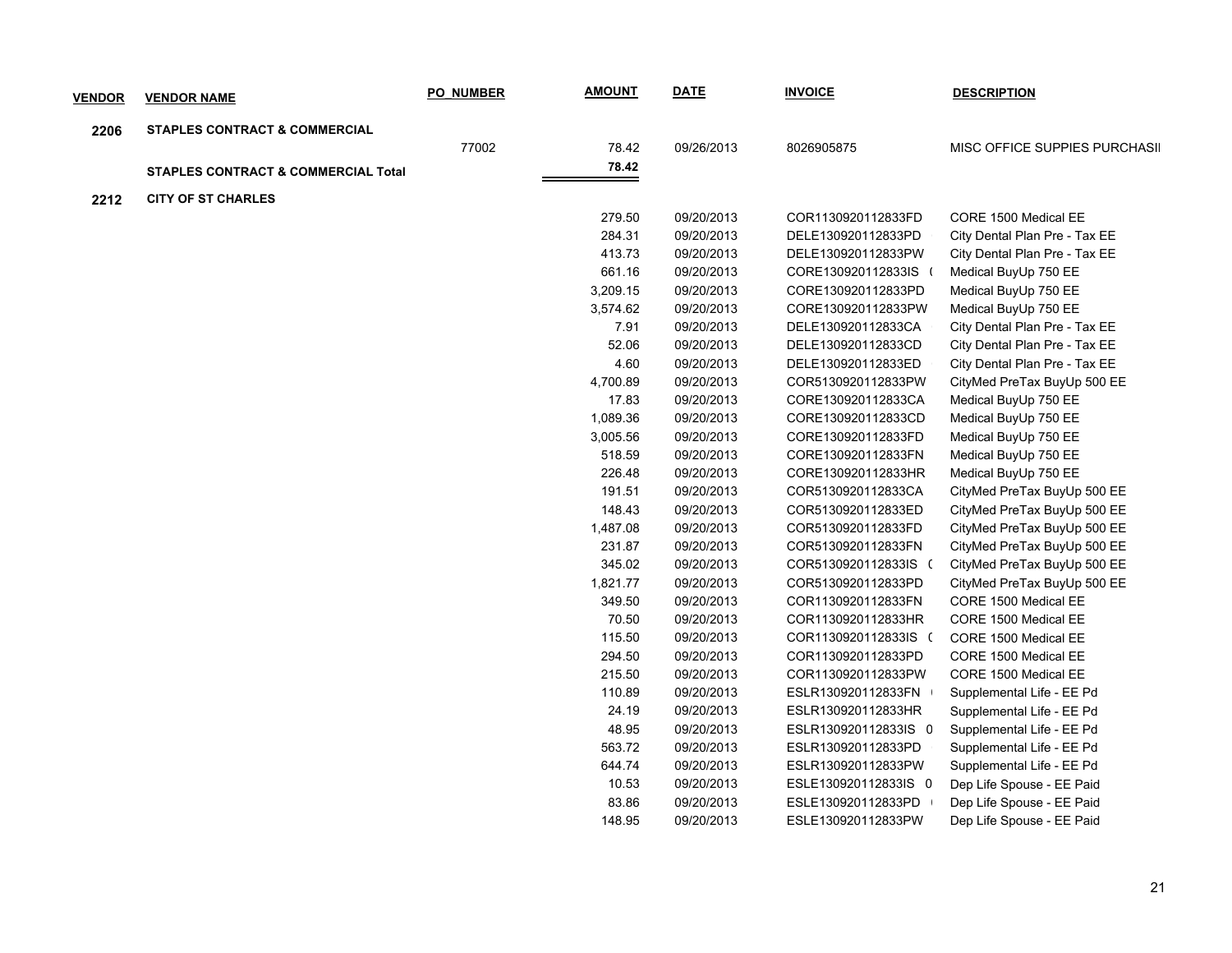| <b>VENDOR</b> | <b>VENDOR NAME</b>              | <b>PO NUMBER</b> | <b>AMOUNT</b> | <b>DATE</b> | <b>INVOICE</b>       | <b>DESCRIPTION</b>             |
|---------------|---------------------------------|------------------|---------------|-------------|----------------------|--------------------------------|
|               |                                 |                  | 77.31         | 09/20/2013  | ESLR130920112833CD   | Supplemental Life - EE Pd      |
|               |                                 |                  | 3.62          | 09/20/2013  | ESLR130920112833ED   | Supplemental Life - EE Pd      |
|               |                                 |                  | 613.93        | 09/20/2013  | ESLR130920112833FD   | Supplemental Life - EE Pd      |
|               |                                 |                  | 10.93         | 09/20/2013  | DLCH130920112833PW   | Dependent Life - Child         |
|               |                                 |                  | 46.08         | 09/20/2013  | ESLE130920112833CD   | Dep Life Spouse - EE Paid      |
|               |                                 |                  | 7.25          | 09/20/2013  | ESLE130920112833ED   | Dep Life Spouse - EE Paid      |
|               |                                 |                  | 89.02         | 09/20/2013  | ESLE130920112833FD   | Dep Life Spouse - EE Paid      |
|               |                                 |                  | 54.70         | 09/20/2013  | ESLE130920112833FN   | Dep Life Spouse - EE Paid      |
|               |                                 |                  | 19.73         | 09/20/2013  | ESLE130920112833HR   | Dep Life Spouse - EE Paid      |
|               |                                 |                  | 3.22          | 09/20/2013  | DLCH130920112833CD   | Dependent Life - Child         |
|               |                                 |                  | 11.86         | 09/20/2013  | DLCH130920112833FD   | Dependent Life - Child         |
|               |                                 |                  | 2.42          | 09/20/2013  | DLCH130920112833FN   | Dependent Life - Child         |
|               |                                 |                  | 0.92          | 09/20/2013  | DLCH130920112833HR   | Dependent Life - Child         |
|               |                                 |                  | 1.61          | 09/20/2013  | DLCH130920112833IS ( | Dependent Life - Child         |
|               |                                 |                  | 10.01         | 09/20/2013  | DLCH130920112833PD   | Dependent Life - Child         |
|               |                                 |                  | 263.61        | 09/20/2013  | DELE130920112833FD   | City Dental Plan Pre - Tax EE  |
|               |                                 |                  | 56.02         | 09/20/2013  | DELE130920112833FN   | City Dental Plan Pre - Tax EE  |
|               |                                 |                  | 20.42         | 09/20/2013  | DELE130920112833HR   | City Dental Plan Pre - Tax EE  |
|               |                                 |                  | 64.57         | 09/20/2013  | DELE130920112833IS 0 | City Dental Plan Pre - Tax EE  |
|               | <b>CITY OF ST CHARLES Total</b> |                  | 26,309.99     |             |                      |                                |
| 2228          | <b>CITY OF ST CHARLES</b>       |                  |               |             |                      |                                |
|               |                                 |                  | 122.54        | 09/26/2013  | 119000008252         | <b>MONTHLY BILLING</b>         |
|               | <b>CITY OF ST CHARLES Total</b> |                  | 122.54        |             |                      |                                |
| 2229          | <b>SOURCE ONE</b>               |                  |               |             |                      |                                |
|               |                                 | 75522            | 54.99         | 09/19/2013  | 371115               | MISC OFFICE SUPPLIES POLICE    |
|               |                                 | 75579            | 102.23        | 09/19/2013  | 371139               | MISC OFFICE SUPPLIES PW        |
|               |                                 | 75522            | 17.99         | 09/19/2013  | 371180               | MISC OFFICE SUPPLIES POLICE    |
|               |                                 | 75880            | 112.98        | 09/26/2013  | 371299               | MISC OFFICE SUPPLIES CITY ADM  |
|               |                                 | 76211            | 83.34         | 09/26/2013  | 371353               | MISC OFFICE SUPPLIES BC&E      |
|               |                                 | 75711            | 2.58          | 09/26/2013  | 371381               | MISC OFFICE SUPPLIES UB        |
|               |                                 | 75666            | 55.43         | 09/26/2013  | 371411               | MISC OFFICE SUPPLIES FIRE DEPT |
|               |                                 | 77009            | 310.00        | 09/26/2013  | 371414               | <b>MISC OFFICE SUPPLIES</b>    |
|               |                                 | 75522            | 153.96        | 09/26/2013  | 371439               | MISC OFFICE SUPPLIES POLICE    |
|               |                                 | 75880            | 21.00         | 09/26/2013  | 371524               | STAMP FOR CITY ADMIN           |
|               | <b>SOURCE ONE Total</b>         |                  | 914.50        |             |                      |                                |
| 2235          | <b>STEINER ELECTRIC COMPANY</b> |                  |               |             |                      |                                |
|               |                                 | 77189            | 352.00        | 09/26/2013  | 004458685001         | <b>INVENTORY ITEMS</b>         |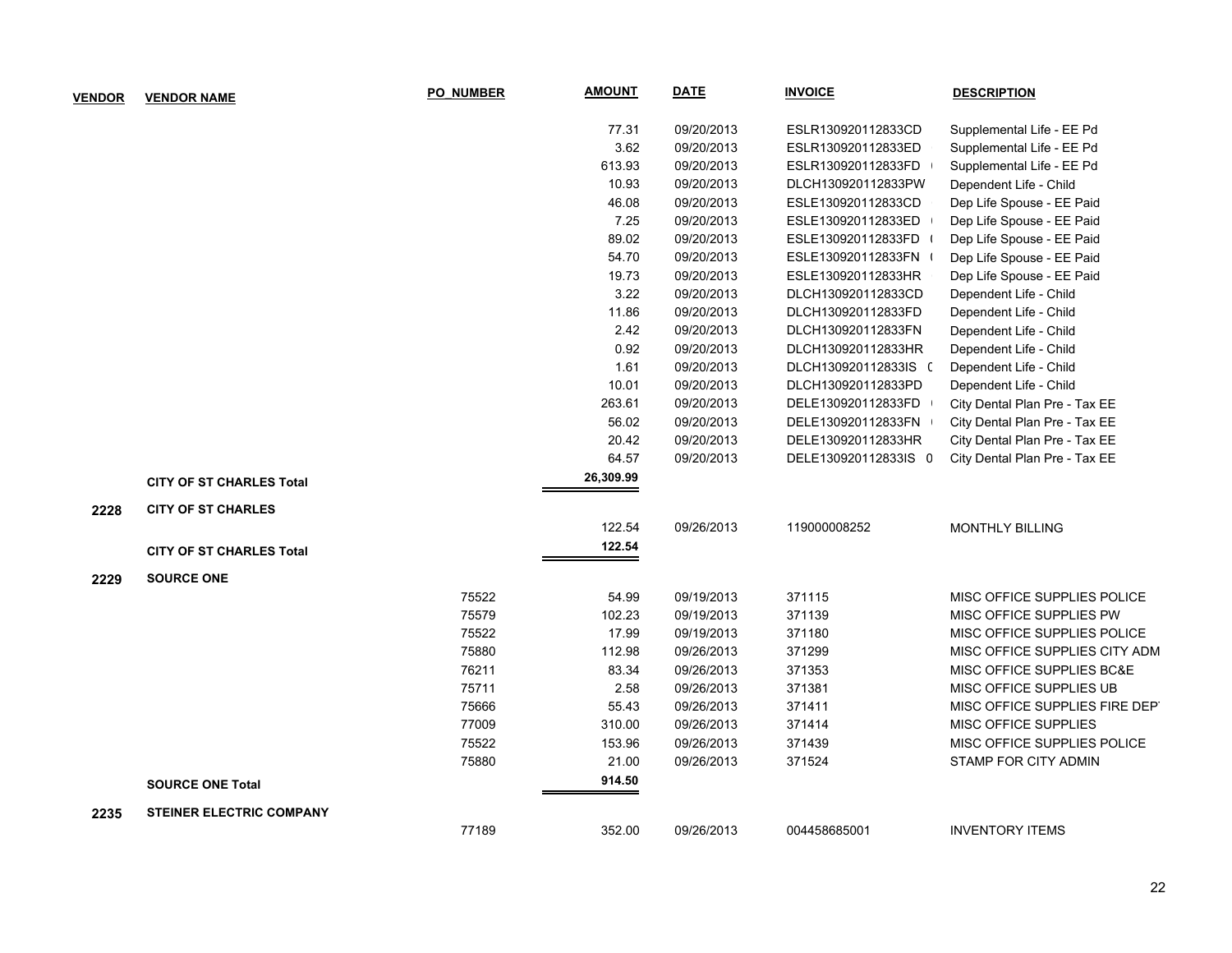| <b>VENDOR</b> | <b>VENDOR NAME</b>                          | <b>PO NUMBER</b> | <b>AMOUNT</b> | <b>DATE</b> | <b>INVOICE</b>       | <b>DESCRIPTION</b>            |
|---------------|---------------------------------------------|------------------|---------------|-------------|----------------------|-------------------------------|
|               |                                             |                  |               |             |                      |                               |
|               |                                             | 77105            | 13.38         | 09/19/2013  | 004456787001         | <b>INVENTORY ITEMS</b>        |
|               |                                             | 77034            | 257.60        | 09/26/2013  | 004449664002         | <b>INVENTORY ITEMS</b>        |
|               |                                             | 77034            | 128.80        | 09/19/2013  | 004449664001         | <b>INVENTORY ITEMS</b>        |
|               |                                             | 76150            | 275.78        | 09/26/2013  | 004446716001         | ELECTRIC DEPT SUPPLIES        |
|               |                                             | 76959            | 435.94        | 09/26/2013  | 004445977001         | <b>MISC SUPPLIES</b>          |
|               |                                             | 76922            | 1,167.72      | 09/19/2013  | 004442646001         | <b>INVENTORY ITEMS</b>        |
|               |                                             | 76327            | 185.33        | 09/26/2013  | 004370548004A        | <b>INVENTORY ITEMS</b>        |
|               |                                             | 76364            | 115.68        | 09/26/2013  | 004370548004         | <b>INVENTORY ITEMS</b>        |
|               | <b>STEINER ELECTRIC COMPANY Total</b>       |                  | 2,932.23      |             |                      |                               |
| 2250          | <b>STREICHERS</b>                           |                  |               |             |                      |                               |
|               |                                             | 75565            | 44.49         | 09/19/2013  | 11043115             | MISC POLICE DEPT UNIFORMS     |
|               | <b>STREICHERS Total</b>                     |                  | 44.49         |             |                      |                               |
| 2255          | <b>SUBURBAN LABORATORIES INC</b>            |                  |               |             |                      |                               |
|               |                                             | 75566            | 84.00         | 09/19/2013  | 30711                | <b>TESTING FLUORIDE</b>       |
|               | <b>SUBURBAN LABORATORIES INC Total</b>      |                  | 84.00         |             |                      |                               |
| 2273          | <b>SUPERIOR ASPHALT MATERIALS LLC</b>       |                  |               |             |                      |                               |
|               |                                             | 19               | 660.54        | 09/19/2013  | 20130757             | HMA N50 BINDER                |
|               | <b>SUPERIOR ASPHALT MATERIALS LLC Total</b> |                  | 660.54        |             |                      |                               |
| 2301          | <b>GENERAL CHAUFFERS SALES DRIVER</b>       |                  |               |             |                      |                               |
|               |                                             |                  | 145.50        | 09/20/2013  | UNT 130920112833CD ( | Union Dues - Teamsters        |
|               |                                             |                  | 81.00         | 09/20/2013  | UNT 130920112833FN ( | <b>Union Dues - Teamsters</b> |
|               |                                             |                  | 2,149.00      | 09/20/2013  | UNT 130920112833PW   | <b>Union Dues - Teamsters</b> |
|               | <b>GENERAL CHAUFFERS SALES DRIVER Total</b> |                  | 2,375.50      |             |                      |                               |
|               | <b>TERMINAL SUPPLY CO</b>                   |                  |               |             |                      |                               |
| 2310          |                                             | 76774            | 64.72         | 09/19/2013  | 52289-01             | <b>MULTI PURPOSE BIN</b>      |
|               | <b>TERMINAL SUPPLY CO Total</b>             |                  | 64.72         |             |                      |                               |
| 2316          | THOMPSON AUTO SUPPLY INC                    |                  |               |             |                      |                               |
|               |                                             | 75568            | 1,055.73      | 09/19/2013  | 4177-0813            | MONTHLY BILLING AUG 2013 FLEE |
|               |                                             | 76860            | 148.71        | 09/26/2013  | 2-243110             | <b>INVENTORY ITEMS</b>        |
|               |                                             | 77191            | 93.61         | 09/26/2013  | 1-307618             | <b>INVENTORY ITEMS</b>        |
|               |                                             |                  | 1,298.05      |             |                      |                               |
|               | <b>THOMPSON AUTO SUPPLY INC Total</b>       |                  |               |             |                      |                               |
| 2344          | <b>TRADEMAN PHOTOGRAPHY</b>                 |                  |               |             |                      |                               |
|               |                                             | 76994            | 250.00        | 09/26/2013  | 090313               | <b>CITY PHOTO</b>             |
|               |                                             |                  | 510.00        | 09/26/2013  | 2013-0821            | PHOTOS DIRECTORS/CITY ADMIN   |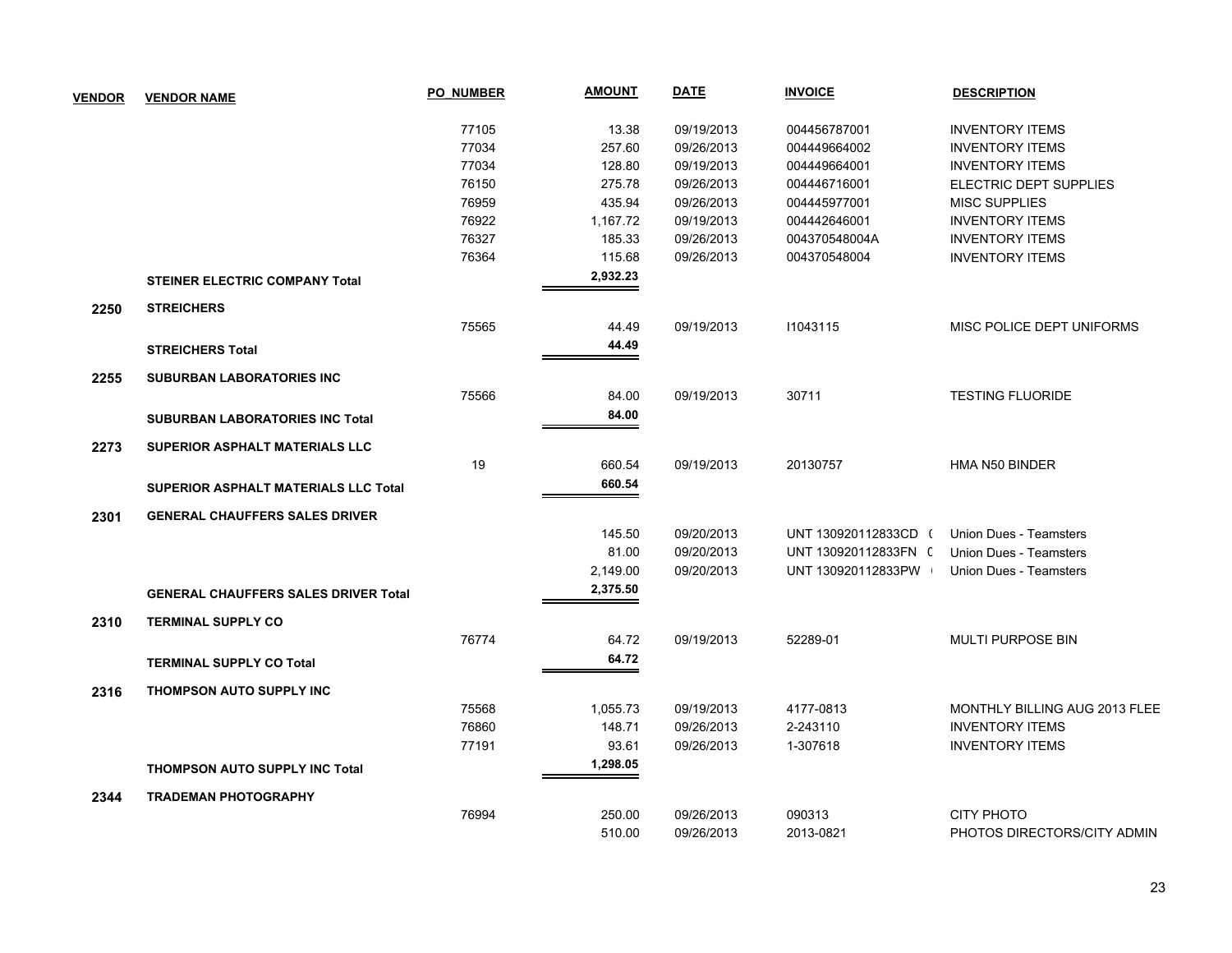| <b>VENDOR</b> | <b>VENDOR NAME</b>                       | <b>PO NUMBER</b> | <u>AMOUNT</u> | <b>DATE</b> | <b>INVOICE</b>        | <b>DESCRIPTION</b>           |
|---------------|------------------------------------------|------------------|---------------|-------------|-----------------------|------------------------------|
|               | <b>TRADEMAN PHOTOGRAPHY Total</b>        |                  | 760.00        |             |                       |                              |
| 2351          | <b>TREASURER OF VIRGINIA</b>             |                  |               |             |                       |                              |
|               |                                          |                  | 125.38        | 09/20/2013  | 000000585130920112833 | VA Child Support Amount 1    |
|               | <b>TREASURER OF VIRGINIA Total</b>       |                  | 125.38        |             |                       |                              |
| 2373          | <b>TYLER MEDICAL SERVICES</b>            |                  |               |             |                       |                              |
|               |                                          | 75678            | 120.00        | 09/19/2013  | 338296                | MONTHLY BILLING RANDOMS      |
|               | <b>TYLER MEDICAL SERVICES Total</b>      |                  | 120.00        |             |                       |                              |
| 2392          | <b>UNIFORMITY INC</b>                    |                  |               |             |                       |                              |
|               |                                          | 75708            | 381.50        | 09/26/2013  | IN224659              | MISC FIRE DEPT UNIFORMS      |
|               |                                          | 76426            | 79.95         | 09/26/2013  | IN224732              | MISC POLICE DEPT             |
|               |                                          | 75708            | 224.85        | 09/26/2013  | IN224682              | MISC UNIFORM FIRE DEPT       |
|               | <b>UNIFORMITY INC Total</b>              |                  | 686.30        |             |                       |                              |
| 2398          | UNITED RADIO COMMUNICATIONS              |                  |               |             |                       |                              |
|               |                                          | 75569            | 65.42         | 09/19/2013  | 24373100              | MISC PARTS POLICE DEPT       |
|               | <b>UNITED RADIO COMMUNICATIONS Total</b> |                  | 65.42         |             |                       |                              |
| 2401          | UNIVERSAL UTILITY SUPPLY INC             |                  |               |             |                       |                              |
|               |                                          | 75923            | 5,082.00      | 09/19/2013  | 3015541               | <b>INVENTORY ITEMS</b>       |
|               |                                          | 76974            | 1,550.00      | 09/19/2013  | 3015495               | <b>INVENTORY ITEMS</b>       |
|               | UNIVERSAL UTILITY SUPPLY INC Total       |                  | 6,632.00      |             |                       |                              |
| 2403          | <b>UNITED PARCEL SERVICE</b>             |                  |               |             |                       |                              |
|               |                                          |                  | 45.04         | 09/19/2013  | 0000650961363         | <b>WEEKLY SHIPPING BILL</b>  |
|               |                                          |                  | 90.26         | 09/26/2013  | 0000650961373         | <b>WEEKLY SHIPPING BILL</b>  |
|               | <b>UNITED PARCEL SERVICE Total</b>       |                  | 135.30        |             |                       |                              |
| 2404          | HD SUPPLY FACILITIES MAINT LTD           |                  |               |             |                       |                              |
|               |                                          |                  | 341.90        | 09/19/2013  | 137531                | MISC WATER DEPT SUPPLIES     |
|               |                                          | 76849            | 547.45        | 09/26/2013  | 142379                | POLE HANGERS                 |
|               | HD SUPPLY FACILITIES MAINT LTD Total     |                  | 889.35        |             |                       |                              |
| 2410          | <b>VALLEY LOCK CO</b>                    |                  |               |             |                       |                              |
|               |                                          | 75571            | 29.85         | 09/19/2013  | 54713                 | POLICE DEPT KEYS             |
|               |                                          | 75672            | 42.39         | 09/19/2013  | 54723                 | MISC KEYS FOR FIRE DEPT      |
|               |                                          | 76884            | 10.00         | 09/19/2013  | 54736                 | <b>KEYS</b>                  |
|               |                                          | 77043            | 474.00        | 09/19/2013  | 55038                 | REPAIR FIRE DEPT BATHROOM LC |
|               |                                          | 77052            | 90.00         | 09/19/2013  | 55042                 | LABOR/ CONFERENCE ROOM 1A    |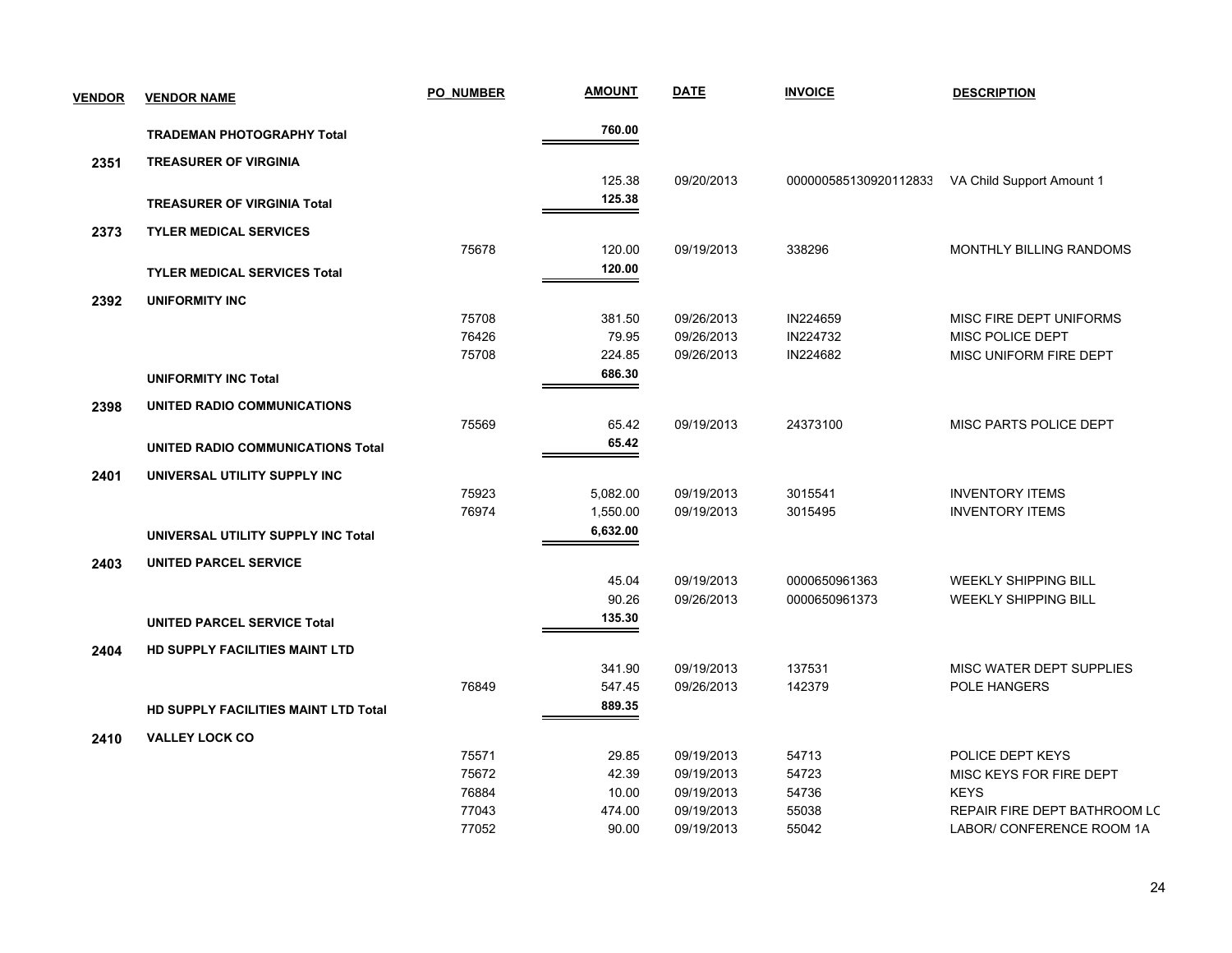| <b>VENDOR</b> | <b>VENDOR NAME</b>                          | <b>PO NUMBER</b> | <b>AMOUNT</b> | <b>DATE</b> | <b>INVOICE</b> | <b>DESCRIPTION</b>                 |
|---------------|---------------------------------------------|------------------|---------------|-------------|----------------|------------------------------------|
|               | <b>VALLEY LOCK CO Total</b>                 |                  | 646.24        |             |                |                                    |
| 2413          | <b>VALLEY FIRE PROTECTION SERVICE</b>       |                  |               |             |                |                                    |
|               |                                             | 77076            | 3,043.00      | 09/19/2013  | 088039         | LABOR/MATERIAL 1425 SOUTH AV       |
|               | <b>VALLEY FIRE PROTECTION SERVICE Total</b> |                  | 3,043.00      |             |                |                                    |
| 2428          | <b>VERMEER MIDWEST</b>                      |                  |               |             |                |                                    |
|               |                                             | 76622            | 191.52        | 09/19/2013  | P64920         | <b>MISC SUPPLIES</b>               |
|               |                                             | 77036            | 142.96        | 09/26/2013  | P66275         | <b>INVENTORY ITEMS</b>             |
|               |                                             | 77060            | 2,500.00      | 09/26/2013  | R07344         | RENTAL THRU 09-30-13               |
|               |                                             | 77060            | 3,000.00      | 09/26/2013  | R07349         | RENTAL THRU 9-29-13                |
|               |                                             | 76043            | 48.38         | 09/26/2013  | R66276         | <b>INVENTORY ITEMS</b>             |
|               |                                             | 77015            | 168.30        | 09/19/2013  | S15224         | <b>REPAIR BRUSH CHIPPER</b>        |
|               | <b>VERMEER MIDWEST Total</b>                |                  | 6,051.16      |             |                |                                    |
| 2429          | <b>VERIZON WIRELESS</b>                     |                  |               |             |                |                                    |
|               |                                             |                  | 7,554.20      | 09/19/2013  | 9710951693     | <b>MONTHLY BILLING AUGUST 2013</b> |
|               | <b>VERIZON WIRELESS Total</b>               |                  | 7,554.20      |             |                |                                    |
| 2432          | <b>VESCO DIVISION OF THE STRAITS</b>        |                  |               |             |                |                                    |
|               |                                             | 76830            | 102.82        | 09/19/2013  | 36815          | <b>XEROGRAPHIC BOND PAPER</b>      |
|               | <b>VESCO DIVISION OF THE STRAITS Total</b>  |                  | 102.82        |             |                |                                    |
|               |                                             |                  |               |             |                |                                    |
| 2463          | <b>WALMART COMMUNITY</b>                    |                  |               |             |                |                                    |
|               |                                             | 77192            | 21.78         | 09/26/2013  | 01746A         | <b>INVENTORY ITEMS</b>             |
|               |                                             | 76927            | 18.48         | 09/26/2013  | 01746          | <b>INVENTORY ITEMS</b>             |
|               |                                             | 77107            | 23.52         | 09/26/2013  | 01746B         | <b>INVENTORY ITEMS</b>             |
|               |                                             | 76730            | 7.04          | 09/26/2013  | 01746C         | <b>INVENTORY ITEMS</b>             |
|               | <b>WALMART COMMUNITY Total</b>              |                  | 70.82         |             |                |                                    |
| 2478          | <b>WATER PRODUCTS AURORA</b>                |                  |               |             |                |                                    |
|               |                                             | 75573            | 168.16        | 09/26/2013  | 0243186        | MISC WATER DEPT SUPPLIES           |
|               |                                             | 77108            | 106.00        | 09/19/2013  | 0243410        | <b>INVENTORY ITEMS</b>             |
|               | <b>WATER PRODUCTS AURORA Total</b>          |                  | 274.16        |             |                |                                    |
| 2486          | <b>ARAMARK</b>                              |                  |               |             |                |                                    |
|               |                                             | 76863            | 260.32        | 09/19/2013  | 15438917       | <b>MISC UNIFORMS</b>               |
|               |                                             | 76872            | 105.49        | 09/19/2013  | 15439148       | THREE SEASON JACKET                |
|               |                                             |                  | $-25.00$      | 09/19/2013  | 15439148CM     | CREDIT INVOICE 15440856            |
|               |                                             | 76968            | 41.49         | 09/26/2013  | 15447345       | 3 SEASON INDUSTRIAL JACKET         |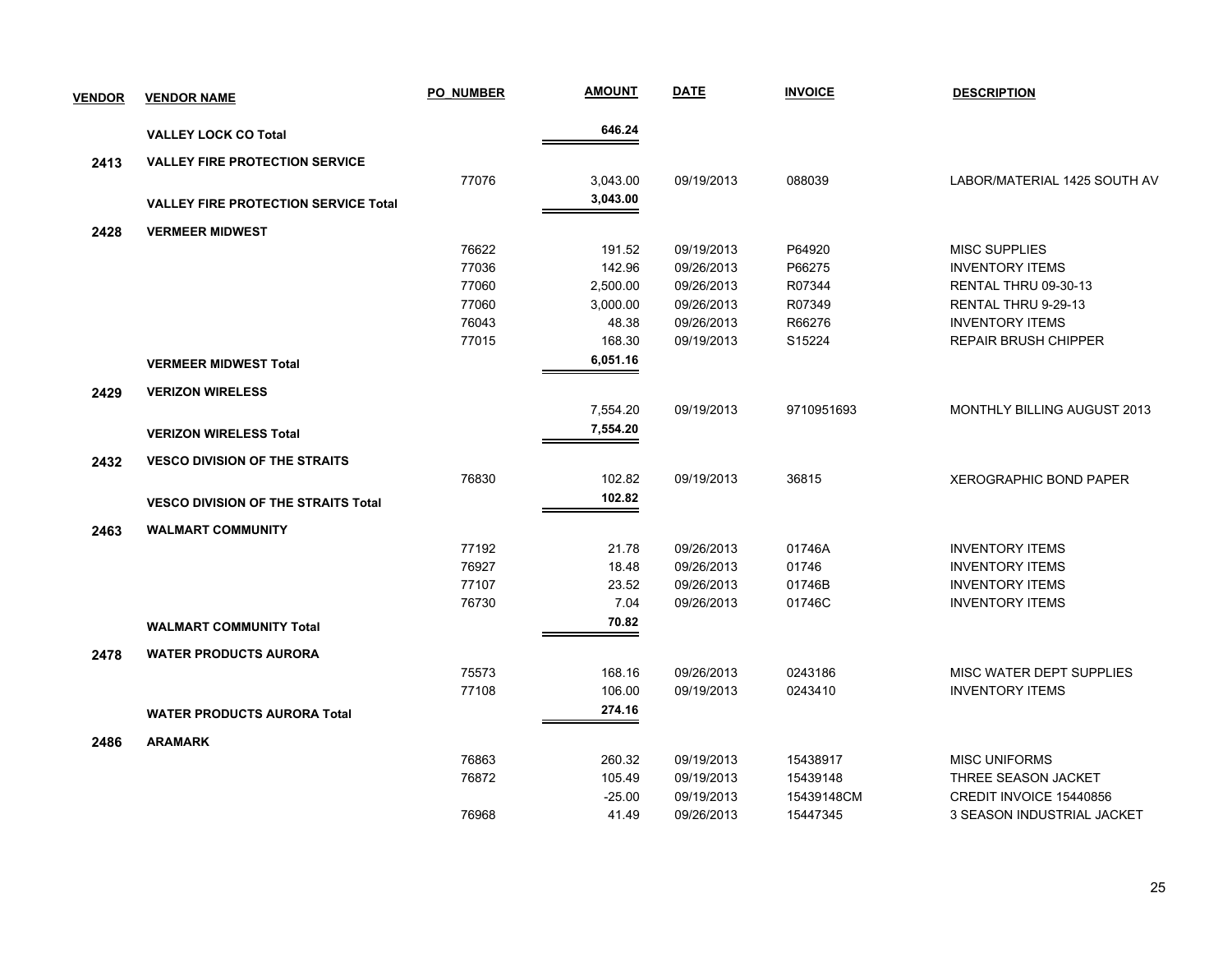| <b>VENDOR</b> | <b>VENDOR NAME</b>                      | <b>PO NUMBER</b> | <b>AMOUNT</b> | <b>DATE</b> | <b>INVOICE</b>       | <b>DESCRIPTION</b>           |
|---------------|-----------------------------------------|------------------|---------------|-------------|----------------------|------------------------------|
|               | <b>ARAMARK Total</b>                    |                  | 382.30        |             |                      |                              |
| 2490          | <b>WELCH BROS INC</b>                   |                  |               |             |                      |                              |
|               |                                         | 76757            | 2,846.40      | 09/19/2013  | 1456354              | <b>MISC SUPPLIES</b>         |
|               | <b>WELCH BROS INC Total</b>             |                  | 2,846.40      |             |                      |                              |
|               |                                         |                  |               |             |                      |                              |
| 2495          | <b>WEST SIDE TRACTOR SALES CO</b>       |                  |               |             |                      |                              |
|               |                                         | 76924            | 87.65         | 09/19/2013  | N91876               | <b>INVENTORY ITEMS</b>       |
|               |                                         | 75574            | 5,546.34      | 09/26/2013  | V77135               | MISC REPAIR JOHN DEER        |
|               | <b>WEST SIDE TRACTOR SALES CO Total</b> |                  | 5,633.99      |             |                      |                              |
| 2506          | <b>WESCO DISTRIBUTION INC</b>           |                  |               |             |                      |                              |
|               |                                         | 76731            | 171.35        | 09/19/2013  | 847083               | <b>INVENTORY ITEMS</b>       |
|               | <b>WESCO DISTRIBUTION INC Total</b>     |                  | 171.35        |             |                      |                              |
| 2512          | <b>WHOLESALE DIRECT INC</b>             |                  |               |             |                      |                              |
|               |                                         | 76980            | 113.82        | 09/26/2013  | 000202102            | MISC PARTS FLEET DEPT        |
|               |                                         | 76952            | 214.48        | 09/26/2013  | 00202103             | MISC FLEET DEPT SUPPLIES     |
|               | <b>WHOLESALE DIRECT INC Total</b>       |                  | 328.30        |             |                      |                              |
| 2524          | <b>WILLIAMS CONSTRUCTION MGMT</b>       |                  |               |             |                      |                              |
|               |                                         | 74019            | 25,293.02     | 09/26/2013  | 0005223              | PROJECT BILLING THRU 7-31-13 |
|               |                                         | 74019            | 41,818.15     | 09/26/2013  | 0005231              | PROJECT BILLING THRU 8-31-13 |
|               | <b>WILLIAMS CONSTRUCTION MGMT Total</b> |                  | 67,111.17     |             |                      |                              |
| 2545          | <b>GRAINGER INC</b>                     |                  |               |             |                      |                              |
|               |                                         | 75523            | 33.08         | 09/19/2013  | 9229131819           | <b>ASSMBLY LOCK NUT</b>      |
|               |                                         | 75523            | 18.47         | 09/19/2013  | 9231066565           | <b>ELBOWS</b>                |
|               |                                         | 75523            | 11.93         | 09/19/2013  | 9232632829           | MISC WATER DEPT SUPPLIES     |
|               |                                         | 75523            | 11.78         | 09/26/2013  | 9233844027           | MISC WATER DEPT SUPPLIES     |
|               |                                         | 76989            | 127.20        | 09/26/2013  | 9236141249           | <b>BINDER SUPPLIES</b>       |
|               |                                         | 77064            | 429.54        | 09/26/2013  | 9240180498           | <b>BATTERY PACK</b>          |
|               | <b>GRAINGER INC Total</b>               |                  | 632.00        |             |                      |                              |
| 2631          | <b>ZIMMERMAN FORD INC</b>               |                  |               |             |                      |                              |
|               |                                         | 77194            | 549.84        | 09/26/2013  | 57626                | <b>INVENTORY ITEMS</b>       |
|               | <b>ZIMMERMAN FORD INC Total</b>         |                  | 549.84        |             |                      |                              |
| 2637          | <b>ILLINOIS DEPT OF REVENUE</b>         |                  |               |             |                      |                              |
|               |                                         |                  | 585.25        | 09/20/2013  | ILST130920112833CA 0 | Illinois State Tax           |
|               |                                         |                  | 1,572.76      | 09/20/2013  | ILST130920112833CD 0 | Illinois State Tax           |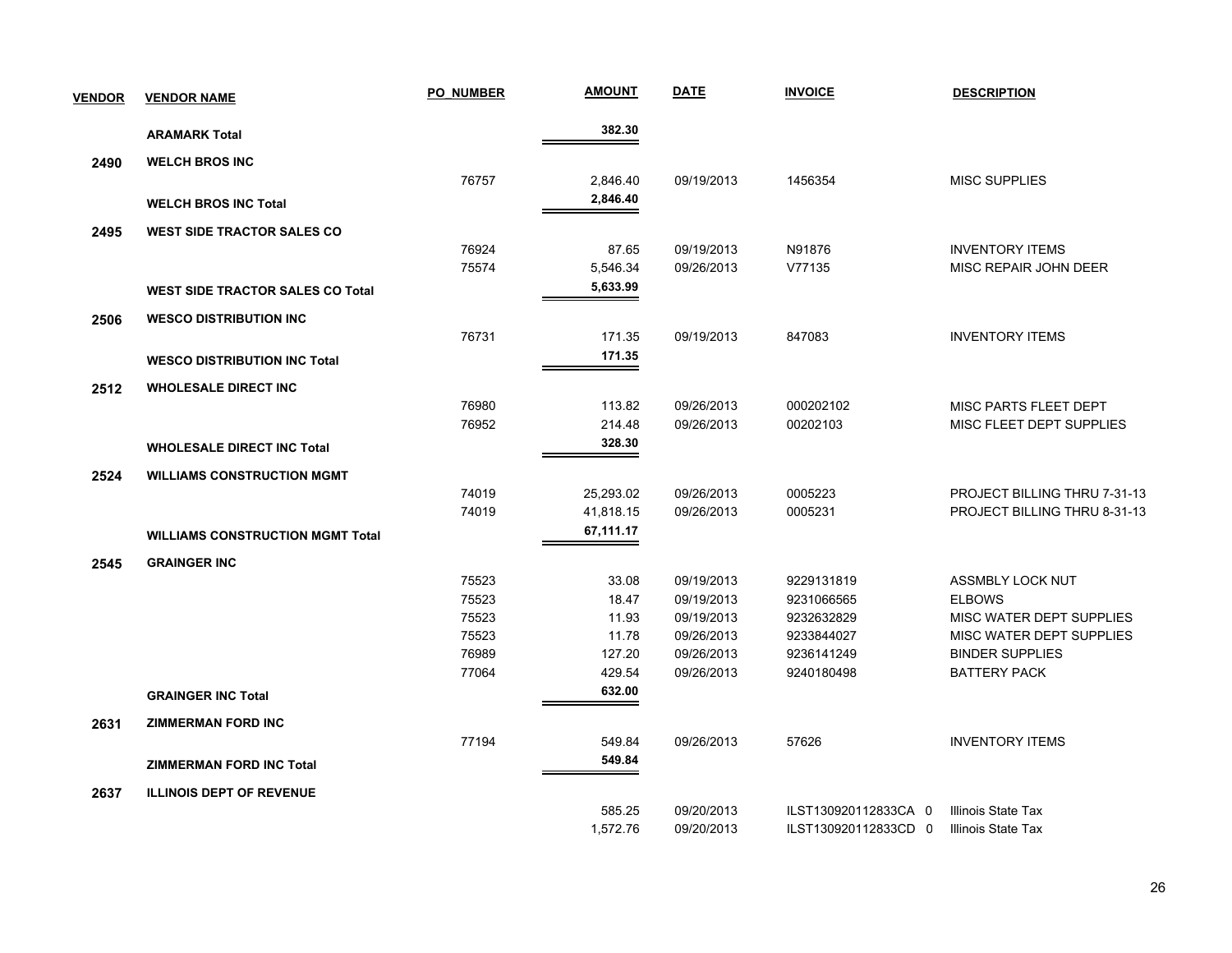| <b>VENDOR</b> | <b>VENDOR NAME</b>                    | <b>PO NUMBER</b> | <b>AMOUNT</b> | <b>DATE</b> | <b>INVOICE</b>       | <b>DESCRIPTION</b>             |
|---------------|---------------------------------------|------------------|---------------|-------------|----------------------|--------------------------------|
|               |                                       |                  | 75.60         | 09/20/2013  | ILST130920112833ED 0 | Illinois State Tax             |
|               |                                       |                  | 8,475.64      | 09/20/2013  | ILST130920112833FD 0 | Illinois State Tax             |
|               |                                       |                  | 1,973.63      | 09/20/2013  | ILST130920112833FN 0 | Illinois State Tax             |
|               |                                       |                  | 713.81        | 09/20/2013  | ILST130920112833HR 0 | Illinois State Tax             |
|               |                                       |                  | 1,520.45      | 09/20/2013  | ILST130920112833IS 0 | Illinois State Tax             |
|               |                                       |                  | 10,063.12     | 09/20/2013  | ILST130920112833PD 0 | Illinois State Tax             |
|               |                                       |                  | 11,443.61     | 09/20/2013  | ILST130920112833PW ( | Illinois State Tax             |
|               | <b>ILLINOIS DEPT OF REVENUE Total</b> |                  | 36,423.87     |             |                      |                                |
| 2638          | <b>INTERNAL REVENUE SERVICE</b>       |                  |               |             |                      |                                |
|               |                                       |                  | 2,704.44      | 09/20/2013  | MEDR130920112833FD   | Medicare Employer              |
|               |                                       |                  | 727.01        | 09/20/2013  | MEDR130920112833FN   | Medicare Employer              |
|               |                                       |                  | 240.81        | 09/20/2013  | MEDR130920112833HR   | Medicare Employer              |
|               |                                       |                  | 525.64        | 09/20/2013  | MEDR130920112833IS   | Medicare Employer              |
|               |                                       |                  | 3,421.00      | 09/20/2013  | MEDR130920112833PD   | Medicare Employer              |
|               |                                       |                  | 3,687.47      | 09/20/2013  | MEDR130920112833PW   | Medicare Employer              |
|               |                                       |                  | 525.64        | 09/20/2013  | MEDE130920112833IS ( | Medicare Employee              |
|               |                                       |                  | 3,421.00      | 09/20/2013  | MEDE130920112833PD   | Medicare Employee              |
|               |                                       |                  | 3,661.57      | 09/20/2013  | MEDE130920112833PW   | Medicare Employee              |
|               |                                       |                  | 228.09        | 09/20/2013  | MEDR130920112833CA   | Medicare Employer              |
|               |                                       |                  | 517.80        | 09/20/2013  | MEDR130920112833CD   | Medicare Employer              |
|               |                                       |                  | 26.25         | 09/20/2013  | MEDR130920112833ED   | Medicare Employer              |
|               |                                       |                  | 228.09        | 09/20/2013  | MEDE130920112833CA   | Medicare Employee              |
|               |                                       |                  | 517.80        | 09/20/2013  | MEDE130920112833CD   | Medicare Employee              |
|               |                                       |                  | 26.25         | 09/20/2013  | MEDE130920112833ED   | Medicare Employee              |
|               |                                       |                  | 2,704.44      | 09/20/2013  | MEDE130920112833FD   | Medicare Employee              |
|               |                                       |                  | 752.91        | 09/20/2013  | MEDE130920112833FN   | Medicare Employee              |
|               |                                       |                  | 240.81        | 09/20/2013  | MEDE130920112833HR   | Medicare Employee              |
|               |                                       |                  | 27, 187.53    | 09/20/2013  | FIT 130920112833FD 0 | Federal Withholding Tax        |
|               |                                       |                  | 5,358.67      | 09/20/2013  | FIT 130920112833FN 0 | Federal Withholding Tax        |
|               |                                       |                  | 2,181.39      | 09/20/2013  | FIT 130920112833HR 0 | Federal Withholding Tax        |
|               |                                       |                  | 4,333.74      | 09/20/2013  | FIT 130920112833IS 0 | Federal Withholding Tax        |
|               |                                       |                  | 28,767.44     | 09/20/2013  | FIT 130920112833PD 0 | Federal Withholding Tax        |
|               |                                       |                  | 31,144.28     | 09/20/2013  | FIT 130920112833PW 0 | Federal Withholding Tax        |
|               |                                       |                  | 2,247.47      | 09/20/2013  | FICE130920112833IS 0 | FICA Employer                  |
|               |                                       |                  | 2,665.53      | 09/20/2013  | FICE130920112833PD ( | FICA Employer                  |
|               |                                       |                  | 15,767.35     | 09/20/2013  | FICE130920112833PW   | FICA Employer                  |
|               |                                       |                  | 1,399.27      | 09/20/2013  | FIT 130920112833CA 0 | Federal Withholding Tax        |
|               |                                       |                  | 3,966.97      | 09/20/2013  | FIT 130920112833CD 0 | <b>Federal Withholding Tax</b> |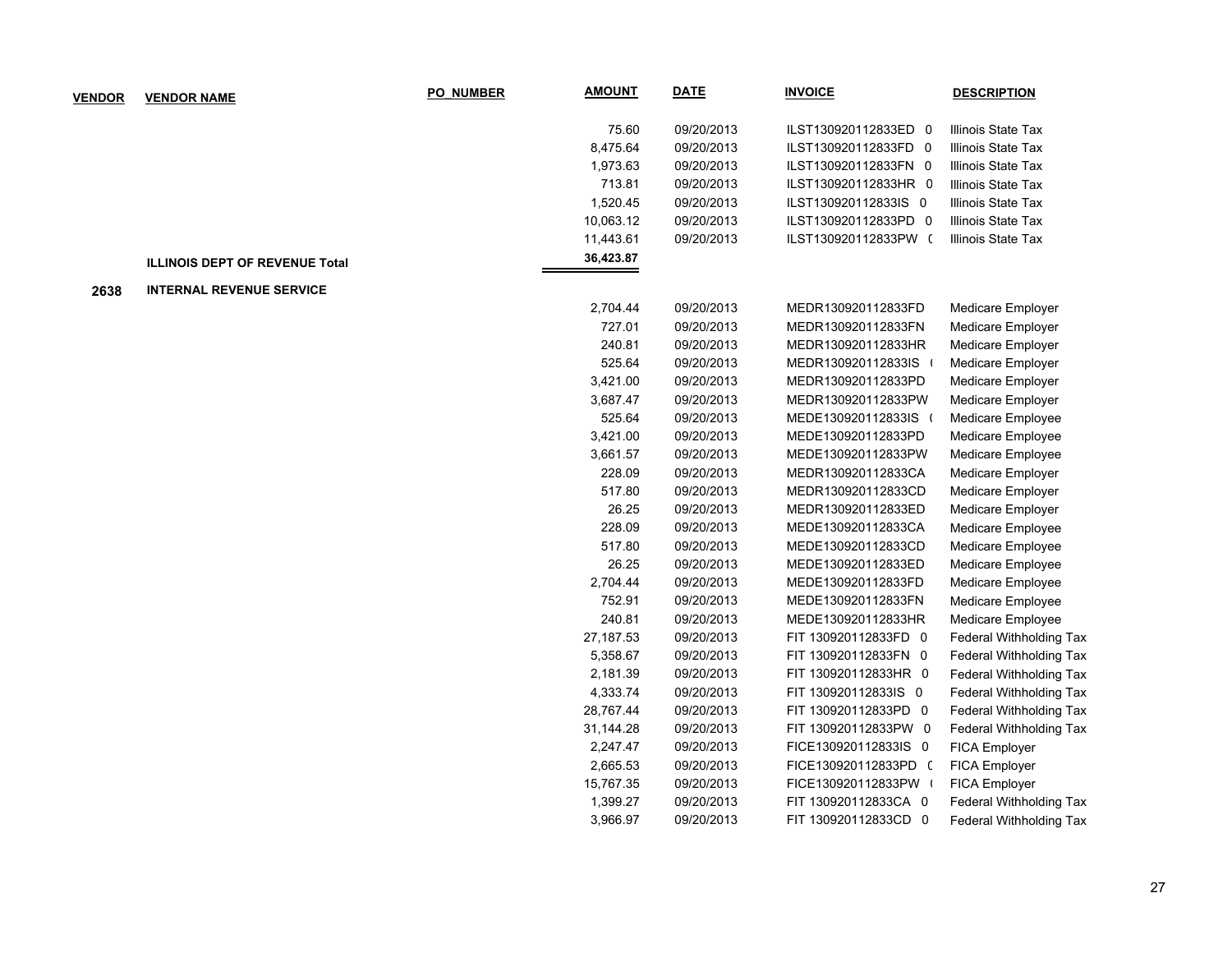| <b>VENDOR</b> | <b>VENDOR NAME</b>                    | <b>PO NUMBER</b> | <b>AMOUNT</b> | <b>DATE</b> | <b>INVOICE</b>        | <b>DESCRIPTION</b>         |
|---------------|---------------------------------------|------------------|---------------|-------------|-----------------------|----------------------------|
|               |                                       |                  | 134.21        | 09/20/2013  | FIT 130920112833ED 0  | Federal Withholding Tax    |
|               |                                       |                  | 975.22        | 09/20/2013  | FICE130920112833CA (  | FICA Employer              |
|               |                                       |                  | 2,214.03      | 09/20/2013  | FICE130920112833CD (  | FICA Employer              |
|               |                                       |                  | 112.25        | 09/20/2013  | FICE130920112833ED (  | FICA Employer              |
|               |                                       |                  | 378.26        | 09/20/2013  | FICE130920112833FD C  | FICA Employer              |
|               |                                       |                  | 3,108.72      | 09/20/2013  | FICE130920112833FN C  | FICA Employer              |
|               |                                       |                  | 888.76        | 09/20/2013  | FICE130920112833HR (  | FICA Employer              |
|               |                                       |                  | 378.26        | 09/20/2013  | FICA130920112833FD 0  | FICA Employee              |
|               |                                       |                  | 3,219.29      | 09/20/2013  | FICA130920112833FN C  | FICA Employee              |
|               |                                       |                  | 888.76        | 09/20/2013  | FICA130920112833HR (  | FICA Employee              |
|               |                                       |                  | 2,247.47      | 09/20/2013  | FICA130920112833IS 0  | FICA Employee              |
|               |                                       |                  | 2,665.53      | 09/20/2013  | FICA130920112833PD (  | FICA Employee              |
|               |                                       |                  | 15,656.78     | 09/20/2013  | FICA130920112833PW    | FICA Employee              |
|               |                                       |                  | 975.22        | 09/20/2013  | FICA130920112833CA (  | FICA Employee              |
|               |                                       |                  | 2,214.03      | 09/20/2013  | FICA130920112833CD (  | FICA Employee              |
|               |                                       |                  | 112.25        | 09/20/2013  | FICA130920112833ED (  | FICA Employee              |
|               | <b>INTERNAL REVENUE SERVICE Total</b> |                  | 185,345.70    |             |                       |                            |
| 2639          | <b>STATE DISBURSEMENT UNIT</b>        |                  |               |             |                       |                            |
|               |                                       |                  | 440.93        | 09/19/2013  | 000000037130920112833 | IL Child Support Amount 1  |
|               |                                       |                  | 347.26        | 09/19/2013  | 000000064130920112833 | IL Child Support Amount 1  |
|               |                                       |                  | 465.36        | 09/19/2013  | 000000064130920112833 | IL Child Support Amount 2  |
|               |                                       |                  | 795.70        | 09/19/2013  | 000000135130920112833 | IL Child Support Amount 1  |
|               |                                       |                  | 600.00        | 09/19/2013  | 000000191130920112833 | IL Child Support Amount 1  |
|               |                                       |                  | 1,661.54      | 09/19/2013  | 000000202130920112833 | IL CS Maintenance 1        |
|               |                                       |                  | 545.00        | 09/19/2013  | 000000206130920112833 | IL Child Support Amount 1  |
|               |                                       |                  | 580.00        | 09/19/2013  | 000000292130920112833 | IL Child Support Amount 1  |
|               |                                       |                  | 369.23        | 09/19/2013  | 000000486130920112833 | IL Child Support Amount 1  |
|               |                                       |                  | 286.62        | 09/19/2013  | 000001162130920112833 | IL Child Support Amount 1  |
|               |                                       |                  | 334.16        | 09/19/2013  | 000001163130920112833 | IL Child Support Amount 1  |
|               | <b>STATE DISBURSEMENT UNIT Total</b>  |                  | 6,425.80      |             |                       |                            |
| 2643          | <b>DELTA DENTAL</b>                   |                  |               |             |                       |                            |
|               |                                       |                  | 4,733.09      | 09/16/2013  | 091613                | <b>DELTA DENTAL CLAIMS</b> |
|               |                                       |                  | 4,339.90      | 09/24/2013  | 092413                | DELTA DENTAL CLAIMS        |
|               | <b>DELTA DENTAL Total</b>             |                  | 9,072.99      |             |                       |                            |
| 2645          | <b>CHARLES BROWN</b>                  |                  |               |             |                       |                            |
|               |                                       |                  | 3,060.42      | 09/26/2013  | 100113                | <b>GIC OCTOBER PAYMENT</b> |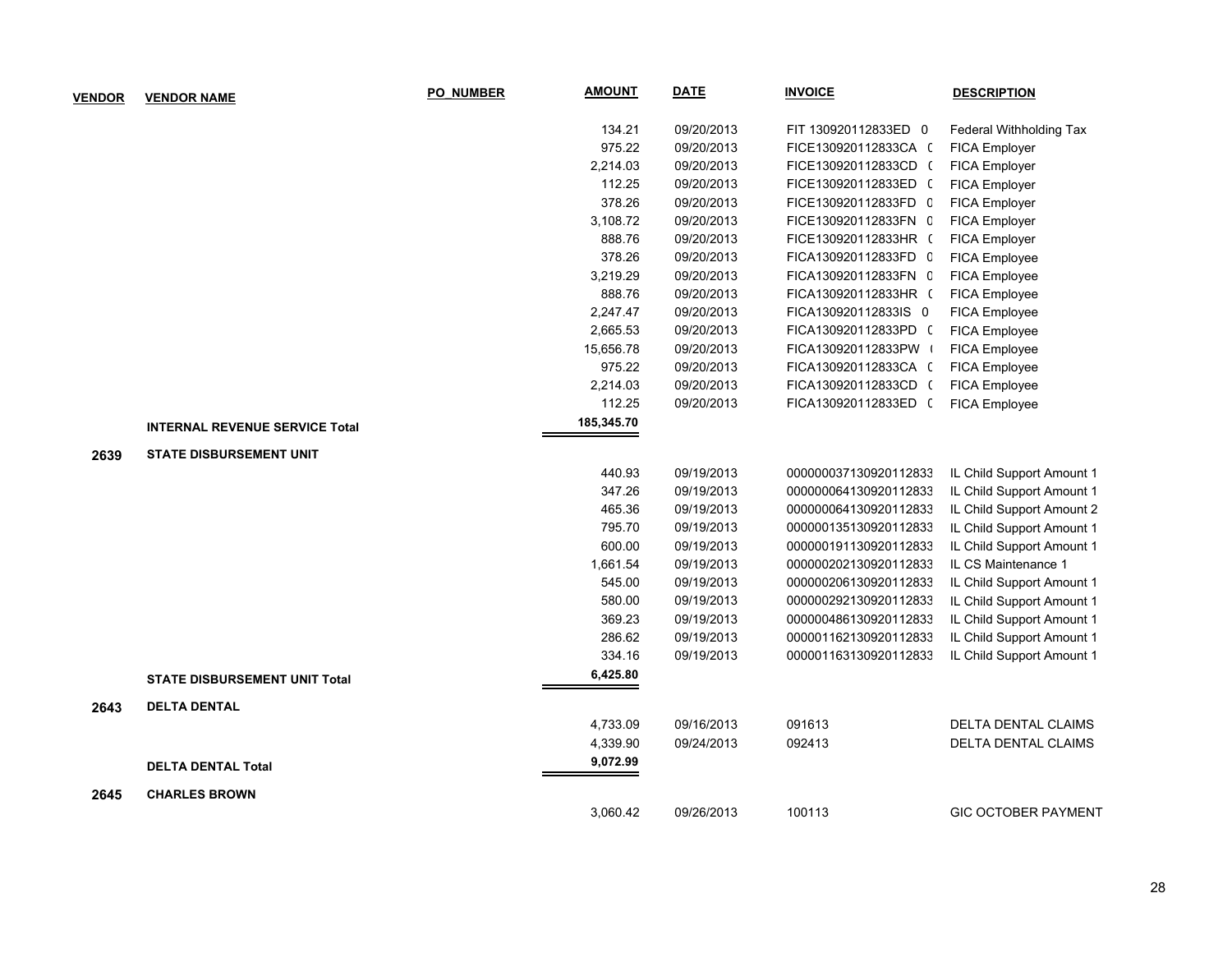| <b>VENDOR</b> | <b>VENDOR NAME</b>                          | <b>PO NUMBER</b> | <b>AMOUNT</b> | <b>DATE</b> | <b>INVOICE</b>       | <b>DESCRIPTION</b>            |
|---------------|---------------------------------------------|------------------|---------------|-------------|----------------------|-------------------------------|
|               | <b>CHARLES BROWN Total</b>                  |                  | 3,060.42      |             |                      |                               |
| 2648          | <b>HEALTH CARE SERVICE CORP</b>             |                  |               |             |                      |                               |
|               |                                             |                  | 36,456.99     | 09/16/2013  | 091613               | <b>MEDICAL CLAIMS</b>         |
|               | <b>HEALTH CARE SERVICE CORP Total</b>       |                  | 36,456.99     |             |                      |                               |
| 2652          | <b>JPMORGAN CHASE BANK NA</b>               |                  |               |             |                      |                               |
|               |                                             |                  | 29,869.94     | 09/17/2013  | 091713               | CITY CREDIT CARD AUGUST 2013  |
|               | JPMORGAN CHASE BANK NA Total                |                  | 29,869.94     |             |                      |                               |
| 2663          | <b>LOU'S GLOVES INC</b>                     |                  |               |             |                      |                               |
|               |                                             | 76925            | 247.50        | 09/19/2013  | 003845               | <b>GLOVES INVENTORY ITEMS</b> |
|               | <b>LOU'S GLOVES INC Total</b>               |                  | 247.50        |             |                      |                               |
| 2678          | <b>RUBINO ENGINEERING INC</b>               |                  |               |             |                      |                               |
|               |                                             | 76819            | 991.00        | 09/19/2013  | 1272                 | SERVICES TESTING              |
|               | <b>RUBINO ENGINEERING INC Total</b>         |                  | 991.00        |             |                      |                               |
| 2683          | <b>CONTINENTAL AMERICAN INSURANCE</b>       |                  |               |             |                      |                               |
|               |                                             |                  | 59.89         | 09/20/2013  | ACCG130920112833FD   | <b>AFLAC Accident Plan</b>    |
|               |                                             |                  | 17.47         | 09/20/2013  | ACCG130920112833FN   | <b>AFLAC Accident Plan</b>    |
|               |                                             |                  | 7.48          | 09/20/2013  | ACCG130920112833HR   | <b>AFLAC Accident Plan</b>    |
|               |                                             |                  | 17.48         | 09/20/2013  | ACCG130920112833IS ( | <b>AFLAC Accident Plan</b>    |
|               |                                             |                  | 219.22        | 09/20/2013  | ACCG130920112833PD   | <b>AFLAC Accident Plan</b>    |
|               |                                             |                  | 78.06         | 09/20/2013  | ACCG130920112833PW   | <b>AFLAC Accident Plan</b>    |
|               | <b>CONTINENTAL AMERICAN INSURANCE Total</b> |                  | 399.60        |             |                      |                               |
| 2711          | UNITED SEPTIC INC                           |                  |               |             |                      |                               |
|               |                                             | 76694            | 27,451.00     | 09/19/2013  | 1976                 | CATCH BASIN CLEANING          |
|               | <b>UNITED SEPTIC INC Total</b>              |                  | 27,451.00     |             |                      |                               |
| 2756          | <b>RXBENEFITS, INC.</b>                     |                  |               |             |                      |                               |
|               |                                             |                  | 15,314.31     | 09/19/2013  | 4431                 | PRESCRIPTION CLAIMS/FEES      |
|               | <b>RXBENEFITS, INC. Total</b>               |                  | 15,314.31     |             |                      |                               |
| 2769          | <b>GENWORTH LIFE INSURANCE COMPAN</b>       |                  |               |             |                      |                               |
|               |                                             |                  | 61.46         | 09/20/2013  | LTCI130920112833CA 0 | Long Term Care Insurance      |
|               |                                             |                  | 105.81        | 09/20/2013  | LTCI130920112833FN 0 | Long Term Care Insurance      |
|               |                                             |                  | 94.71         | 09/20/2013  | LTCI130920112833HR C | Long Term Care Insurance      |
|               |                                             |                  | 80.86         | 09/20/2013  | LTCI130920112833PD 0 | Long Term Care Insurance      |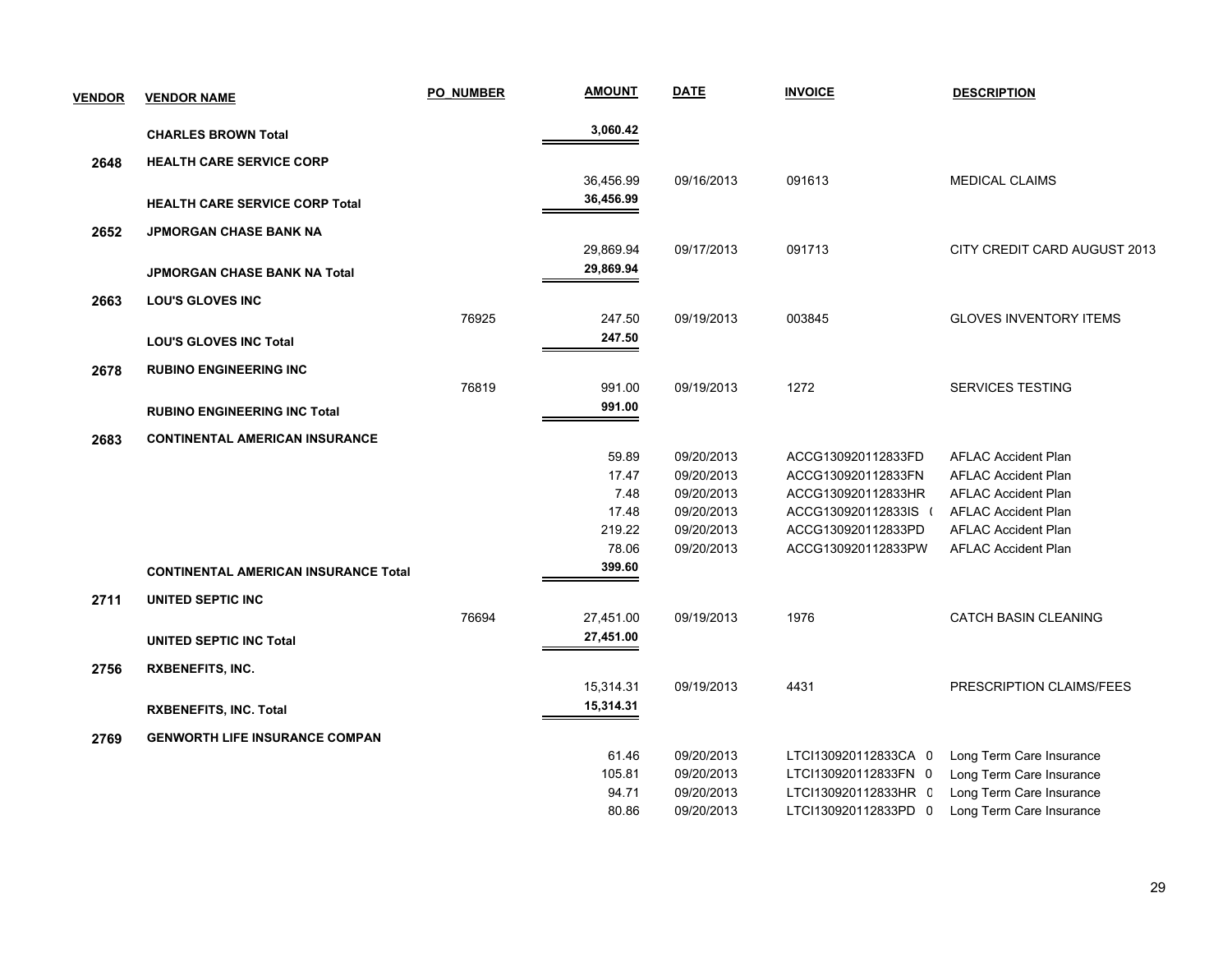| <b>VENDOR</b> | <b>VENDOR NAME</b>                          | <b>PO NUMBER</b> | <b>AMOUNT</b> | <b>DATE</b> | <b>INVOICE</b> | <b>DESCRIPTION</b>             |
|---------------|---------------------------------------------|------------------|---------------|-------------|----------------|--------------------------------|
|               | <b>GENWORTH LIFE INSURANCE COMPAN Total</b> |                  | 342.84        |             |                |                                |
| 2778          | <b>CLIENT FIRST CONSULTING GROUP</b>        |                  |               |             |                |                                |
|               |                                             | 76383            | 9,562.50      | 09/19/2013  | 3430           | SERVICES THRU 07/31/13         |
|               | <b>CLIENT FIRST CONSULTING GROUP Total</b>  |                  | 9,562.50      |             |                |                                |
| 2792          | <b>JAMES MC HUGH CONSTRUCTION CO</b>        |                  |               |             |                |                                |
|               |                                             | 76190            | 264,479.99    | 09/19/2013  | 556-CSC-002    | RGB BILLING THRU 8-29-13       |
|               | <b>JAMES MC HUGH CONSTRUCTION CO Total</b>  |                  | 264,479.99    |             |                |                                |
| 2797          | <b>ARROWHEAD SCIENTIFIC INC</b>             |                  |               |             |                |                                |
|               |                                             | 76673            | 315.38        | 09/19/2013  | 65574          | MISC MEDICAL SUPPLIES          |
|               | <b>ARROWHEAD SCIENTIFIC INC Total</b>       |                  | 315.38        |             |                |                                |
| 2823          | <b>MP SYSTEMS INC</b>                       |                  |               |             |                |                                |
|               |                                             | 75703            | 198.19        | 09/19/2013  | 78764          | <b>OVERHEAD LINE CONSTR</b>    |
|               |                                             | 75268            | 3,097.50      | 09/19/2013  | 78765          | CONTRACT ADMINISTRATION        |
|               |                                             | 76805            | 6,904.31      | 09/19/2013  | 78832          | <b>BACKYARD MACHINE RENTAL</b> |
|               | <b>MP SYSTEMS INC Total</b>                 |                  | 10,200.00     |             |                |                                |
| 2825          | <b>PIZZO &amp; ASSOCIATES LTD</b>           |                  |               |             |                |                                |
|               |                                             | 76262            | 1,192.68      | 09/19/2013  | 12682          | MAINTENANCE OF RIVERSIDE PAF   |
|               | <b>PIZZO &amp; ASSOCIATES LTD Total</b>     |                  | 1,192.68      |             |                |                                |
| 2871          | <b>WHITTAKER CONSTRUCTION</b>               |                  |               |             |                |                                |
|               |                                             | 73993            | 390,642.97    | 09/26/2013  | 10             | PROJECT BILLING THRU 8-30-13   |
|               | <b>WHITTAKER CONSTRUCTION Total</b>         |                  | 390,642.97    |             |                |                                |
| 2885          | <b>AGSCO CORPORATION</b>                    |                  |               |             |                |                                |
|               |                                             | 76897            | 1,055.18      | 09/26/2013  | 1/984750       | SAND BAGS WATER DEPT           |
|               | <b>AGSCO CORPORATION Total</b>              |                  | 1,055.18      |             |                |                                |
| 2891          | <b>SCHIROTT, LUETKEHANS, GARDNER</b>        |                  |               |             |                |                                |
|               |                                             |                  | 1,072.50      | 09/26/2013  | 4300-3784M-38  | MONTHLY LEGAL HAHN AUGUST 2    |
|               |                                             |                  | 254.42        | 09/26/2013  | 4300-3929M-6   | LEGAL AUGUST BILLING 2013      |
|               |                                             |                  | 2,364.86      | 09/26/2013  | 4300-3946M-14  | LEGAL AUGUST 2013 TRICON/EVS   |
|               | SCHIROTT, LUETKEHANS, GARDNER Total         |                  | 3,691.78      |             |                |                                |
| 2932          | <b>ROBERT DEROSA</b>                        |                  |               |             |                |                                |
|               |                                             |                  | 108.42        | 09/19/2013  | 082613         | UNIFORM ALLOWANCE              |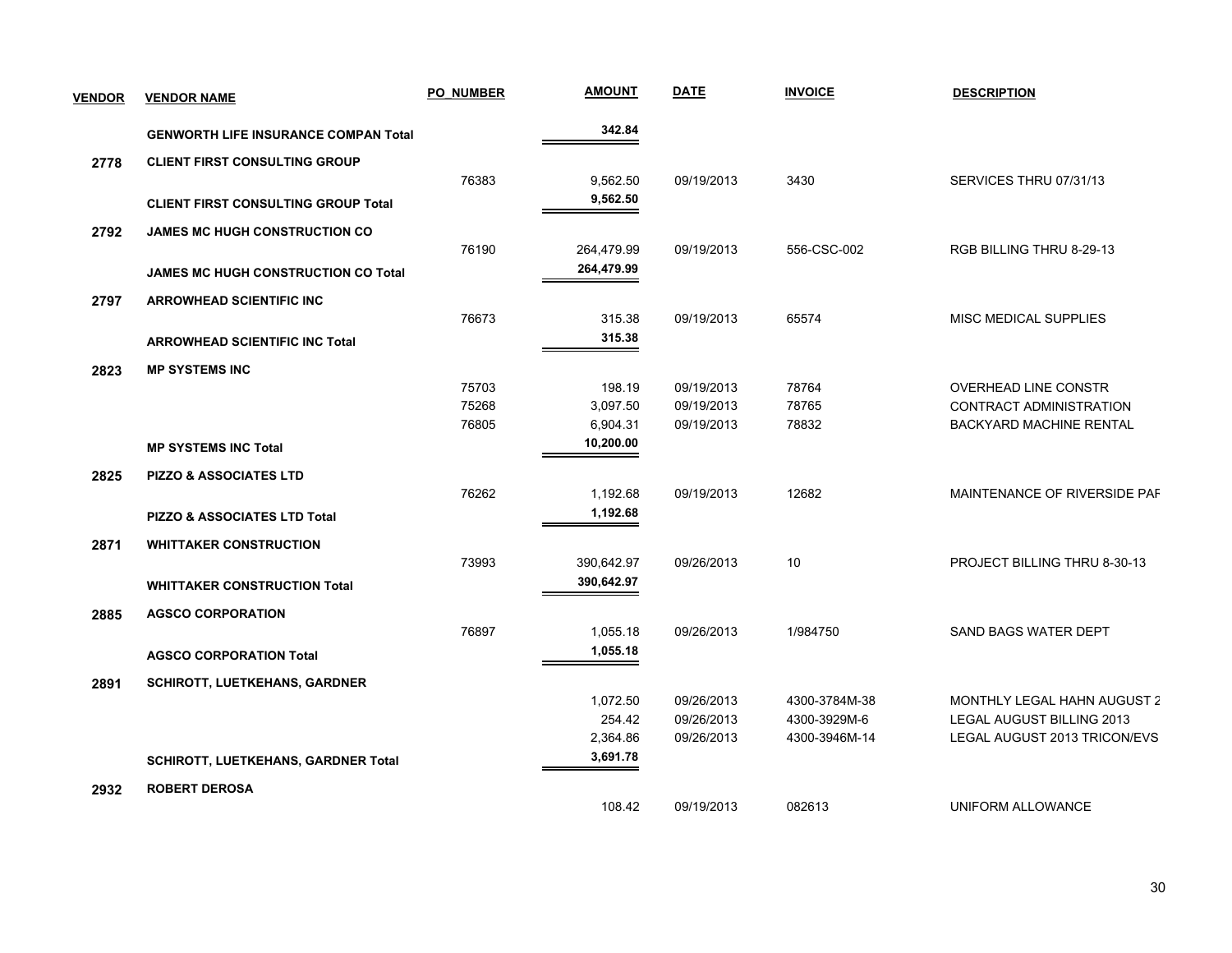| <b>VENDOR</b> | <b>VENDOR NAME</b>                            | <b>PO NUMBER</b> | <b>AMOUNT</b> | <b>DATE</b> | <b>INVOICE</b>        | <b>DESCRIPTION</b>                 |
|---------------|-----------------------------------------------|------------------|---------------|-------------|-----------------------|------------------------------------|
|               | <b>ROBERT DEROSA Total</b>                    |                  | 108.42        |             |                       |                                    |
| 2934          | <b>INDEPENDENT STATIONERS INC</b>             |                  |               |             |                       |                                    |
|               |                                               | 77003            | 37.52         | 09/26/2013  | IN-000342197          | <b>MISC OFFICE SUPPLIES</b>        |
|               | <b>INDEPENDENT STATIONERS INC Total</b>       |                  | 37.52         |             |                       |                                    |
|               |                                               |                  |               |             |                       |                                    |
| 2950          | <b>SAFETY SUPPLY ILLINOIS LLC</b>             | 75985            | 29.49         | 09/19/2013  | 1902550648            | <b>INVENTORY ITEMS</b>             |
|               |                                               | 76796            | 192.33        | 09/19/2013  | 1902552511            | <b>INVENTORY ITEMS</b>             |
|               |                                               | 76926            | 274.36        | 09/26/2013  | 1902552721            | <b>INVENTORY ITEMS</b>             |
|               | <b>SAFETY SUPPLY ILLINOIS LLC Total</b>       |                  | 496.18        |             |                       |                                    |
|               |                                               |                  |               |             |                       |                                    |
| 2971          | <b>LYDIA MEYER</b>                            |                  |               |             |                       |                                    |
|               |                                               |                  | 432.00        | 09/20/2013  | 000000291130920112833 | Bankruptcy                         |
|               | <b>LYDIA MEYER Total</b>                      |                  | 432.00        |             |                       |                                    |
| 2974          | <b>HOSCHEIT MCGUIRK MCCRACKEN &amp;</b>       |                  |               |             |                       |                                    |
|               |                                               |                  | 1,000.00      | 09/19/2013  | A25059-1-0813         | <b>MONTHLY LEGAL AUGUST 2013</b>   |
|               |                                               | 75959            | 2,320.00      | 09/19/2013  | A25059-2-0813         | MONTHLY BILLING AUGUST 2013        |
|               |                                               |                  | 360.00        | 09/19/2013  | A25059-3-0813         | <b>MONTHLY LEGAL AUGUST 2013</b>   |
|               |                                               | 75954            | 240.00        | 09/19/2013  | A25059-4-0813-A       |                                    |
|               |                                               |                  | 840.00        | 09/19/2013  | A25059-5-0813         | MONTHLY LEGAL AUGUST 2013          |
|               |                                               |                  | 400.00        | 09/19/2013  | A25059-6-0813         | MONTHLY LEGAL AUGUST 2013          |
|               |                                               | 76076            | 1,640.00      | 09/19/2013  | A25059-7-0813         | MONTHLY LEGAL AUGUST 2013          |
|               |                                               | 75959            | 1,580.00      | 09/19/2013  | A25059-8-0813         | <b>MONTHLY BILLING AUGUST 2013</b> |
|               | <b>HOSCHEIT MCGUIRK MCCRACKEN &amp; Total</b> |                  | 8,380.00      |             |                       |                                    |
| 2987          | <b>BLUE TARP FINANCIAL INC</b>                |                  |               |             |                       |                                    |
|               |                                               | 77008            | 399.82        | 09/26/2013  | 29054434              | <b>BATTERIES LITHIUM ION POWER</b> |
|               | <b>BLUE TARP FINANCIAL INC Total</b>          |                  | 399.82        |             |                       |                                    |
| 2989          | <b>KOZ TRUCKING INC</b>                       |                  |               |             |                       |                                    |
|               |                                               | 23               | 299.20        | 09/26/2013  | 7494                  | CA 7 STONE                         |
|               |                                               | 23               | 207.48        | 09/26/2013  | 7495                  | CA6 STONE                          |
|               | <b>KOZ TRUCKING INC Total</b>                 |                  | 506.68        |             |                       |                                    |
|               |                                               |                  |               |             |                       |                                    |
| 2990          | <b>HAWKINS INC</b>                            |                  |               |             |                       |                                    |
|               |                                               | 25               | 2,477.50      | 09/19/2013  | 3510650               | <b>CHLORINE DELIVERY</b>           |
|               | <b>HAWKINS INC Total</b>                      |                  | 2,477.50      |             |                       |                                    |
|               |                                               |                  |               |             |                       |                                    |

 **2993 GENCO INDUSTRIES INC**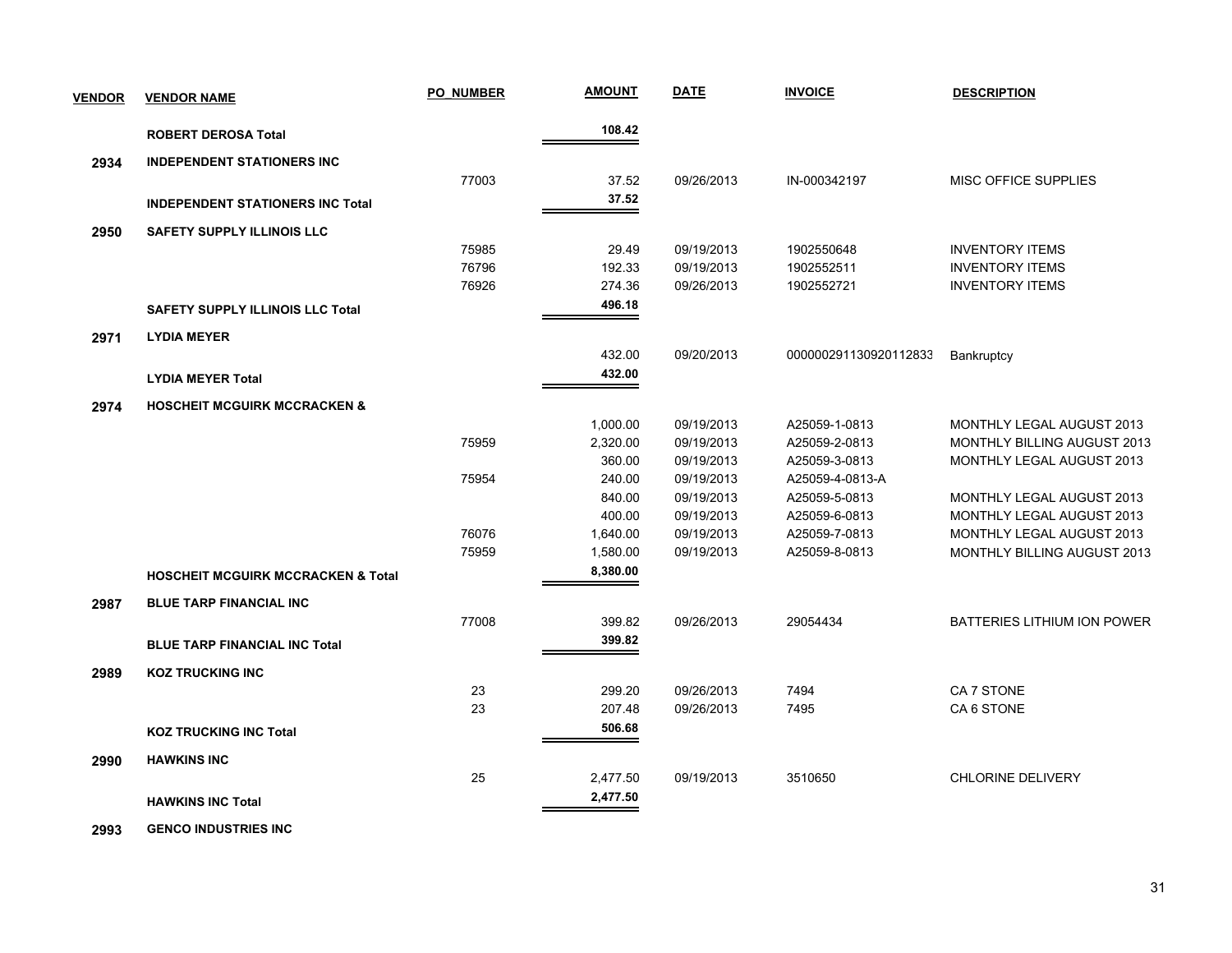| <b>VENDOR</b> | <b>VENDOR NAME</b>                      | <b>PO NUMBER</b> | <b>AMOUNT</b>            | <b>DATE</b>              | <b>INVOICE</b>           | <b>DESCRIPTION</b>                 |
|---------------|-----------------------------------------|------------------|--------------------------|--------------------------|--------------------------|------------------------------------|
|               |                                         | 76661            | 107,176.39<br>107,176.39 | 09/26/2013               | 2                        | PROJECT BILLING THRU 9-6-13        |
|               | <b>GENCO INDUSTRIES INC Total</b>       |                  |                          |                          |                          |                                    |
| 3010          | <b>PLOTE CONSTRUCTION INC</b>           |                  |                          |                          |                          |                                    |
|               |                                         | 76474            | 97,216.39                | 09/19/2013               | 130110.04                | ESTIMATE #4 THRU 8-5-13            |
|               |                                         | 76474            | 126,269.55               | 09/19/2013               | 130110.04MFT             | ESTIMATE 4 THRU 8-2-13 MFT         |
|               |                                         | 76705            | 3,600.00<br>$-600.00$    | 09/19/2013<br>09/19/2013 | 130110.05<br>130110.06CM | <b>ESTIMATE #5 PARKING LOT K</b>   |
|               |                                         | 76474            | 150,542.07               | 09/19/2013               | 130110.06MFT             | ESTIMATE 6 THRU 8-14-13 MFT        |
|               |                                         |                  | 377,028.01               |                          |                          |                                    |
|               | <b>PLOTE CONSTRUCTION INC Total</b>     |                  |                          |                          |                          |                                    |
| 3013          | <b>COUNTRYSIDE INDUSTRIES INC</b>       |                  |                          |                          |                          |                                    |
|               |                                         | 76509            | 575.75                   | 09/26/2013               | 20891                    | <b>MONTHLY MAINTENANCE</b>         |
|               |                                         | 76740            | 3,115.00                 | 09/26/2013               | 20892                    | <b>MONTHLY MAINTENANCE</b>         |
|               | <b>COUNTRYSIDE INDUSTRIES INC Total</b> |                  | 3,690.75                 |                          |                          |                                    |
| 3015          | <b>MORAN CONSULTING INC</b>             |                  |                          |                          |                          |                                    |
|               |                                         | 76493            | 13,250.00                | 09/26/2013               | 2581                     | <b>CUSTOMER SERVICE TRN OCT 13</b> |
|               | <b>MORAN CONSULTING INC Total</b>       |                  | 13,250.00                |                          |                          |                                    |
|               |                                         |                  |                          |                          |                          |                                    |
| 3020          | <b>TALLMAN EQUIPMENT CO INC</b>         |                  |                          |                          |                          |                                    |
|               |                                         | 76632            | 68.45                    | 09/19/2013               | 3080871                  | <b>DRIVE BELT</b>                  |
|               | <b>TALLMAN EQUIPMENT CO INC Total</b>   |                  | 68.45                    |                          |                          |                                    |
| 3022          | <b>WRIGHT AUTOMOTIVE INC</b>            |                  |                          |                          |                          |                                    |
|               |                                         | 76678            | 18,036.00                | 09/26/2013               | 092013                   | 2014 DODGE AVENGER                 |
|               | <b>WRIGHT AUTOMOTIVE INC Total</b>      |                  | 18,036.00                |                          |                          |                                    |
|               |                                         |                  |                          |                          |                          |                                    |
| 3027          | <b>VOLOGY INC</b>                       | 76828            | 3,880.00                 | 09/19/2013               | <b>INV222519</b>         | <b>CISCO PARTS</b>                 |
|               |                                         |                  | 3,880.00                 |                          |                          |                                    |
|               | <b>VOLOGY INC Total</b>                 |                  |                          |                          |                          |                                    |
| 3036          | <b>CONTINUING EDUCATION</b>             |                  |                          |                          |                          |                                    |
|               |                                         | 77084            | 760.00                   | 09/26/2013               | STCHAR-1                 | TUITION J MARTIN SUPERVISOR        |
|               | <b>CONTINUING EDUCATION Total</b>       |                  | 760.00                   |                          |                          |                                    |
| 3040          | <b>GLORIA HELM</b>                      |                  |                          |                          |                          |                                    |
|               |                                         |                  | 40.16                    | 09/19/2013               | 091613                   | OFFICE SUPPLIES REIMBURSEME        |
|               |                                         |                  | 40.16                    |                          |                          |                                    |
|               | <b>GLORIA HELM Total</b>                |                  |                          |                          |                          |                                    |

 **3042 ILLINOIS EMERGENCY SERVICES**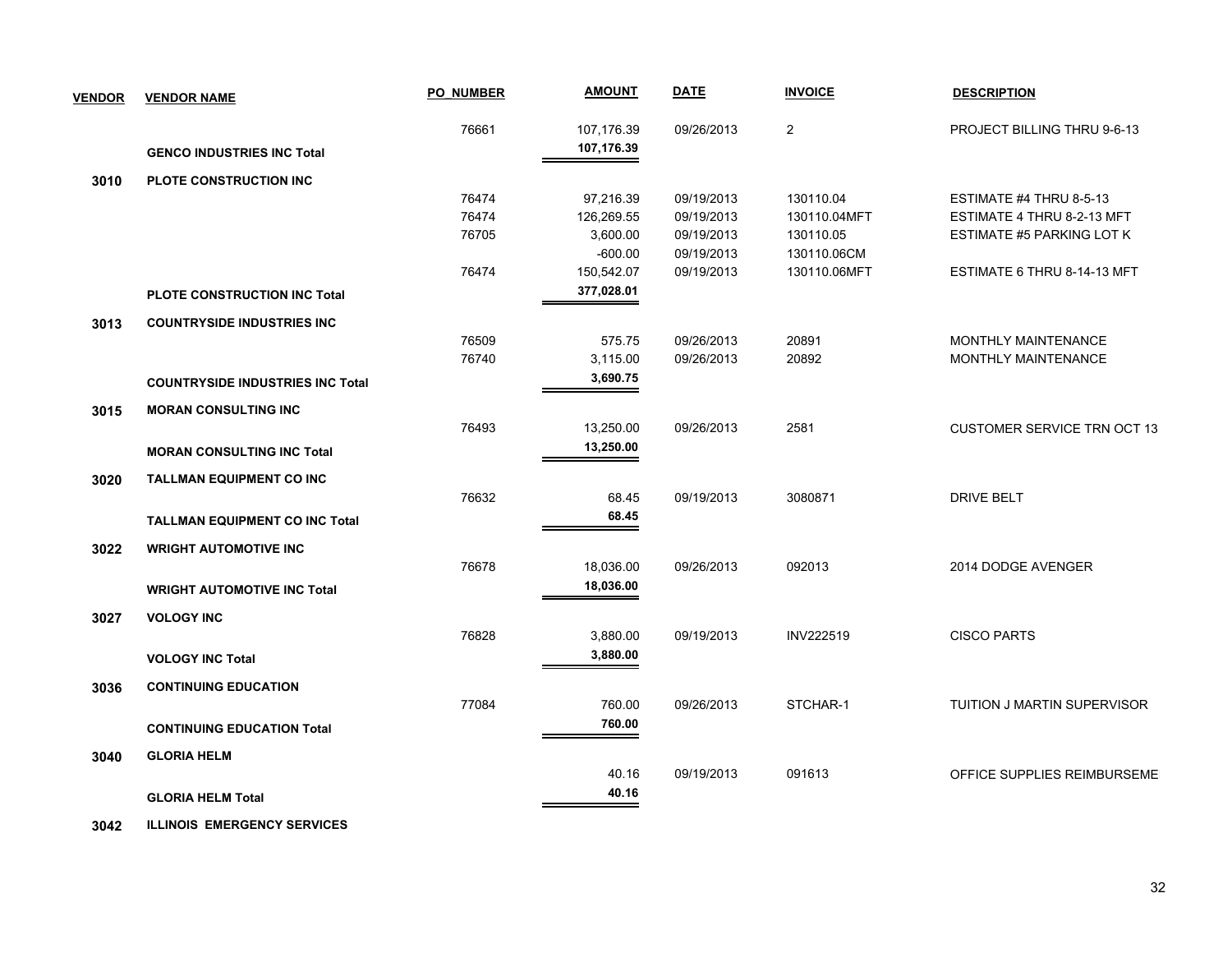| <b>VENDOR</b> | <b>VENDOR NAME</b>                          | <b>PO NUMBER</b> | <b>AMOUNT</b> | <b>DATE</b> | <b>INVOICE</b> | <b>DESCRIPTION</b>                 |
|---------------|---------------------------------------------|------------------|---------------|-------------|----------------|------------------------------------|
|               |                                             |                  | 65.00         | 09/19/2013  | 2432           | MEMBERSHIP DUES PAUL BUMBA         |
|               | <b>ILLINOIS EMERGENCY SERVICES Total</b>    |                  | 65.00         |             |                |                                    |
| 3043          | <b>HOPE FOR TOMORROW INC</b>                |                  |               |             |                |                                    |
|               |                                             |                  | 175.00        | 09/26/2013  | $\mathbf{1}$   | SUBSTANCE ABUSE EDUCATION          |
|               | <b>HOPE FOR TOMORROW INC Total</b>          |                  | 175.00        |             |                |                                    |
| 3045          | <b>NORTHEAST WI TECHNICAL COLLEGE</b>       |                  |               |             |                |                                    |
|               |                                             |                  | 350.00        | 09/26/2013  | SFT0000081604  | <b>BOYCE/KRUPKE TASER INSTRUCT</b> |
|               | <b>NORTHEAST WI TECHNICAL COLLEGE Total</b> |                  | 350.00        |             |                |                                    |
| 3046          | <b>SCOTT SCHABEN</b>                        |                  |               |             |                |                                    |
|               |                                             |                  | 175.00        | 09/26/2013  | 092013         | <b>REIMBURSEMENT STATION BOOT</b>  |
|               | <b>SCOTT SCHABEN Total</b>                  |                  | 175.00        |             |                |                                    |
| 99900019      | <b>PLAYGROUND TATTOO PARLOR</b>             |                  |               |             |                |                                    |
|               |                                             |                  | 65.67         | 09/19/2013  | 2009PR013      | CLOSED DEFERRED REVENUE AC         |
|               | <b>PLAYGROUND TATTOO PARLOR Total</b>       |                  | 65.67         |             |                |                                    |
| 99900023      | <b>BRYAN W MOSS</b>                         |                  |               |             |                |                                    |
|               |                                             |                  | 3,818.10      | 09/19/2013  | 091213         | FULL FACADE IMPROVEMENT            |
|               | <b>BRYAN W MOSS Total</b>                   |                  | 3,818.10      |             |                |                                    |
| 99900023      | <b>ROBERT &amp; SUSAN KLADIVA</b>           |                  |               |             |                |                                    |
|               |                                             |                  | 100.00        | 09/26/2013  | 091213         | <b>REFUND TREE UPGRADE</b>         |
|               | <b>ROBERT &amp; SUSAN KLADIVA Total</b>     |                  | 100.00        |             |                |                                    |